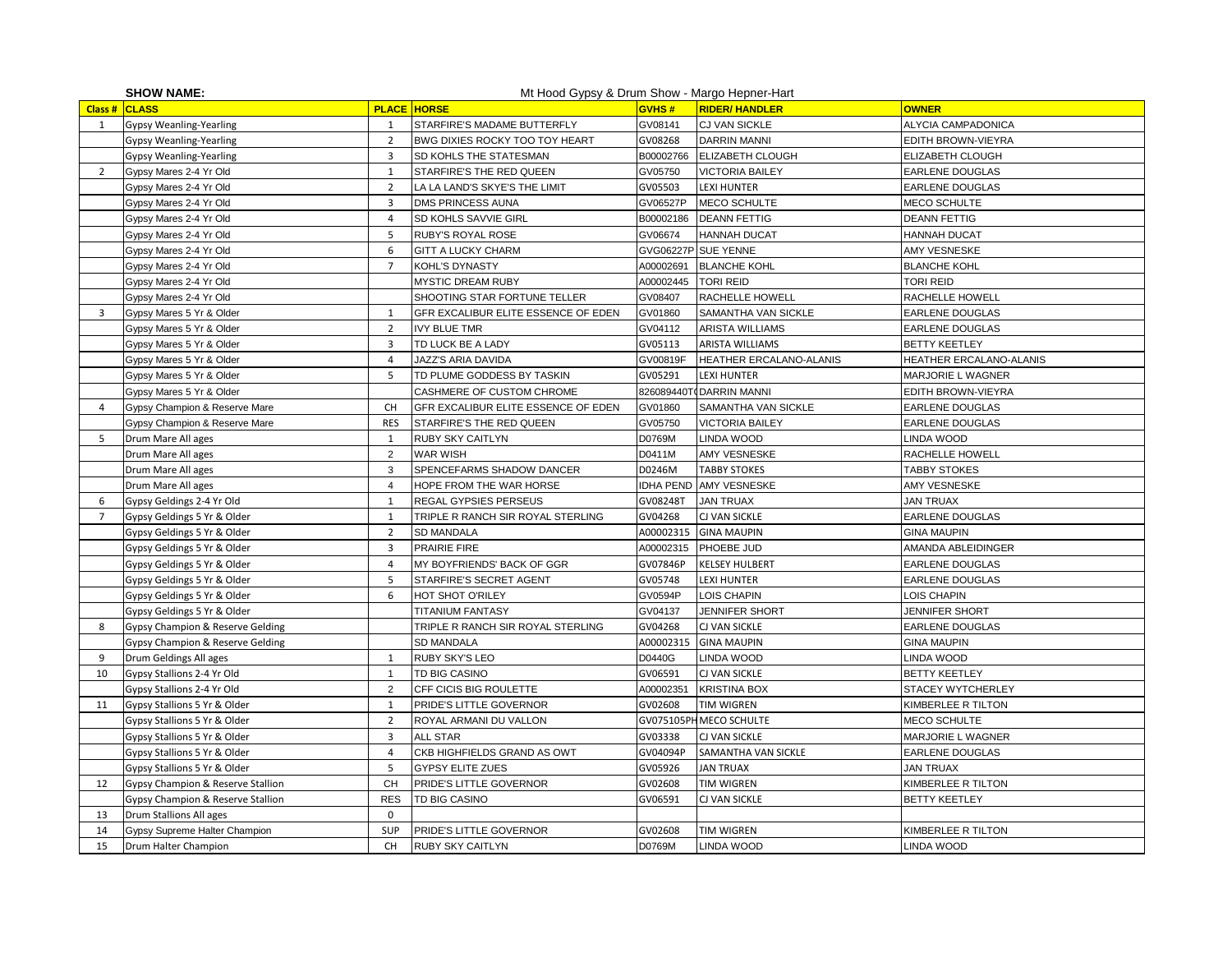|     | Drum Halter Champion                  | <b>RES</b>     | RUBY SKY'S LEO                      | D0440G    | <b>LINDA WOOD</b>       | LINDA WOOD              |
|-----|---------------------------------------|----------------|-------------------------------------|-----------|-------------------------|-------------------------|
| 17  | Gypsy Broken Color                    | $\mathbf{1}$   | PRIDE'S LITTLE GOVERNOR             | GV02608   | <b>TIM WIGREN</b>       | KIMBERLEE R TILTON      |
|     | Gypsy Broken Color                    | $\overline{2}$ | <b>ALL STAR</b>                     | GV03338   | CJ VAN SICKLE           | MARJORIE L WAGNER       |
|     | Gypsy Broken Color                    | $\overline{3}$ | JAZZ'S ARIA DAVIDA                  | GV00819F  | HEATHER ERCALANO-ALANIS | HEATHER ERCALANO-ALANIS |
|     | Gypsy Broken Color                    | $\overline{4}$ | <b>GYPSY ELITE ZUES</b>             | GV05926   | <b>JAN TRUAX</b>        | <b>JAN TRUAX</b>        |
|     | Gypsy Broken Color                    | 5              | REGAL GYPSIES PERSEUS               | GV08248T  | <b>ERIN GRAY</b>        | <b>JAN TRUAX</b>        |
|     | Gypsy Broken Color                    | 6              | HOT SHOT O'RILEY                    | GV0594P   | LOIS CHAPIN             | LOIS CHAPIN             |
|     | Gypsy Broken Color                    |                | SHOOTING STAR FORTUNE TELLER        | GV08407   | RACHELLE HOWELL         | RACHELLE HOWELL         |
|     | Gypsy Broken Color                    |                | STARFIRE'S MADAME BUTTERFLY         | GV08141   | CJ VAN SICKLE           | ALYCIA CAMPADONICA      |
|     | Gypsy Broken Color                    |                | TD PLUME GODDESS BY TASKIN          | GV05291   | <b>LEXI HUNTER</b>      | MARJORIE L WAGNER       |
| 19  | Gypsy Solid Color                     | $\overline{1}$ | TRIPLE R RANCH SIR ROYAL STERLING   | GV04268   | CJ VAN SICKLE           | <b>EARLENE DOUGLAS</b>  |
|     | Gypsy Solid Color                     | 2              | GFR EXCALIBUR ELITE ESSENCE OF EDEN | GV01860   | SAMANTHA VAN SICKLE     | <b>EARLENE DOUGLAS</b>  |
|     | Gypsy Solid Color                     | 3              | STARFIRE'S THE RED QUEEN            | GV05750   | <b>VICTORIA BAILEY</b>  | <b>EARLENE DOUGLAS</b>  |
|     | Gypsy Solid Color                     | $\overline{4}$ | <b>PRAIRIE FIRE</b>                 | A00002315 | PHOEBE JUD              | AMANDA ABLEIDINGER      |
|     | Gypsy Solid Color                     | 5              | MY SWEET LITTLE AVALEEN             | GV06218P  | <b>TORI REID</b>        | <b>TORI REID</b>        |
|     | Gypsy Solid Color                     | 6              | <b>SD MANDALA</b>                   | A00002315 | <b>GINA MAUPIN</b>      | <b>GINA MAUPIN</b>      |
|     | Gypsy Solid Color                     | $\overline{7}$ | <b>GITT A LUCKY CHARM</b>           |           | GVG06227P SUE YENNE     | AMY VESNESKE            |
|     | Gypsy Solid Color                     |                | BWG DIXIES ROCKY TOO TOY HEART      | GV08268   | DARRIN MANNI            | EDITH BROWN-VIEYRA      |
|     | Gypsy Solid Color                     |                | KOHL'S DYNASTY                      | A00002691 | <b>BLANCHE KOHL</b>     | <b>BLANCHE KOHL</b>     |
|     | Gypsy Solid Color                     |                | SD KOHLS THE STATESMAN              | B00002766 | ELIZABETH CLOUGH        | ELIZABETH CLOUGH        |
|     | Gypsy Solid Color                     |                | RUBY'S ROYAL ROSE                   | GV06674   | <b>HANNAH DUCAT</b>     | <b>HANNAH DUCAT</b>     |
|     | Gypsy Solid Color                     |                | TD BIG CASINO                       | GV06591   | CJ VAN SICKLE           | <b>BETTY KEETLEY</b>    |
| 20  | Gypsy North American Bred             | $\mathbf{1}$   | PRIDE'S LITTLE GOVERNOR             | GV02608   | <b>TIM WIGREN</b>       | KIMBERLEE R TILTON      |
|     | Gypsy North American Bred             | 2              | GFR EXCALIBUR ELITE ESSENCE OF EDEN | GV01860   | SAMANTHA VAN SICKLE     | <b>EARLENE DOUGLAS</b>  |
|     | Gypsy North American Bred             | 3              | CFF CICIS BIG ROULETTE              | A00002351 | <b>KRISTINA BOX</b>     | STACEY WYTCHERLEY       |
|     | Gypsy North American Bred             | $\overline{4}$ | <b>ALL STAR</b>                     | GV03338   | CJ VAN SICKLE           | MARJORIE L WAGNER       |
|     | Gypsy North American Bred             | 5              | TRIPLE R RANCH SIR ROYAL STERLING   | GV04268   | CJ VAN SICKLE           | EARLENE DOUGLAS         |
|     | Gypsy North American Bred             | 6              | STARFIRE'S THE RED QUEEN            | GV05750   | <b>VICTORIA BAILEY</b>  | <b>EARLENE DOUGLAS</b>  |
|     | Gypsy North American Bred             | $\overline{7}$ | <b>IVY BLUE TMR</b>                 | GV04112   | ARISTA WILLIAMS         | EARLENE DOUGLAS         |
|     | Gypsy North American Bred             |                | JAZZ'S ARIA DAVIDA                  | GV00819F  | HEATHER ERCALANO-ALANIS | HEATHER ERCALANO-ALANIS |
|     | Gypsy North American Bred             |                | PRAIRIE FIRE                        | A00002315 | PHOEBE JUD              | AMANDA ABLEIDINGER      |
|     | Gypsy North American Bred             |                | <b>GYPSY ELITE ZUES</b>             | GV05926   | <b>JAN TRUAX</b>        | <b>JAN TRUAX</b>        |
|     | Gypsy North American Bred             |                | KOHL'S DYNASTY                      | A00002691 | <b>BLANCHE KOHL</b>     | <b>BLANCHE KOHL</b>     |
|     | Gypsy North American Bred             |                | <b>GITT A LUCKY CHARM</b>           |           | GVG06227P SUE YENNE     | AMY VESNESKE            |
|     | Gypsy North American Bred             |                | HOT SHOT O'RILEY                    | GV05943P  | <b>BROOKLYN CHAPIN</b>  | LOIS CHAPIN             |
|     | Gypsy North American Bred             |                | LA LA LAND'S SKYE'S THE LIMIT       | GV05503   | <b>LEXI HUNTER</b>      | EARLENE DOUGLAS         |
| 20a | Gypsy International Bred              | 1              | <b>SD MANDALA</b>                   | A00002315 | <b>GINA MAUPIN</b>      | <b>GINA MAUPIN</b>      |
|     | <b>Gypsy International Bred</b>       | $\overline{2}$ | CKB HIGHFIELDS GRAND AS OWT         | GV04094P  | SAMANTHA VAN SICKLE     | <b>EARLENE DOUGLAS</b>  |
|     | Gypsy International Bred              | $\overline{3}$ | ROYAL ARMANI DU VALLON              |           | GV075105PH MECO SCHULTE | MECO SCHULTE            |
|     | <b>Gypsy International Bred</b>       | $\overline{4}$ | CASHMERE OF CUSTOM CHROME           |           | 826089440T0DARRIN MANNI | EDITH BROWN-VIEYRA      |
| 21  | Gypsy Youth Halter M/G                | $\mathbf{1}$   | LA LA LAND'S SKYE'S THE LIMIT       | GV05503   | <b>LEXI HUNTER</b>      | <b>EARLENE DOUGLAS</b>  |
|     | Gypsy Youth Halter M/G                | $\overline{2}$ | <b>SIR KIAN</b>                     | GV05340   | <b>JENNA FENNERL</b>    | AMANDA ABLEIDINGER      |
|     | Gypsy Youth Halter M/G                | 3              | <b>GITT A LUCKY CHARM</b>           | GV08407   | OLIVIA ALVORD           | AMY VESNESKE            |
|     | Gypsy Youth Halter M/G                | $\overline{4}$ | HOPKINS REDEMPTION                  | GV04601   | MISHA FENNERL           | AMANDA ABLEIDINGER      |
|     | Gypsy Youth Halter M/G                | 5              | HOPKINS INFINITE PERFECTION         | GV04600   | <b>SYDNEY SHOFF</b>     | AMANDA ABLEIDINGER      |
|     | Gypsy Youth Halter M/G                | 6              | HOT SHOT O'RILEY                    | GV05943P  | <b>BROOKLYN CHAPIN</b>  | LOIS CHAPIN             |
|     | Gypsy Youth Halter M/G                | $\overline{7}$ | <b>RUBY'S ROYAL ROSE</b>            | GV06674   | <b>SUMMER CAMPANA</b>   | HANNAH DUCAT            |
| 22  | Gypsy Amateur Halter Stallions        | 1              | CKB HIGHFIELDS GRAND AS OWT         | GV04094P  | <b>VICTORIA BAILEY</b>  | <b>EARLENE DOUGLAS</b>  |
|     | <b>Gypsy Amateur Halter Stallions</b> | $\overline{2}$ | <b>GYPSY ELITE ZUES</b>             | GV05926   | <b>JAN TRUAX</b>        | <b>JAN TRUAX</b>        |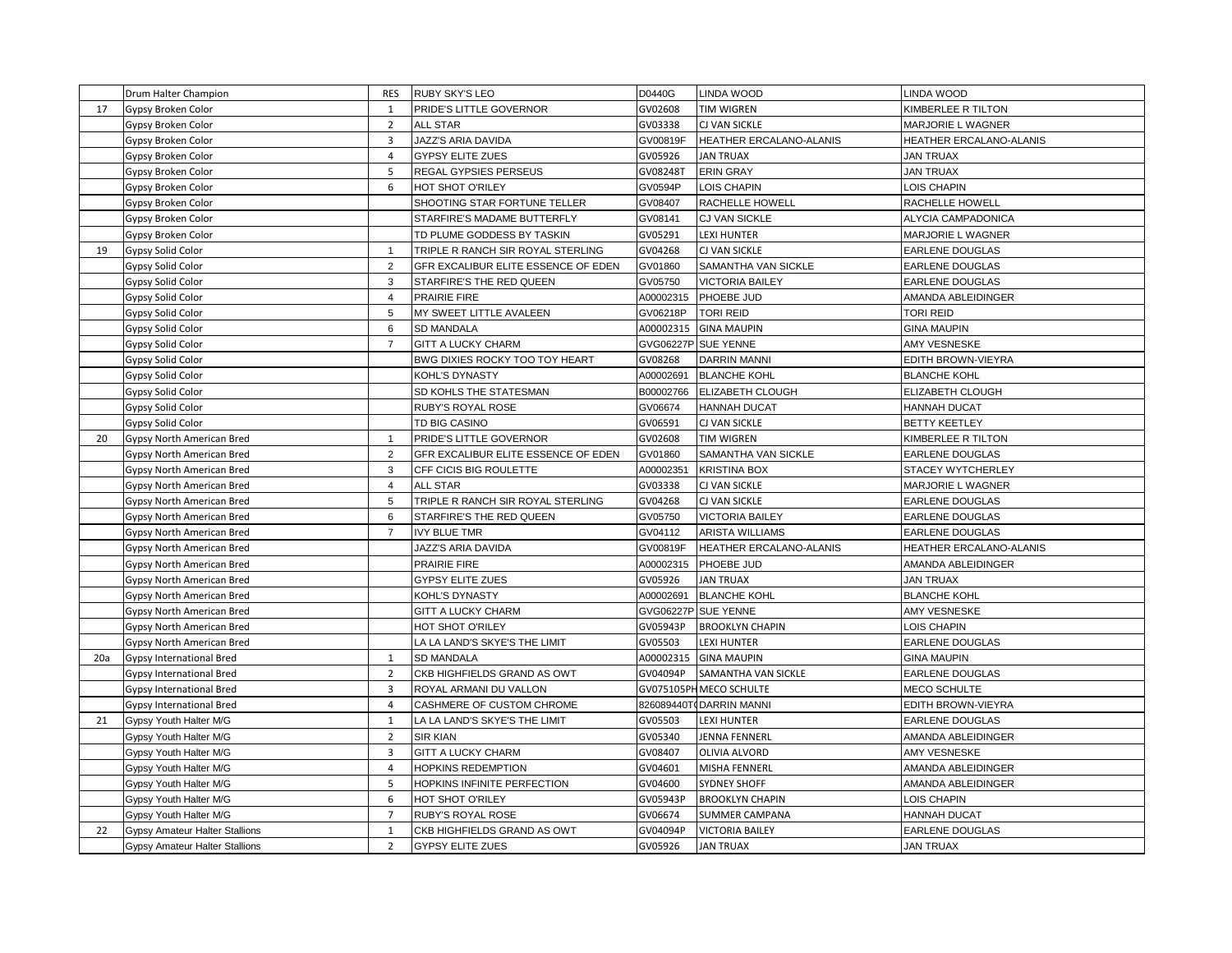| 23  | Gypsy Amateur Halter Geldings        | 1              | TRIPLE R RANCH SIR ROYAL STERLING   | GV04268          | <b>ARISTA WILLIAMS</b>   | EARLENE DOUGLAS         |
|-----|--------------------------------------|----------------|-------------------------------------|------------------|--------------------------|-------------------------|
|     | <b>Gypsy Amateur Halter Geldings</b> | 2              | MY BOYFRIENDS' BACK OF GGR          | GV07846P         | <b>KELSEY HULBERT</b>    | <b>EARLENE DOUGLAS</b>  |
|     | Gypsy Amateur Halter Geldings        | $\overline{3}$ | <b>SIR KIAN</b>                     | GV05340          | PHOEBE JUD               | AMANDA ABLEIDINGER      |
|     | <b>Gypsy Amateur Halter Geldings</b> | 4              | HOT SHOT O'RILEY                    | GV0594P          | LOIS CHAPIN              | LOIS CHAPIN             |
|     | Gypsy Amateur Halter Geldings        | 5              | SD KOHLS THE STATESMAN              | B00002766        | ELIZABETH CLOUGH         | ELIZABETH CLOUGH        |
| 24  | Gypsy Amateur Halter Mares           |                | GFR EXCALIBUR ELITE ESSENCE OF EDEN | GV01860          | KELSEY HULBERT           | <b>EARLENE DOUGLAS</b>  |
|     | Gypsy Amateur Halter Mares           | $\overline{2}$ | IVY BLUE TMR                        | GV04112          | ARISTA WILLIAMS          | EARLENE DOUGLAS         |
|     | <b>Gypsy Amateur Halter Mares</b>    | 3              | STARFIRE'S THE RED QUEEN            | GV05750          | <b>VICTORIA BAILEY</b>   | <b>EARLENE DOUGLAS</b>  |
|     | Gypsy Amateur Halter Mares           | $\overline{4}$ | <b>GITT A LUCKY CHARM</b>           |                  | GVG06227P SUE YENNE      | AMY VESNESKE            |
|     | Gypsy Amateur Halter Mares           | 5              | JAZZ'S ARIA DAVIDA                  | GV00819F         | HEATHER ERCALANO-ALANIS  | HEATHER ERCALANO-ALANIS |
|     | Gypsy Amateur Halter Mares           | 6              | MY SWEET LITTLE AVALEEN             | GV06218P         | <b>TORI REID</b>         | <b>TORI REID</b>        |
|     | Gypsy Amateur Halter Mares           | $\overline{7}$ | SD KOHLS SAVVIE GIRL                | B00002186        | <b>DEANN FETTIG</b>      | <b>DEANN FETTIG</b>     |
|     | Gypsy Amateur Halter Mares           | 8              | SHOOTING STAR FORTUNE TELLER        | GV08407          | RACHELLE HOWELL          | RACHELLE HOWELL         |
|     | <b>Gypsy Amateur Halter Mares</b>    |                | KOHL'S DYNASTY                      | A00002691        | <b>BLANCHE KOHL</b>      | <b>BLANCHE KOHL</b>     |
| 27  | Gypsy Youth Showmanship              | 1              | GOWI OF ORCAS ISLAND                |                  | GH10172012 MEGHAN CASPER | TARA CASPER             |
|     | Gypsy Youth Showmanship              | $\overline{2}$ | TD PLUME GODDESS BY TASKIN          | GV05291          | LEXI HUNTER              | MARJORIE L WAGNER       |
|     | Gypsy Youth Showmanship              | 3              | HOPKINS REDEMPTION                  | GV04601          | MISHA FENNERL            | AMANDA ABLEIDINGER      |
|     | Gypsy Youth Showmanship              | $\overline{4}$ | HOPKINS INFINITE PERFECTION         | GV04600          | <b>SYDNEY SHOFF</b>      | AMANDA ABLEIDINGER      |
|     | Gypsy Youth Showmanship              | 5              | <b>GITT A LUCKY CHARM</b>           | GV08407          | OLIVIA ALVORD            | AMY VESNESKE            |
|     | Gypsy Youth Showmanship              | 6              | <b>SIR KIAN</b>                     | GV05340          | JENNA FENNERL            | AMANDA ABLEIDINGER      |
|     | Gypsy Youth Showmanship              | $\overline{7}$ | HOT SHOT O'RILEY                    | GV05943P         | <b>BROOKLYN CHAPIN</b>   | LOIS CHAPIN             |
|     | Gypsy Youth Showmanship              | 8              | RUBY'S ROYAL ROSE                   | GV06674          | SUMMER CAMPANA           | <b>HANNAH DUCAT</b>     |
| 28  | Gypsy Amateur Showmanship            | $\mathbf{1}$   | GYPSY ELITE ZUES                    | GV05926          | <b>JAN TRUAX</b>         | <b>JAN TRUAX</b>        |
|     | Gypsy Amateur Showmanship            | $\overline{2}$ | HOT SHOT O'RILEY                    | GV0594P          | LOIS CHAPIN              | LOIS CHAPIN             |
|     | Gypsy Amateur Showmanship            | 3              | MY BOYFRIENDS' BACK OF GGR          | GV07846P         | KELSEY HULBERT           | <b>EARLENE DOUGLAS</b>  |
|     | Gypsy Amateur Showmanship            | 4              | IVY BLUE TMR                        | GV04112          | ARISTA WILLIAMS          | EARLENE DOUGLAS         |
|     | Gypsy Amateur Showmanship            | 5              | CKB HIGHFIELDS GRAND AS OWT         | GV04094P         | <b>VICTORIA BAILEY</b>   | <b>EARLENE DOUGLAS</b>  |
|     | Gypsy Amateur Showmanship            | 6              | <b>GITT A LUCKY CHARM</b>           |                  | GVG06227P SUE YENNE      | AMY VESNESKE            |
|     | Gypsy Amateur Showmanship            | $\overline{7}$ | MY SWEET LITTLE AVALEEN             | GV06218P         | <b>TORI REID</b>         | <b>TORI REID</b>        |
|     | Gypsy Amateur Showmanship            |                | <b>SIR KIAN</b>                     | GV05340          | PHOEBE JUD               | AMANDA ABLEIDINGER      |
|     | Gypsy Amateur Showmanship            |                | RWF OMAEL OF ORCAS ISLAND           |                  | GH10122012 KENDRA CASPER | <b>TARA CASPER</b>      |
| 29  | Gypsy Dressage Suitability In Hand   | 1              | GFR EXCALIBUR ELITE ESSENCE OF EDEN | GV01860          | SAMANTHA VAN SICKLE      | EARLENE DOUGLAS         |
|     | Gypsy Dressage Suitability In Hand   | $\overline{2}$ | TD LUCK BE A LADY                   | GV05113          | <b>ARISTA WILLIAMS</b>   | <b>BETTY KEETLEY</b>    |
|     | Gypsy Dressage Suitability In Hand   | 3              | CKB HIGHFIELDS GRAND AS OWT         | GV04094P         | SAMANTHA VAN SICKLE      | EARLENE DOUGLAS         |
|     | Gypsy Dressage Suitability In Hand   | $\overline{4}$ | STARFIRE'S SECRET AGENT             | GV05748          | LEXI HUNTER              | EARLENE DOUGLAS         |
|     | Gypsy Dressage Suitability In Hand   | 5              | SD KOHLS SAVVIE GIRL                | B00002186        | <b>DEANN FETTIG</b>      | <b>DEANN FETTIG</b>     |
|     | Gypsy Dressage Suitability In Hand   | 6              | TD PLUME GODDESS BY TASKIN          | GV05291          | <b>LEXI HUNTER</b>       | MARJORIE L WAGNER       |
|     | Gypsy Dressage Suitability In Hand   | $\overline{7}$ | PRIDE'S LITTLE GOVERNOR             | GV02608          | <b>TIM WIGREN</b>        | KIMBERLEE R TILTON      |
|     | Gypsy Dressage Suitability In Hand   | 8              | <b>SD MANDALA</b>                   | A00002315        | <b>GINA MAUPIN</b>       | <b>GINA MAUPIN</b>      |
|     | Gypsy Dressage Suitability In Hand   |                | MY SWEET LITTLE AVALEEN             | GV06218P         | TORI REID                | <b>TORI REID</b>        |
|     | Gypsy Dressage Suitability In Hand   |                | SIR KIAN                            | GV05340          | PHOEBE JUD               | AMANDA ABLEIDINGER      |
|     | Gypsy Dressage Suitability In Hand   |                | GYPSY ELITE ZUES                    | GV05926          | <b>JAN TRUAX</b>         | <b>JAN TRUAX</b>        |
|     | Gypsy Dressage Suitability In Hand   |                | SHOOTING STAR FORTUNE TELLER        | GV08407          | RACHELLE HOWELL          | RACHELLE HOWELL         |
|     | Gypsy Dressage Suitability In Hand   |                | <b>GITT A LUCKY CHARM</b>           | GV08407          | OLIVIA ALVORD            | AMY VESNESKE            |
| 30a | Drum Dressage Suitability In Hand    | 1              | WAR WISH                            | D0411M           | AMY VESNESKE             | RACHELLE HOWELL         |
|     | Drum Dressage Suitability In Hand    | $\overline{2}$ | HOPE FROM THE WAR HORSE             | <b>IDHA PEND</b> | AMY VESNESKE             | AMY VESNESKE            |
|     | Drum Dressage Suitability W/T        | $\mathbf 0$    |                                     |                  |                          |                         |
| 31a | Gypsy Dressage Suitability W/T       | 1              | TRIPLE R RANCH SIR ROYAL STERLING   | GV04268          | CJ VAN SICKLE            | EARLENE DOUGLAS         |
|     | Gypsy Dressage Suitability W/T       | $\overline{2}$ | CKB HIGHFIELDS GRAND AS OWT         | GV04094P         | SAMANTHA VAN SICKLE      | <b>EARLENE DOUGLAS</b>  |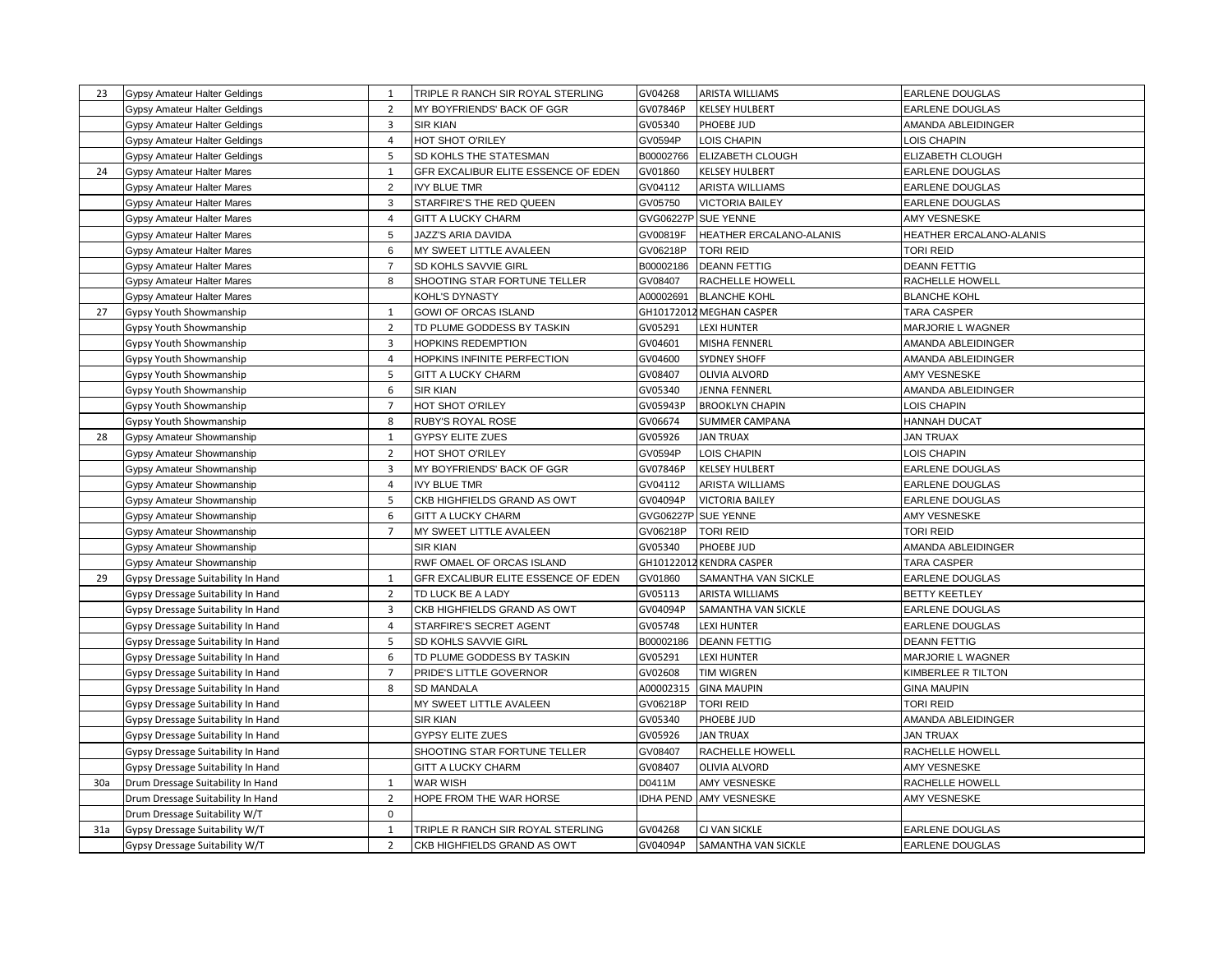|     | Gypsy Dressage Suitability W/T                 | 3              | STARFIRE'S SECRET AGENT             | GV05748   | <b>LEXI HUNTER</b>      | <b>EARLENE DOUGLAS</b>  |
|-----|------------------------------------------------|----------------|-------------------------------------|-----------|-------------------------|-------------------------|
|     | Gypsy Dressage Suitability W/T                 | $\overline{4}$ | PRIDE'S LITTLE GOVERNOR             | GV02608   | <b>TIM WIGREN</b>       | KIMBERLEE R TILTON      |
|     | Gypsy Dressage Suitability W/T                 | 5              | <b>PRAIRIE FIRE</b>                 | GV04615   | AMANDA ABLEIDINGER      | AMANDA ABLEIDINGER      |
| 33  | Gypsy Youth/Amateur Dressage Suitability W/T   | $\mathbf{1}$   | TRIPLE R RANCH SIR ROYAL STERLING   | GV04268   | ARISTA WILLIAMS         | <b>EARLENE DOUGLAS</b>  |
|     | Gypsy Youth/Amateur Dressage Suitability W/T   | $\overline{2}$ | LA LA LAND'S SKYE'S THE LIMIT       | GV05503   | <b>LEXI HUNTER</b>      | EARLENE DOUGLAS         |
|     | Gypsy Youth/Amateur Dressage Suitability W/T   | 3              | HOPKINS INFINITE PERFECTION         | GV04600   | <b>SYDNEY SHOFF</b>     | AMANDA ABLEIDINGER      |
|     | Gypsy Youth/Amateur Dressage Suitability W/T   | $\overline{4}$ | <b>SIR KIAN</b>                     | GV05340   | PHOEBE JUD              | AMANDA ABLEIDINGER      |
|     | Gypsy Youth/Amateur Dressage Suitability W/T   | 5              | <b>GITT A LUCKY CHARM</b>           | GV08407   | OLIVIA ALVORD           | AMY VESNESKE            |
|     | Gypsy Youth/Amateur Dressage Suitability W/T   | 6              | MY SWEET LITTLE AVALEEN             | GV06218P  | <b>TORI REID</b>        | TORI REID               |
|     | Gypsy Youth/Amateur Dressage Suitability W/T   | $\overline{7}$ | SD KOHLS SAVVIE GIRL                | B00002186 | <b>DEANN FETTIG</b>     | <b>DEANN FETTIG</b>     |
| 34  | Gypsy Dressage Suitability W/T/C               | $\overline{1}$ | GFR EXCALIBUR ELITE ESSENCE OF EDEN | GV01860   | SAMANTHA VAN SICKLE     | EARLENE DOUGLAS         |
|     | Gypsy Dressage Suitability W/T/C               | $\overline{2}$ | TD LUCK BE A LADY                   | GV05113   | <b>ARISTA WILLIAMS</b>  | <b>BETTY KEETLEY</b>    |
|     | Gypsy Dressage Suitability W/T/C               | 3              | TD PLUME GODDESS BY TASKIN          | GV05291   | <b>LEXI HUNTER</b>      | MARJORIE L WAGNER       |
|     | Gypsy Dressage Suitability W/T/C               |                | <b>TITANIUM FANTASY</b>             | GV04137   | <b>JENNIFER SHORT</b>   | <b>JENNIFER SHORT</b>   |
| 35  | Gypsy Youth/Amateur Dressage Suitability W/T/C | $\mathbf{1}$   | JAZZ'S ARIA DAVIDA                  | GV00819F  | HEATHER ERCALANO-ALANIS | HEATHER ERCALANO-ALANIS |
|     | Gypsy Youth/Amateur Dressage Suitability W/T/C | $\overline{2}$ | TD PLUME GODDESS BY TASKIN          | GV05291   | LEXI HUNTER             | MARJORIE L WAGNER       |
|     | Gypsy Youth/Amateur Dressage Suitability W/T/C | 3              | MY BOYFRIENDS' BACK OF GGR          | GV07846P  | <b>KELSEY HULBERT</b>   | <b>EARLENE DOUGLAS</b>  |
|     | Gypsy Youth/Amateur Dressage Suitability W/T/C | $\overline{4}$ | <b>IVY BLUE TMR</b>                 | GV04112   | ARISTA WILLIAMS         | <b>EARLENE DOUGLAS</b>  |
| 37a | Drum Adult English Pleasure W/T                | $\mathbf{1}$   | <b>RUBY SKY CAITLYN</b>             | D0769M    | LINDA WOOD              | LINDA WOOD              |
|     | Drum Adult English Pleasure W/T                | $\overline{2}$ | RUBY SKY'S LEO                      | D0440G    | <b>ERIN GRAY</b>        | LINDA WOOD              |
| 38  | Gypsy Open English Pleasure W/T                | $\mathbf{1}$   | CKB HIGHFIELDS GRAND AS OWT         | GV04094P  | SAMANTHA VAN SICKLE     | <b>EARLENE DOUGLAS</b>  |
|     | Gypsy Open English Pleasure W/T                | $\overline{2}$ | TRIPLE R RANCH SIR ROYAL STERLING   | GV04268   | <b>ARISTA WILLIAMS</b>  | <b>EARLENE DOUGLAS</b>  |
|     | Gypsy Open English Pleasure W/T                | $\overline{3}$ | PRIDE'S LITTLE GOVERNOR             | GV02608   | <b>TIM WIGREN</b>       | KIMBERLEE R TILTON      |
|     | Gypsy Open English Pleasure W/T                | $\overline{4}$ | STARFIRE'S SECRET AGENT             | GV05748   | <b>LEXI HUNTER</b>      | EARLENE DOUGLAS         |
|     | Gypsy Open English Pleasure W/T                | 5              | <b>PRAIRIE FIRE</b>                 | GV04615   | AMANDA ABLEIDINGER      | AMANDA ABLEIDINGER      |
| 39  | Gypsy Youth/Amateur English Pleasure W/T       | -1             | TRIPLE R RANCH SIR ROYAL STERLING   | GV04268   | <b>ARISTA WILLIAMS</b>  | EARLENE DOUGLAS         |
|     | Gypsy Youth/Amateur English Pleasure W/T       | $\overline{2}$ | LA LA LAND'S SKYE'S THE LIMIT       | GV05503   | LEXI HUNTER             | EARLENE DOUGLAS         |
|     | Gypsy Youth/Amateur English Pleasure W/T       | 3              | <b>GITT A LUCKY CHARM</b>           | GV08407   | OLIVIA ALVORD           | AMY VESNESKE            |
|     | Gypsy Youth/Amateur English Pleasure W/T       | $\overline{4}$ | HOPKINS INFINITE PERFECTION         | GV04600   | <b>SYDNEY SHOFF</b>     | AMANDA ABLEIDINGER      |
|     | Gypsy Youth/Amateur English Pleasure W/T       | 5              | <b>SIR KIAN</b>                     | GV05340   | PHOEBE JUD              | AMANDA ABLEIDINGER      |
|     | Gypsy Youth/Amateur English Pleasure W/T       | 6              | SD KOHLS SAVVIE GIRL                | B00002186 | <b>DEANN FETTIG</b>     | <b>DEANN FETTIG</b>     |
|     | Gypsy Youth/Amateur English Pleasure W/T       | $\overline{7}$ | MY SWEET LITTLE AVALEEN             | GV06218P  | <b>TORI REID</b>        | <b>TORI REID</b>        |
| 41  | Gypsy Open English Pleasure W/T/C              | $\overline{1}$ | <b>SD MANDALA</b>                   | A00002315 | <b>GINA MAUPIN</b>      | <b>GINA MAUPIN</b>      |
|     | Gypsy Open English Pleasure W/T/C              | $\overline{2}$ | GFR EXCALIBUR ELITE ESSENCE OF EDEN | GV01860   | SAMANTHA VAN SICKLE     | EARLENE DOUGLAS         |
|     | Gypsy Open English Pleasure W/T/C              | 3              | TD LUCK BE A LADY                   | GV05113   | <b>ARISTA WILLIAMS</b>  | <b>BETTY KEETLEY</b>    |
|     | Gypsy Open English Pleasure W/T/C              | $\overline{4}$ | TD PLUME GODDESS BY TASKIN          | GV05291   | <b>LEXI HUNTER</b>      | MARJORIE L WAGNER       |
|     | Gypsy Open English Pleasure W/T/C              | 5              | <b>GYPSY ELITE ZUES</b>             | GV05926   | <b>JAN TRUAX</b>        | <b>JAN TRUAX</b>        |
| 42  | Gypsy Youth/Amateur English Pleasure W/T/C     | $\mathbf{1}$   | JAZZ'S ARIA DAVIDA                  | GV00819F  | HEATHER ERCALANO-ALANIS | HEATHER ERCALANO-ALANIS |
|     | Gypsy Youth/Amateur English Pleasure W/T/C     | $\overline{2}$ | TD PLUME GODDESS BY TASKIN          | GV05291   | <b>LEXI HUNTER</b>      | MARJORIE L WAGNER       |
|     | Gypsy Youth/Amateur English Pleasure W/T/C     | 3              | <b>GYPSY ELITE ZUES</b>             | GV05926   | <b>JAN TRUAX</b>        | <b>JAN TRUAX</b>        |
|     | Gypsy Youth/Amateur English Pleasure W/T/C     | $\overline{4}$ | MY BOYFRIENDS' BACK OF GGR          | GV07846P  | <b>KELSEY HULBERT</b>   | <b>EARLENE DOUGLAS</b>  |
|     | Gypsy Youth/Amateur English Pleasure W/T/C     | 5              | <b>IVY BLUE TMR</b>                 | GV04112   | ARISTA WILLIAMS         | <b>EARLENE DOUGLAS</b>  |
| 45  | Gypsy Youth/Amateur English Equitation W/T     | 1              | LA LA LAND'S SKYE'S THE LIMIT       | GV05503   | <b>LEXI HUNTER</b>      | EARLENE DOUGLAS         |
|     | Gypsy Youth/Amateur English Equitation W/T     | $\overline{2}$ | SD KOHLS SAVVIE GIRL                | B00002186 | <b>DEANN FETTIG</b>     | <b>DEANN FETTIG</b>     |
|     | Gypsy Youth/Amateur English Equitation W/T     | 3              | <b>GITT A LUCKY CHARM</b>           | GV08407   | OLIVIA ALVORD           | AMY VESNESKE            |
|     | Gypsy Youth/Amateur English Equitation W/T     | $\overline{4}$ | <b>SIR KIAN</b>                     | GV05340   | PHOEBE JUD              | AMANDA ABLEIDINGER      |
|     | Gypsy Youth/Amateur English Equitation W/T     | 5              | HOPKINS INFINITE PERFECTION         | GV04600   | <b>SYDNEY SHOFF</b>     | AMANDA ABLEIDINGER      |
|     | Gypsy Youth/Amateur English Equitation W/T     | 6              | TRIPLE R RANCH SIR ROYAL STERLING   | GV04268   | <b>ARISTA WILLIAMS</b>  | <b>EARLENE DOUGLAS</b>  |
|     | Gypsy Youth/Amateur English Equitation W/T     | $\overline{7}$ | MY SWEET LITTLE AVALEEN             | GV06218P  | <b>TORI REID</b>        | <b>TORI REID</b>        |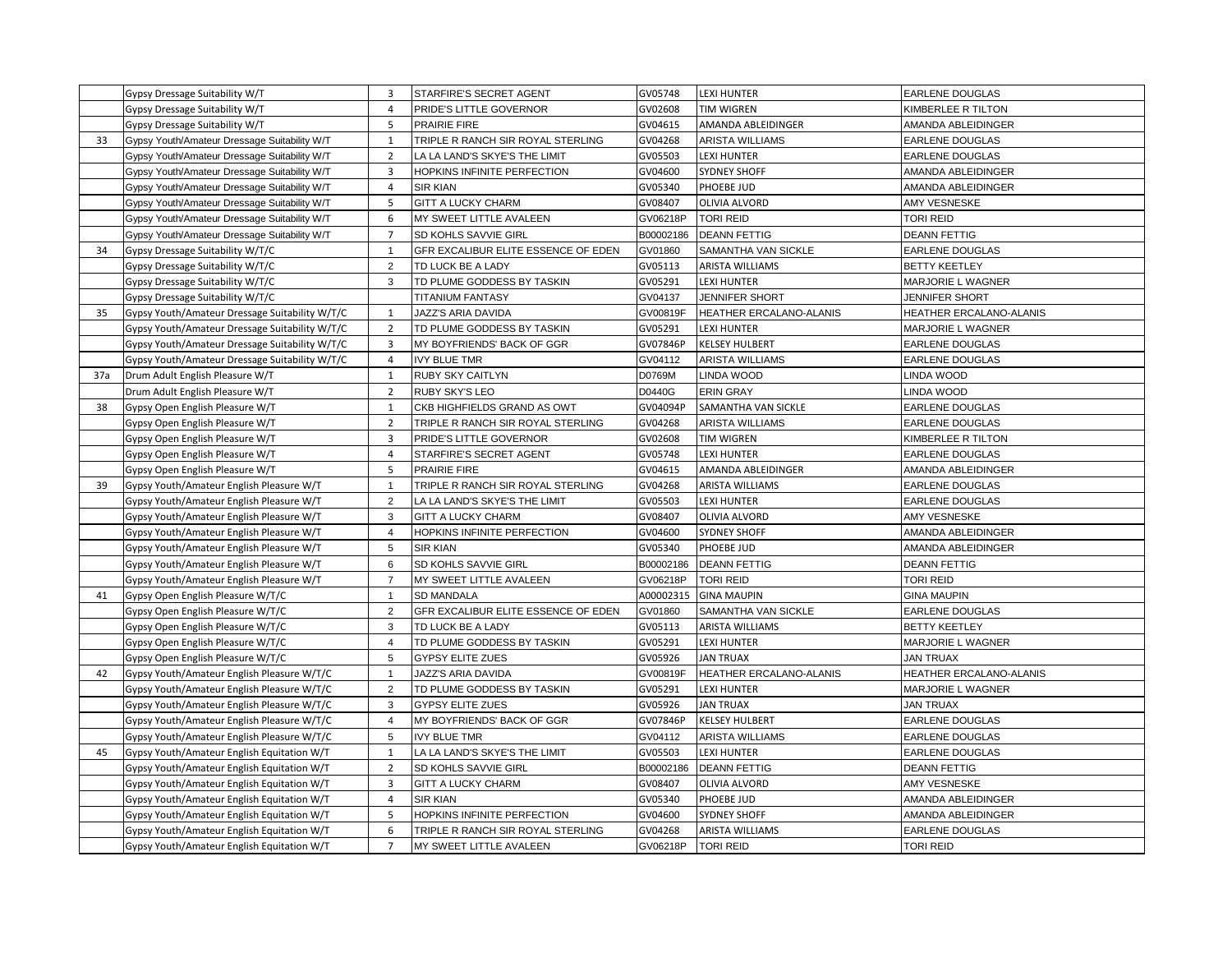| 47 | Gypsy Youth/Amateur English Equitation W/T/C | 1              | <b>GYPSY ELITE ZUES</b>             | GV05926   | <b>JAN TRUAX</b>        | <b>JAN TRUAX</b>        |
|----|----------------------------------------------|----------------|-------------------------------------|-----------|-------------------------|-------------------------|
|    | Gypsy Youth/Amateur English Equitation W/T/C | $\overline{2}$ | TD PLUME GODDESS BY TASKIN          | GV05291   | <b>LEXI HUNTER</b>      | MARJORIE L WAGNER       |
|    | Gypsy Youth/Amateur English Equitation W/T/C | 3              | JAZZ'S ARIA DAVIDA                  | GV00819F  | HEATHER ERCALANO-ALANIS | HEATHER ERCALANO-ALANIS |
|    | Gypsy Youth/Amateur English Equitation W/T/C | 4              | <b>IVY BLUE TMR</b>                 | GV04112   | ARISTA WILLIAMS         | <b>EARLENE DOUGLAS</b>  |
|    | Gypsy Youth/Amateur English Equitation W/T/C | 5              | MY BOYFRIENDS' BACK OF GGR          | GV07846P  | <b>KELSEY HULBERT</b>   | EARLENE DOUGLAS         |
| 48 | Gypsy Open Freestyle                         | $\mathbf{1}$   | PRIDE'S LITTLE GOVERNOR             | GV02608   | <b>TIM WIGREN</b>       | KIMBERLEE R TILTON      |
|    | Gypsy Open Freestyle                         | $\overline{2}$ | CKB HIGHFIELDS GRAND AS OWT         | GV04094P  | SAMANTHA VAN SICKLE     | EARLENE DOUGLAS         |
|    | Gypsy Open Freestyle                         | 3              | TRIPLE R RANCH SIR ROYAL STERLING   | GV04268   | ARISTA WILLIAMS         | <b>EARLENE DOUGLAS</b>  |
|    | Gypsy Open Freestyle                         | $\overline{4}$ | GFR EXCALIBUR ELITE ESSENCE OF EDEN | GV01860   | SAMANTHA VAN SICKLE     | EARLENE DOUGLAS         |
|    | Gypsy Open Freestyle                         | 5              | STARFIRE'S SECRET AGENT             | GV05748   | LEXI HUNTER             | <b>EARLENE DOUGLAS</b>  |
|    | Gypsy Open Freestyle                         | 6              | TD LUCK BE A LADY                   | GV05113   | ARISTA WILLIAMS         | <b>BETTY KEETLEY</b>    |
| 49 | Gypsy Youth/Amateur Freestyle                | $\mathbf{1}$   | TRIPLE R RANCH SIR ROYAL STERLING   | GV04268   | <b>ARISTA WILLIAMS</b>  | <b>EARLENE DOUGLAS</b>  |
|    | Gypsy Youth/Amateur Freestyle                | $\overline{2}$ | JAZZ'S ARIA DAVIDA                  | GV00819F  | HEATHER ERCALANO-ALANIS | HEATHER ERCALANO-ALANIS |
|    | Gypsy Youth/Amateur Freestyle                | 3              | LA LA LAND'S SKYE'S THE LIMIT       | GV05503   | <b>LEXI HUNTER</b>      | <b>EARLENE DOUGLAS</b>  |
|    | Gypsy Youth/Amateur Freestyle                | $\overline{4}$ | <b>IVY BLUE TMR</b>                 | GV04112   | ARISTA WILLIAMS         | <b>EARLENE DOUGLAS</b>  |
|    | Gypsy Youth/Amateur Freestyle                | 5              | TD PLUME GODDESS BY TASKIN          | GV05291   | <b>LEXI HUNTER</b>      | MARJORIE L WAGNER       |
|    | Gypsy Youth/Amateur Freestyle                | 6              | MY BOYFRIENDS' BACK OF GGR          | GV07846P  | <b>KELSEY HULBERT</b>   | <b>EARLENE DOUGLAS</b>  |
| 52 | Leadline                                     | $\mathbf{1}$   | <b>CHARLIE</b>                      |           | PARKER LANDE-SHANNON    | ANDREW LANDE-SHANNON    |
|    | Leadline                                     | $\overline{2}$ | <b>WAR WISH</b>                     | D0411M    | AMY VESNESKE            | RACHELLE HOWELL         |
| 53 | Gypsy Liberty                                | $\mathbf{1}$   | <b>GYPSY ELITE ZUES</b>             | GV05926   | <b>JAN TRUAX</b>        | <b>JAN TRUAX</b>        |
|    | Gypsy Liberty                                | $\overline{2}$ | <b>TITANIUM FANTASY</b>             | GV04137   | <b>JENNIFER SHORT</b>   | <b>JENNIFER SHORT</b>   |
|    | Gypsy Liberty                                | 3              | RUBY'S ROYAL ROSE                   | GV06674   | <b>HANNAH DUCAT</b>     | <b>HANNAH DUCAT</b>     |
|    | Gypsy Liberty                                | $\overline{4}$ | REGAL GYPSIES PERSEUS               | GV08248T  | <b>JAN TRUAX</b>        | <b>JAN TRUAX</b>        |
|    | Gypsy Liberty                                |                | D.R. EBONYS CASSIOPEIA              | A00001259 | LORI JONES              | LORI JONES              |
|    | Gypsy Open Trail In-Hand Weanling/Yearling   | $\mathbf{1}$   | STARFIRE'S MADAME BUTTERFLY         | GV08141   | CJ VAN SICKLE           | ALYCIA CAMPADONICA      |
|    | Gypsy Open In-Hand Trail 2-5 Yr Old          | $\mathbf{1}$   | TD LUCK BE A LADY                   | GV05113   | <b>ARISTA WILLIAMS</b>  | BETTY KEETLEY           |
|    | Gypsy Open In-Hand Trail 2-5 Yr Old          | $\overline{2}$ | CFF CICIS BIG ROULETTE              | A00002351 | <b>KRISTINA BOX</b>     | STACY WYTCHERLEY        |
|    | Gypsy Open In-Hand Trail 2-5 Yr Old          | 3              | FCF ROGER MOORE SD                  | A00002314 | <b>SUSAN GIBBONS</b>    | <b>SUSAN GIBBONS</b>    |
|    | Gypsy Open In-Hand Trail 2-5 Yr Old          | $\overline{4}$ | TD PLUME GODDESS BY TASKIN          | GV05291   | <b>LEXI HUNTER</b>      | MARJORIE L WAGNER       |
|    | Gypsy Open In-Hand Trail 2-5 Yr Old          | 5              | <b>GITT A LUCKY CHARM</b>           | GV08407   | OLIVIA ALVORD           | AMY VESNESKE            |
|    | Gypsy Open In-Hand Trail 2-5 Yr Old          | 6              | <b>MYSTIC DREAM RUBY</b>            | A00002445 | <b>TORI REID</b>        | <b>TORI REID</b>        |
|    | Gypsy Open In-Hand Trail 2-5 Yr Old          | $\overline{7}$ | LA LA LAND'S SKYE'S THE LIMIT       | GV05503   | LEXI HUNTER             | EARLENE DOUGLAS         |
|    | Gypsy Open In-Hand Trail 2-5 Yr Old          | 8              | SHOOTING STAR FORTUNE TELLER        | GV08407   | RACHELLE HOWELL         | RACHELLE HOWELL         |
|    | Gypsy Open In-Hand Trail 6 Yr & Older        | $\mathbf{1}$   | GFR EXCALIBUR ELITE ESSENCE OF EDEN | GV01860   | SAMANTHA VAN SICKLE     | <b>EARLENE DOUGLAS</b>  |
| 58 | Gypsy Open In-Hand Trail 6 Yr & Older        | $\overline{2}$ | <b>IVY BLUE TMR</b>                 | GV04112   | <b>ARISTA WILLIAMS</b>  | <b>EARLENE DOUGLAS</b>  |
|    | Gypsy Open In-Hand Trail 6 Yr & Older        | 3              | MY BOYFRIENDS' BACK OF GGR          | GV07846P  | KELSEY HULBERT          | <b>EARLENE DOUGLAS</b>  |
|    | Gypsy Open In-Hand Trail 6 Yr & Older        | $\overline{4}$ | <b>GYPSY ELITE ZUES</b>             | GV05926   | <b>JAN TRUAX</b>        | <b>JAN TRUAX</b>        |
|    | Gypsy Open In-Hand Trail 6 Yr & Older        | 5              | CKB HIGHFIELDS GRAND AS OWT         | GV04094P  | SAMANTHA VAN SICKLE     | <b>EARLENE DOUGLAS</b>  |
|    | Gypsy Open In-Hand Trail 6 Yr & Older        | 6              | PRIDE'S LITTLE GOVERNOR             | GV02608   | <b>TIM WIGREN</b>       | KIMBERLEE R TILTON      |
|    | Gypsy Open In-Hand Trail 6 Yr & Older        | $\overline{7}$ | TRIPLE R RANCH SIR ROYAL STERLING   | GV04268   | <b>ARISTA WILLIAMS</b>  | <b>EARLENE DOUGLAS</b>  |
|    | Gypsy Open In-Hand Trail 6 Yr & Older        |                | D.R. EBONYS CASSIOPEIA              | A00001259 | LORI JONES              | LORI JONES              |
|    | Gypsy Open In-Hand Trail 6 Yr & Older        |                | PRAIRIE FIRE                        | GV04615   | AMANDA ABLEIDINGER      | AMANDA ABLEIDINGER      |
|    | Gypsy Open In-Hand Trail 6 Yr & Older        |                | SD MANDALA                          | A00002315 | <b>GINA MAUPIN</b>      | <b>GINA MAUPIN</b>      |
| 59 | Gypsy Amateur In-Hand Trail                  | $\mathbf{1}$   | <b>IVY BLUE TMR</b>                 | GV04112   | ARISTA WILLIAMS         | <b>EARLENE DOUGLAS</b>  |
|    | Gypsy Amateur In-Hand Trail                  | $\overline{2}$ | MY BOYFRIENDS' BACK OF GGR          | GV07846P  | <b>KELSEY HULBERT</b>   | <b>EARLENE DOUGLAS</b>  |
|    | Gypsy Amateur In-Hand Trail                  | 3              | SD KOHLS SAVVIE GIRL                | B00002186 | <b>DEANN FETTIG</b>     | <b>DEANN FETTIG</b>     |
|    | Gypsy Amateur In-Hand Trail                  | $\overline{4}$ | <b>SIR KIAN</b>                     | GV05340   | PHOEBE JUD              | AMANDA ABLEIDINGER      |
|    | Gypsy Amateur In-Hand Trail                  | 5              | MY SWEET LITTLE AVALEEN             | GV06218P  | <b>TORI REID</b>        | <b>TORI REID</b>        |
|    | Gypsy Amateur In-Hand Trail                  | 6              | RUBY'S ROYAL ROSE                   | GV06674   | <b>HANNAH DUCAT</b>     | <b>HANNAH DUCAT</b>     |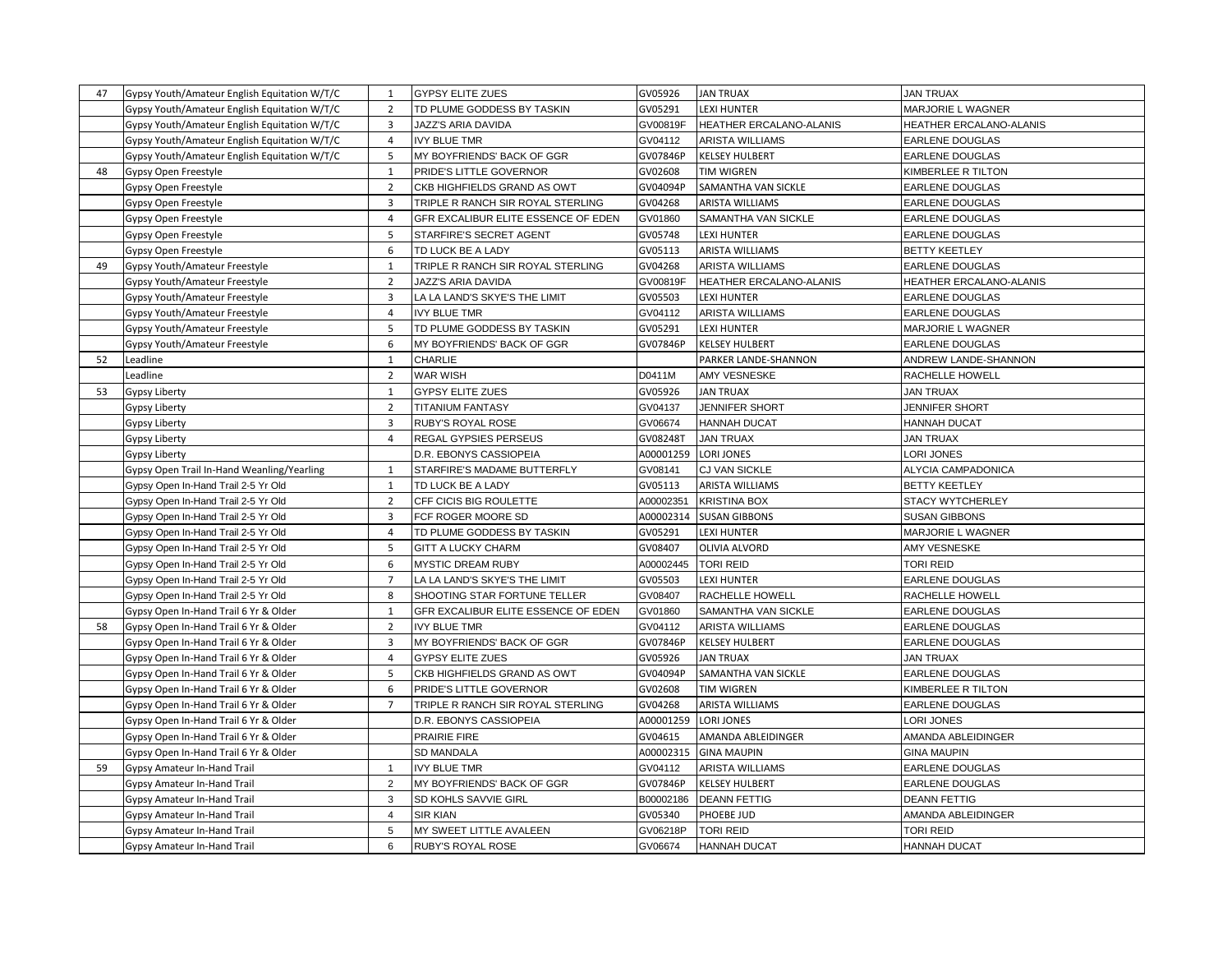|    | Gypsy Amateur In-Hand Trail              | $\overline{7}$ | <b>GITT A LUCKY CHARM</b>           |           | GVG06227P SUE YENNE     | AMY VESNESKE              |
|----|------------------------------------------|----------------|-------------------------------------|-----------|-------------------------|---------------------------|
|    | <b>Gypsy Amateur In-Hand Trail</b>       |                | <b>GYPSY ELITE ZUES</b>             | GV05926   | <b>JAN TRUAX</b>        | <b>JAN TRUAX</b>          |
|    | Gypsy Amateur In-Hand Trail              |                | SHOOTING STAR FORTUNE TELLER        | GV08407   | RACHELLE HOWELL         | RACHELLE HOWELL           |
|    | Gypsy Amateur In-Hand Trail              |                | TRIPLE R RANCH SIR ROYAL STERLING   | GV04268   | <b>ARISTA WILLIAMS</b>  | <b>EARLENE DOUGLAS</b>    |
| 60 | Gypsy Youth In-Hand Trail                | $\mathbf{1}$   | <b>GITT A LUCKY CHARM</b>           | GV08407   | OLIVIA ALVORD           | AMY VESNESKE              |
|    | Gypsy Youth In-Hand Trail                | $\overline{2}$ | LA LA LAND'S SKYE'S THE LIMIT       | GV05503   | <b>LEXI HUNTER</b>      | <b>EARLENE DOUGLAS</b>    |
|    | Gypsy Youth In-Hand Trail                | 3              | TD PLUME GODDESS BY TASKIN          | GV05291   | LEXI HUNTER             | MARJORIE L WAGNER         |
|    | Gypsy Youth In-Hand Trail                | 4              | RUBY'S ROYAL ROSE                   | GV06674   | <b>HANNAH DUCAT</b>     | SUMMER CAMPANA            |
|    | Gypsy Youth In-Hand Trail                | 5              | HOPKINS INFINITE PERFECTION         | GV04600   | <b>SYDNEY SHOFF</b>     | AMANDA ABLEIDINGER        |
|    | Gypsy Youth In-Hand Trail                | 6              | HOT SHOT O'RILEY                    | GV05943P  | <b>BROOKLYN CHAPIN</b>  | LOIS CHAPIN               |
| 63 | Gypsy Open Ridden trail 5 Yr & Under W/J | 1              | CFF CICIS BIG ROULETTE              | A00002351 | <b>KRISTINA BOX</b>     | <b>STACY WYTCHERLEY</b>   |
|    | Gypsy Open Ridden trail 5 Yr & Under W/J | $\overline{2}$ | FCF ROGER MOORE SD                  |           | A00002314 SUSAN GIBBONS | <b>SUSAN GIBBONS</b>      |
|    | Gypsy Open Ridden trail 5 Yr & Under W/J | $\overline{3}$ | HOPKINS REDEMPTION                  | GV04601   | AMANDA ABLEIDINGER      | AMANDA ABLEIDINGER        |
| 64 | Gypsy Open Ridden Trail 6 Yr & Older W/J | $\mathbf{1}$   | CKB HIGHFIELDS GRAND AS OWT         | GV04094P  | SAMANTHA VAN SICKLE     | EARLENE DOUGLAS           |
|    | Gypsy Open Ridden Trail 6 Yr & Older W/J | $\overline{2}$ | PRIDE'S LITTLE GOVERNOR             | GV02608   | <b>TIM WIGREN</b>       | <b>KIMBERLEE R TILTON</b> |
|    | Gypsy Open Ridden Trail 6 Yr & Older W/J | 3              | TRIPLE R RANCH SIR ROYAL STERLING   | GV04268   | <b>ARISTA WILLIAMS</b>  | EARLENE DOUGLAS           |
|    | Gypsy Open Ridden Trail 6 Yr & Older W/J | 4              | <b>TITANIUM FANTASY</b>             | GV04137   | <b>JENNIFER SHORT</b>   | <b>JENNIFER SHORT</b>     |
|    | Gypsy Open Ridden Trail 6 Yr & Older W/J | 5              | <b>ALL STAR</b>                     | GV03338   | <b>ARISTA WILLIAMS</b>  | MARJORIE L WAGNER         |
| 65 | Gypsy Amateur Ridden Trail W/J           | 1              | TRIPLE R RANCH SIR ROYAL STERLING   | GV04268   | <b>ARISTA WILLIAMS</b>  | <b>EARLENE DOUGLAS</b>    |
|    | Gypsy Amateur Ridden Trail W/J           | $\overline{2}$ | SD KOHLS SAVVIE GIRL                | B00002186 | <b>DEANN FETTIG</b>     | <b>DEANN FETTIG</b>       |
|    | Gypsy Amateur Ridden Trail W/J           | $\overline{3}$ | <b>SIR KIAN</b>                     | GV05340   | PHOEBE JUD              | AMANDA ABLEIDINGER        |
|    | Gypsy Amateur Ridden Trail W/J           | 4              | MY SWEET LITTLE AVALEEN             | GV06218P  | <b>TORI REID</b>        | <b>TORI REID</b>          |
| 66 | Gypsy Youth Ridden Trail W/J             | $\mathbf{1}$   | LA LA LAND'S SKYE'S THE LIMIT       | GV05503   | <b>LEXI HUNTER</b>      | <b>EARLENE DOUGLAS</b>    |
|    | Gypsy Youth Ridden Trail W/J             | $\overline{2}$ | <b>GITT A LUCKY CHARM</b>           | GV08407   | OLIVIA ALVORD           | AMY VESNESKE              |
|    | Gypsy Youth Ridden Trail W/J             | 3              | HOPKINS INFINITE PERFECTION         | GV04600   | <b>SYDNEY SHOFF</b>     | AMANDA ABLEIDINGER        |
|    | Gypsy Youth Ridden Trail W/J             | 4              | HOT SHOT O'RILEY                    | GV05943P  | <b>BROOKLYN CHAPIN</b>  | LOIS CHAPIN               |
| 67 | Gypsy Open Ridden Trail W/J/L            | $\mathbf{1}$   | GYPSY ELITE ZUES                    | GV05926   | <b>JAN TRUAX</b>        | <b>JAN TRUAX</b>          |
|    | Gypsy Open Ridden Trail W/J/L            | $\overline{2}$ | <b>SD MANDALA</b>                   |           | A00002315 GINA MAUPIN   | <b>GINA MAUPIN</b>        |
|    | Gypsy Open Ridden Trail W/J/L            | 3              | MY BOYFRIENDS' BACK OF GGR          | GV07846P  | <b>KELSEY HULBERT</b>   | <b>EARLENE DOUGLAS</b>    |
|    | Gypsy Open Ridden Trail W/J/L            | $\overline{4}$ | GFR EXCALIBUR ELITE ESSENCE OF EDEN | GV01860   | SAMANTHA VAN SICKLE     | <b>EARLENE DOUGLAS</b>    |
|    | Gypsy Open Ridden Trail W/J/L            | 5              | FCF ROGER MOORE SD                  |           | A00002314 SUSAN GIBBONS | <b>SUSAN GIBBONS</b>      |
|    | Gypsy Open Ridden Trail W/J/L            | 6              | TD LUCK BE A LADY                   | GV05113   | <b>ARISTA WILLIAMS</b>  | <b>BETTY KEETLEY</b>      |
|    | Gypsy Open Ridden Trail W/J/L            | $\overline{7}$ | JAZZ'S ARIA DAVIDA                  | GV00819F  | HEATHER ERCALANO-ALANIS | HEATHER ERCALANO-ALANIS   |
| 68 | Gypsy Youth/Amateur Ridden Trail W/J/L   | 1              | GYPSY ELITE ZUES                    | GV05926   | <b>JAN TRUAX</b>        | <b>JAN TRUAX</b>          |
|    | Gypsy Youth/Amateur Ridden Trail W/J/L   | 2              | <b>IVY BLUE TMR</b>                 | GV04112   | ARISTA WILLIAMS         | EARLENE DOUGLAS           |
|    | Gypsy Youth/Amateur Ridden Trail W/J/L   | 3              | TD PLUME GODDESS BY TASKIN          | GV05291   | <b>LEXI HUNTER</b>      | MARJORIE L WAGNER         |
|    | Gypsy Youth/Amateur Ridden Trail W/J/L   | $\overline{4}$ | MY BOYFRIENDS' BACK OF GGR          | GV07846P  | <b>KELSEY HULBERT</b>   | <b>EARLENE DOUGLAS</b>    |
|    | Gypsy Youth/Amateur Ridden Trail W/J/L   | 5              | JAZZ'S ARIA DAVIDA                  | GV00819F  | HEATHER ERCALANO-ALANIS | HEATHER ERCALANO-ALANIS   |
| 69 | Gypsy Open Ranch Riding W/J              | $\mathbf{1}$   | CKB HIGHFIELDS GRAND AS OWT         | GV04094P  | SAMANTHA VAN SICKLE     | <b>EARLENE DOUGLAS</b>    |
|    | Gypsy Open Ranch Riding W/J              | $\overline{2}$ | CFF CICIS BIG ROULETTE              | A00002351 | <b>KRISTINA BOX</b>     | <b>STACY WYTCHERLEY</b>   |
|    | Gypsy Open Ranch Riding W/J              | 3              | <b>ALL STAR</b>                     | GV03338   | ARISTA WILLIAMS         | MARJORIE L WAGNER         |
|    | Gypsy Open Ranch Riding W/J              | 4              | TRIPLE R RANCH SIR ROYAL STERLING   | GV04268   | CJ VAN SICKLE           | <b>EARLENE DOUGLAS</b>    |
|    | Gypsy Open Ranch Riding W/J              | 5              | PRIDE'S LITTLE GOVERNOR             | GV02608   | <b>TIM WIGREN</b>       | KIMBERLEE R TILTON        |
|    | Gypsy Open Ranch Riding W/J              | 6              | TITANIUM FANTASY                    | GV04137   | JENNIFER SHORT          | <b>JENNIFER SHORT</b>     |
|    | Gypsy Open Ranch Riding W/J              | $\overline{7}$ | STARFIRE'S SECRET AGENT             | GV05748   | <b>LEXI HUNTER</b>      | <b>EARLENE DOUGLAS</b>    |
| 70 | Gypsy Open Ranch Riding W/J/L            | 1              | SD MANDALA                          |           | A00002315 GINA MAUPIN   | <b>GINA MAUPIN</b>        |
|    | Gypsy Open Ranch Riding W/J/L            | 2              | GFR EXCALIBUR ELITE ESSENCE OF EDEN | GV01860   | SAMANTHA VAN SICKLE     | EARLENE DOUGLAS           |
|    | Gypsy Open Ranch Riding W/J/L            | $\overline{3}$ | <b>GYPSY ELITE ZUES</b>             | GV05926   | <b>JAN TRUAX</b>        | <b>JAN TRUAX</b>          |
|    | Gypsy Open Ranch Riding W/J/L            | $\overline{4}$ | TD PLUME GODDESS BY TASKIN          | GV05291   | <b>LEXI HUNTER</b>      | MARJORIE L WAGNER         |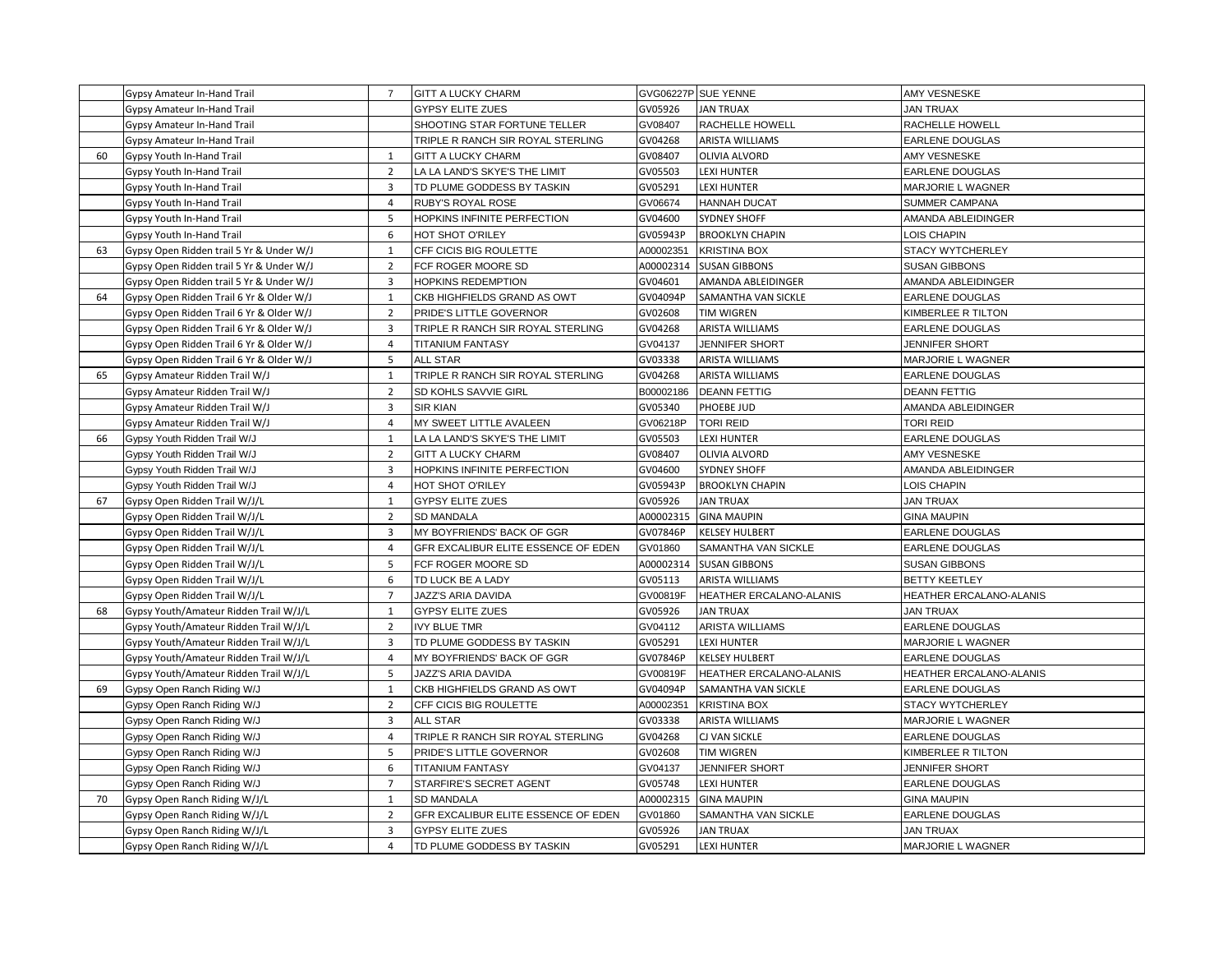|     | Gypsy Open Ranch Riding W/J/L              | 5              | HOPKINS INFINITE PERFECTION         | GV04600   | <b>SYDNEY SHOFF</b>     | AMANDA ABLEIDINGER      |
|-----|--------------------------------------------|----------------|-------------------------------------|-----------|-------------------------|-------------------------|
|     | Gypsy Open Ranch Riding W/J/L              | 6              | MY BOYFRIENDS' BACK OF GGR          | GV07846P  | KELSEY HULBERT          | <b>EARLENE DOUGLAS</b>  |
|     | Gypsy Open Ranch Riding W/J/L              | $\overline{7}$ | FCF ROGER MOORE SD                  | A00002314 | <b>SUSAN GIBBONS</b>    | <b>SUSAN GIBBONS</b>    |
|     | Gypsy Open Ranch Riding W/J/L              | 8              | TD LUCK BE A LADY                   | GV05113   | <b>ARISTA WILLIAMS</b>  | <b>BETTY KEETLEY</b>    |
| 71  | Gypsy Youth/Amateur Ranch Riding W/J       | 1              | TRIPLE R RANCH SIR ROYAL STERLING   | GV04269   | ARISTA WILLIAMS         | EARLENE DOUGLAS         |
|     | Gypsy Youth/Amateur Ranch Riding W/J       | $\overline{2}$ | <b>SIR KIAN</b>                     | GV05340   | PHOEBE JUD              | AMANDA ABLEIDINGER      |
|     | Gypsy Youth/Amateur Ranch Riding W/J       | 3              | LA LA LAND'S SKYE'S THE LIMIT       | GV05503   | <b>LEXI HUNTER</b>      | <b>EARLENE DOUGLAS</b>  |
|     | Gypsy Youth/Amateur Ranch Riding W/J       | $\overline{4}$ | <b>GITT A LUCKY CHARM</b>           | GV08407   | OLIVIA ALVORD           | AMY VESNESKE            |
|     | Gypsy Youth/Amateur Ranch Riding W/J       | 5              | HOPKINS INFINITE PERFECTION         | GV04600   | <b>SYDNEY SHOFF</b>     | AMANDA ABLEIDINGER      |
| 72  | Gypsy Youth/Amateur Ranch Riding W/J/L     | $\mathbf{1}$   | <b>IVY BLUE TMR</b>                 | GV04112   | ARISTA WILLIAMS         | <b>EARLENE DOUGLAS</b>  |
|     | Gypsy Youth/Amateur Ranch Riding W/J/L     | $\overline{2}$ | TD PLUME GODDESS BY TASKIN          | GV05291   | LEXI HUNTER             | MARJORIE L WAGNER       |
|     | Gypsy Youth/Amateur Ranch Riding W/J/L     | 3              | JAZZ'S ARIA DAVIDA                  | GV00819F  | HEATHER ERCALANO-ALANIS | HEATHER ERCALANO-ALANIS |
|     | Gypsy Youth/Amateur Ranch Riding W/J/L     | $\overline{4}$ | MY BOYFRIENDS' BACK OF GGR          | GV07846P  | <b>KELSEY HULBERT</b>   | <b>EARLENE DOUGLAS</b>  |
|     | Gypsy Youth/Amateur Ranch Riding W/J/L     | 5              | <b>GYPSY ELITE ZUES</b>             | GV05926   | <b>JAN TRUAX</b>        | <b>JAN TRUAX</b>        |
| 73A | Drum Ranch Riding W/J                      | $\mathbf{1}$   | <b>WAR WISH</b>                     | D0411M    | AMY VESNESKE            | RACHELLE HOWELL         |
|     | Drum ranch Riding W/J                      | $\overline{2}$ | SPENCEFARMS SHADOW DANCER           | D0246M    | TAMI BRISSLER           | <b>TABBY STOKES</b>     |
|     | Gypsy Single Horse Driving                 | $\overline{1}$ | PRIDE'S LITTLE GOVERNOR             | GV02608   | TIM WIGREN              | KIMBERLEE R TILTON      |
|     | Gypsy Drive in the Park                    | $\overline{1}$ | PRIDE'S LITTLE GOVERNOR             | GV02608   | TIM WIGREN              | KIMBERLEE R TILTON      |
| 79A | Drum Adult Western Pleasure W/J            | $\overline{1}$ | SPENCEFARMS SHADOW DANCER           | D0246M    | <b>TAMI BRISSLER</b>    | <b>TABBY STOKES</b>     |
|     | Drum Adult Western Pleasure W/J            | $\overline{2}$ | <b>WAR WISH</b>                     | D0411M    | AMY VESNESKE            | RACHELLE HOWELL         |
|     | Drum Adult Western Pleasure W/J            | 3              | <b>RUBY SKY CAITLYN</b>             | D0769M    | <b>ERIN GRAY</b>        | LINDA WOOD              |
|     | Drum Adult Western Pleasure W/J            | $\overline{4}$ | RUBY SKY'S LEO                      | D0440G    | LINDA WOOD              | LINDA WOOD              |
| 80  | Gypsy Open Western Pleasure W/J            | $\mathbf{1}$   | PRIDE'S LITTLE GOVERNOR             | GV02608   | <b>TIM WIGREN</b>       | KIMBERLEE R TILTON      |
|     | Gypsy Open Western Pleasure W/J            | $\overline{2}$ | TRIPLE R RANCH SIR ROYAL STERLING   | GV04269   | ARISTA WILLIAMS         | EARLENE DOUGLAS         |
|     | Gypsy Open Western Pleasure W/J            | 3              | CKB HIGHFIELDS GRAND AS OWT         | GV04094P  | SAMANTHA VAN SICKLE     | <b>EARLENE DOUGLAS</b>  |
|     | Gypsy Open Western Pleasure W/J            | 4              | CFF CICIS BIG ROULETTE              | A00002351 | <b>KRISTINA BOX</b>     | STACY WYTCHERLEY        |
|     | Gypsy Open Western Pleasure W/J            | 5              | <b>ALL STAR</b>                     | GV03338   | CJ VAN SICKLE           | MARJORIE L WAGNER       |
|     | Gypsy Open Western Pleasure W/J            | 6              | <b>PRAIRIE FIRE</b>                 | GV04615   | AMANDA ABLEIDINGER      | AMANDA ABLEIDINGER      |
| 81  | Gypsy Youth/Amateur Western Pleasure W/J   | 1              | TRIPLE R RANCH SIR ROYAL STERLING   | GV04269   | ARISTA WILLIAMS         | <b>EARLENE DOUGLAS</b>  |
|     | Gypsy Youth/Amateur Western Pleasure W/J   | $\overline{2}$ | LA LA LAND'S SKYE'S THE LIMIT       | GV05503   | <b>LEXI HUNTER</b>      | <b>EARLENE DOUGLAS</b>  |
|     | Gypsy Youth/Amateur Western Pleasure W/J   | $\overline{3}$ | <b>SIR KIAN</b>                     | GV05340   | PHOEBE JUD              | AMANDA ABLEIDINGER      |
|     | Gypsy Youth/Amateur Western Pleasure W/J   | $\overline{4}$ | SD KOHLS SAVVIE GIRL                | B00002186 | <b>DEANN FETTIG</b>     | <b>DEANN FETTIG</b>     |
|     | Gypsy Youth/Amateur Western Pleasure W/J   | 5              | <b>GITT A LUCKY CHARM</b>           | GV08407   | OLIVIA ALVORD           | AMY VESNESKE            |
|     | Gypsy Youth/Amateur Western Pleasure W/J   | 6              | HOPKINS INFINITE PERFECTION         | GV04600   | <b>SYDNEY SHOFF</b>     | AMANDA ABLEIDINGER      |
|     | Gypsy Youth/Amateur Western Pleasure W/J   | $\overline{7}$ | HOT SHOT O'RILEY                    | GV05943P  | <b>BROOKLYN CHAPIN</b>  | LOIS CHAPIN             |
| 83  | Gypsy Open Western Pleasure W/J/L          | $\mathbf{1}$   | <b>SD MANDALA</b>                   | A00002315 | <b>GINA MAUPIN</b>      | <b>GINA MAUPIN</b>      |
|     | Gypsy Open Western Pleasure W/J/L          | $\overline{2}$ | GFR EXCALIBUR ELITE ESSENCE OF EDEN | GV01860   | SAMANTHA VAN SICKLE     | <b>EARLENE DOUGLAS</b>  |
|     | Gypsy Open Western Pleasure W/J/L          | 3              | TD PLUME GODDESS BY TASKIN          | GV05291   | <b>LEXI HUNTER</b>      | MARJORIE L WAGNER       |
|     | Gypsy Open Western Pleasure W/J/L          | $\overline{4}$ | TD LUCK BE A LADY                   | GV05113   | <b>ARISTA WILLIAMS</b>  | <b>BETTY KEETLEY</b>    |
| 84  | Gypsy Youth/Amateur Western Pleasure W/J/L | $\mathbf{1}$   | JAZZ'S ARIA DAVIDA                  | GV00819F  | HEATHER ERCALANO-ALANIS | HEATHER ERCALANO-ALANIS |
|     | Gypsy Youth/Amateur Western Pleasure W/J/L | $\overline{2}$ | TD PLUME GODDESS BY TASKIN          | GV05291   | LEXI HUNTER             | MARJORIE L WAGNER       |
|     | Gypsy Youth/Amateur Western Pleasure W/J/L | 3              | MY BOYFRIENDS' BACK OF GGR          | GV07846P  | <b>KELSEY HULBERT</b>   | <b>EARLENE DOUGLAS</b>  |
|     | Gypsy Youth/Amateur Western Pleasure W/J/L | 4              | <b>IVY BLUE TMR</b>                 | GV04112   | ARISTA WILLIAMS         | EARLENE DOUGLAS         |
| 86A | Drum Adult Western Equitation W/J          | $\mathbf{1}$   | WAR WISH                            | D0411M    | AMY VESNESKE            | RACHELLE HOWELL         |
|     | Drum Adult Western Equitation W/J          | $\overline{2}$ | RUBY SKY'S LEO                      | D0440G    | LINDA WOOD              | LINDA WOOD              |
|     | Drum Adult Western Equitation W/J          | 3              | RUBY SKY CAITLYN                    | D0769M    | LINDA WOOD              | LINDA WOOD              |
|     | Drum Adult Western Equitation W/J          | 4              | SPENCEFARMS SHADOW DANCER           | D0246M    | TAMI BRISSLER           | <b>TABBY STOKES</b>     |
| 87  | Gypsy Youth/Amateur Western Equitation W/J | $\mathbf{1}$   | TRIPLE R RANCH SIR ROYAL STERLING   | GV04269   | <b>ARISTA WILLIAMS</b>  | <b>EARLENE DOUGLAS</b>  |
|     | Gypsy Youth/Amateur Western Equitation W/J | $\overline{2}$ | LA LA LAND'S SKYE'S THE LIMIT       | GV05503   | <b>LEXI HUNTER</b>      | <b>EARLENE DOUGLAS</b>  |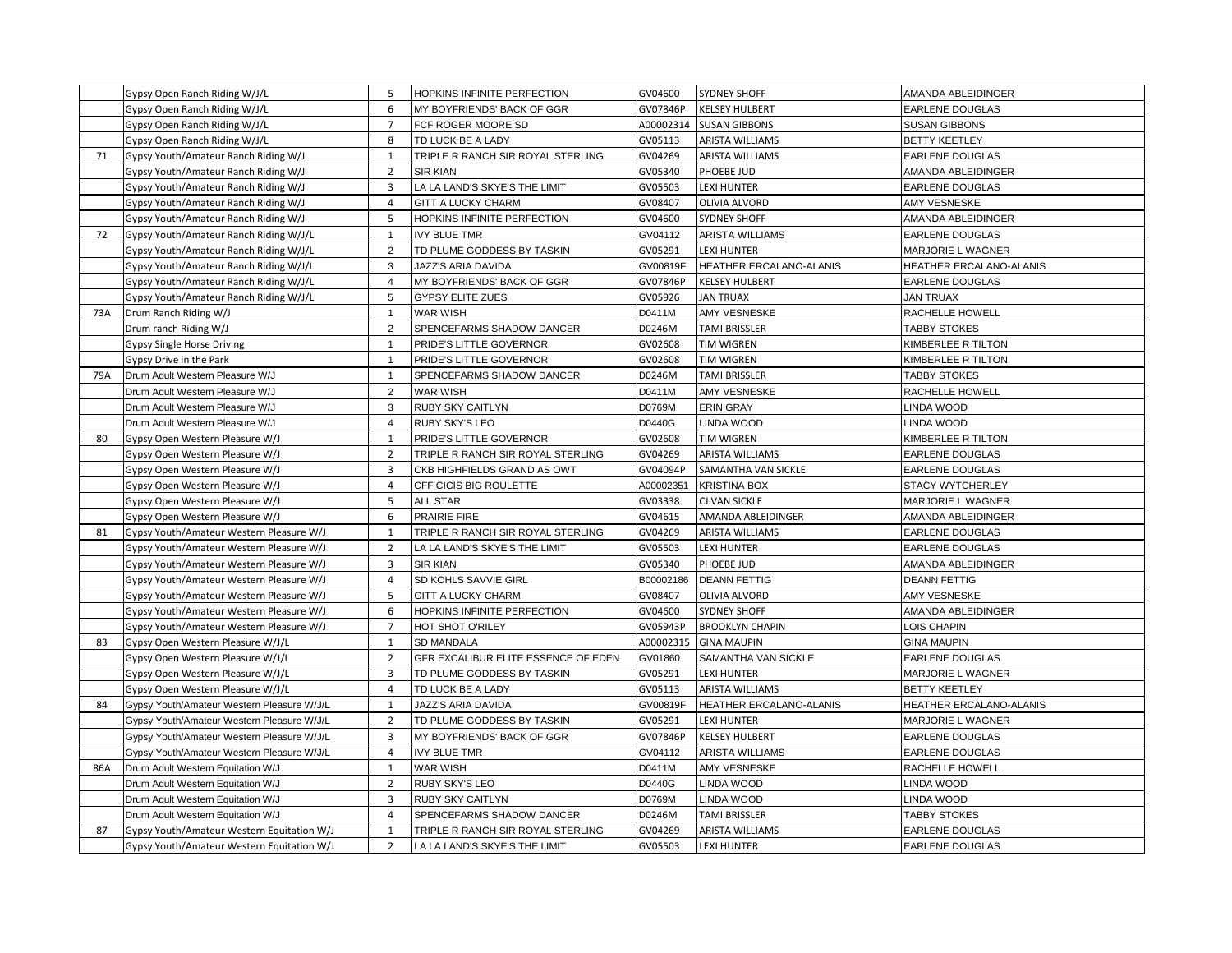|     | Gypsy Youth/Amateur Western Equitation W/J   | 3              | <b>GITT A LUCKY CHARM</b>   | GV08407   | OLIVIA ALVORD           | <b>AMY VESNESKE</b>     |
|-----|----------------------------------------------|----------------|-----------------------------|-----------|-------------------------|-------------------------|
|     | Gypsy Youth/Amateur Western Equitation W/J   | $\overline{4}$ | <b>SIR KIAN</b>             | GV05340   | PHOEBE JUD              | AMANDA ABLEIDINGER      |
|     | Gypsy Youth/Amateur Western Equitation W/J   | 5              | SD KOHLS SAVVIE GIRL        | B00002186 | <b>DEANN FETTIG</b>     | <b>DEANN FETTIG</b>     |
|     | Gypsy Youth/Amateur Western Equitation W/J   | 6              | HOPKINS INFINITE PERFECTION | GV04600   | <b>SYDNEY SHOFF</b>     | AMANDA ABLEIDINGER      |
|     | Gypsy Youth/Amateur Western Equitation W/J   | $\overline{7}$ | HOT SHOT O'RILEY            | GV05943P  | <b>BROOKLYN CHAPIN</b>  | LOIS CHAPIN             |
|     | Gypsy Youth/Amateur Western Equitation W/J   |                | TITANIUM FANTASY            | GV04137   | <b>JENNIFER SHORT</b>   | JENNIFER SHORT          |
| 89  | Gypsy Youth/Amateur Western Equitation W/J/L | $\mathbf{1}$   | JAZZ'S ARIA DAVIDA          | GV00819F  | HEATHER ERCALANO-ALANIS | HEATHER ERCALANO-ALANIS |
|     | Gypsy Youth/Amateur Western Equitation W/J/L | $2^{\circ}$    | TD PLUME GODDESS BY TASKIN  | GV05291   | <b>LEXI HUNTER</b>      | MARJORIE L WAGNER       |
|     | Gypsy Youth/Amateur Western Equitation W/J/L | $\overline{3}$ | <b>IVY BLUE TMR</b>         | GV04112   | ARISTA WILLIAMS         | EARLENE DOUGLAS         |
|     | Gypsy Youth/Amateur Western Equitation W/J/L | $\overline{4}$ | MY BOYFRIENDS' BACK OF GGR  | GV07846P  | <b>KELSEY HULBERT</b>   | EARLENE DOUGLAS         |
| 90A | Drum Judge's Command                         | 1              | <b>WAR WISH</b>             | D0411M    | AMY VESNESKE            | RACHELLE HOWELL         |
|     | Drum Judge's Command                         | $\overline{2}$ | SPENCEFARMS SHADOW DANCER   | D0246M    | <b>TAMI BRISSLER</b>    | <b>TABBY STOKES</b>     |
|     | Drum Gala Pageantry                          | $\overline{1}$ | <b>RUBY SKY CAITLYN</b>     | D0769M    | LINDA WOOD              | LINDA WOOD              |
|     | Drum Gala Pageantry                          | $\overline{2}$ | RUBY SKY'S LEO              | D0440G    | <b>ERIN GRAY</b>        | LINDA WOOD              |
|     |                                              |                |                             |           |                         |                         |
|     |                                              |                |                             |           |                         |                         |
|     |                                              |                |                             |           |                         |                         |
|     |                                              |                |                             |           |                         |                         |
|     |                                              |                |                             |           |                         |                         |
|     |                                              |                |                             |           |                         |                         |
|     |                                              |                |                             |           |                         |                         |
|     |                                              |                |                             |           |                         |                         |
|     |                                              |                |                             |           |                         |                         |
|     |                                              |                |                             |           |                         |                         |
|     |                                              |                |                             |           |                         |                         |
|     |                                              |                |                             |           |                         |                         |
|     |                                              |                |                             |           |                         |                         |
|     |                                              |                |                             |           |                         |                         |
|     |                                              |                |                             |           |                         |                         |
|     |                                              |                |                             |           |                         |                         |
|     |                                              |                |                             |           |                         |                         |
|     |                                              |                |                             |           |                         |                         |
|     |                                              |                |                             |           |                         |                         |
|     |                                              |                |                             |           |                         |                         |
|     |                                              |                |                             |           |                         |                         |
|     |                                              |                |                             |           |                         |                         |
|     |                                              |                |                             |           |                         |                         |
|     |                                              |                |                             |           |                         |                         |
|     |                                              |                |                             |           |                         |                         |
|     |                                              |                |                             |           |                         |                         |
|     |                                              |                |                             |           |                         |                         |
|     |                                              |                |                             |           |                         |                         |
|     |                                              |                |                             |           |                         |                         |
|     |                                              |                |                             |           |                         |                         |
|     |                                              |                |                             |           |                         |                         |
|     |                                              |                |                             |           |                         |                         |
|     |                                              |                |                             |           |                         |                         |
|     |                                              |                |                             |           |                         |                         |
|     |                                              |                |                             |           |                         |                         |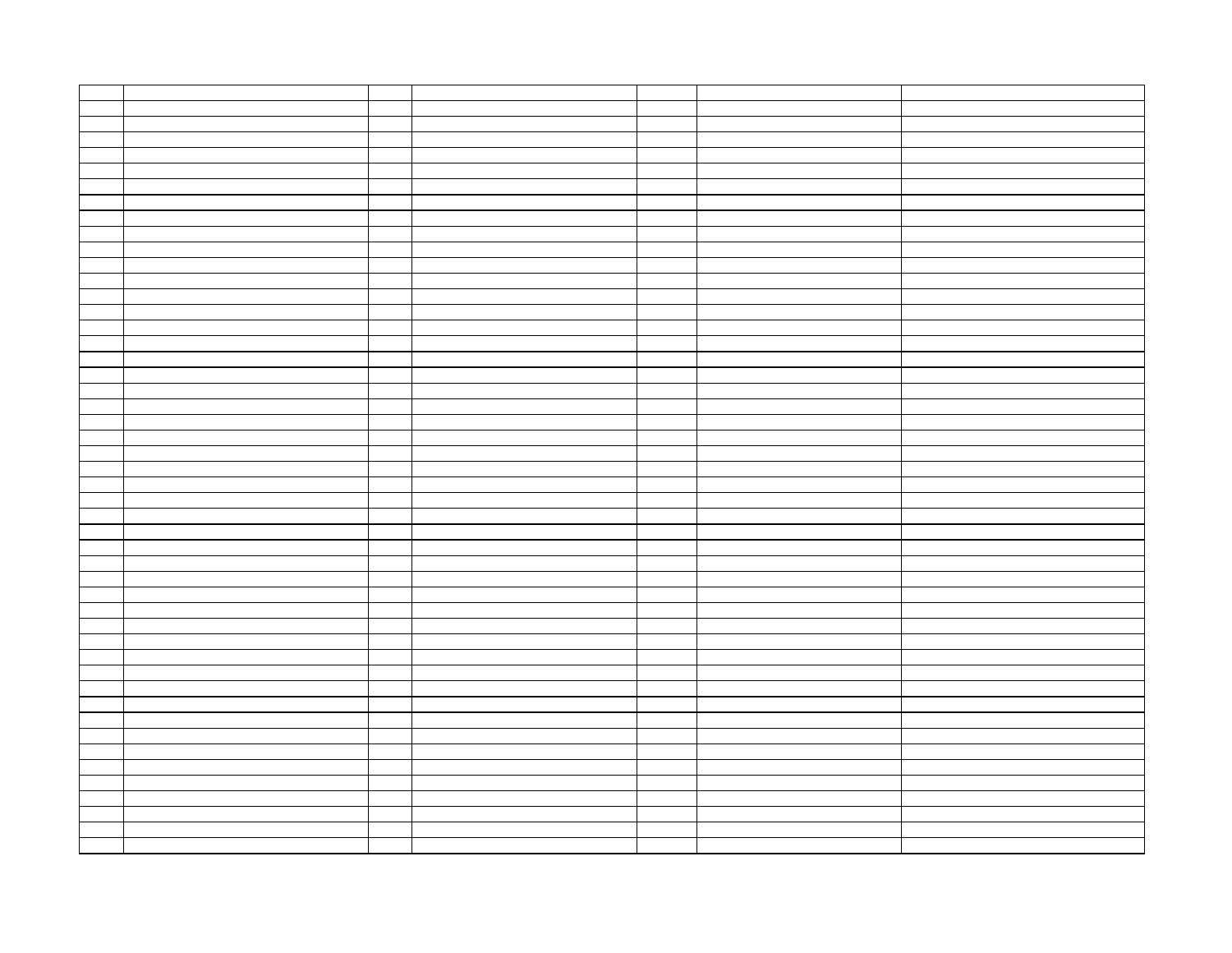$\overline{\phantom{a}}$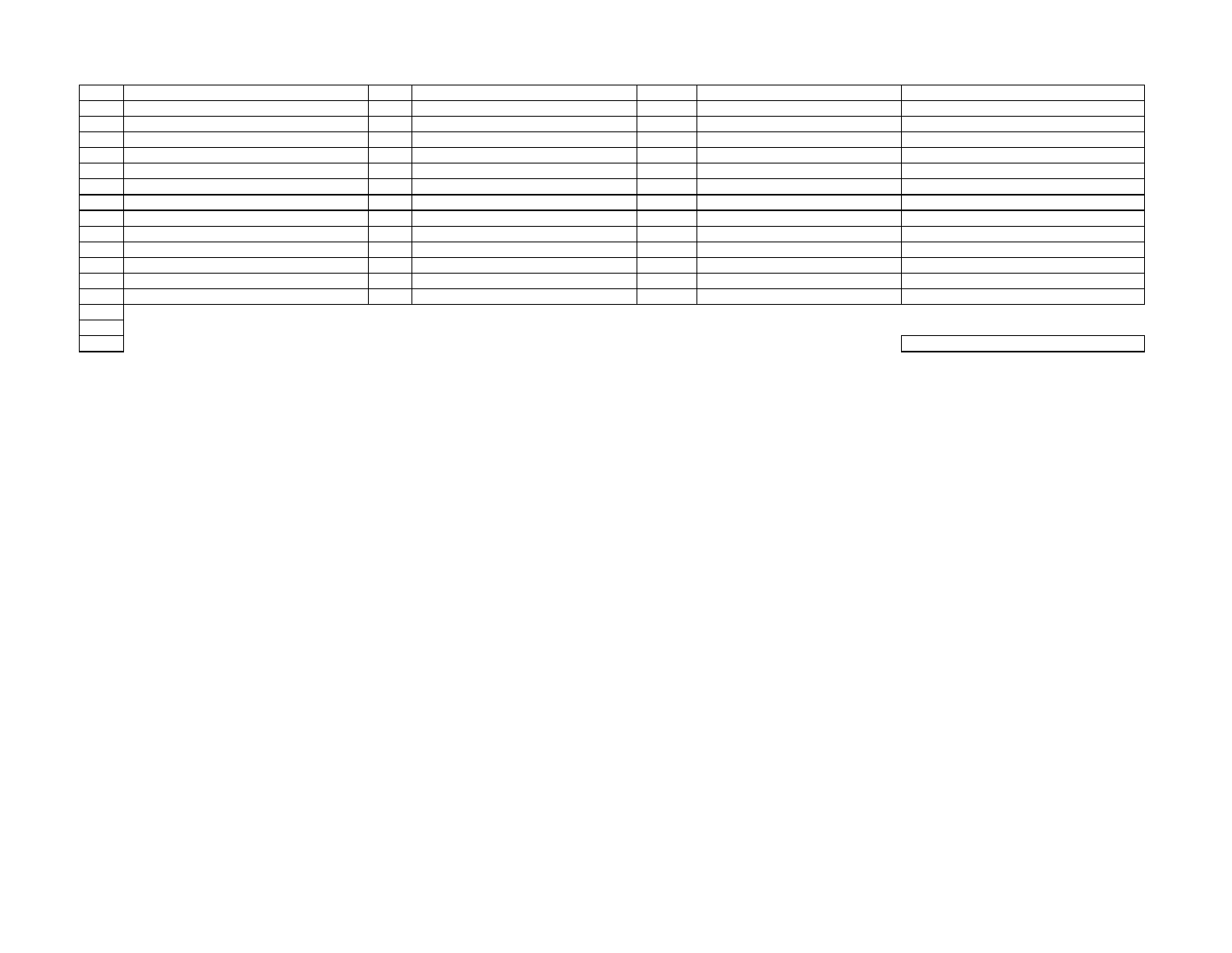|                | <b>SHOW NAME:</b>                                    |                                           | Mt Hood Gypsy & Drum Show - Tim Parkinson          |                              |                                           |                                          |
|----------------|------------------------------------------------------|-------------------------------------------|----------------------------------------------------|------------------------------|-------------------------------------------|------------------------------------------|
| Class #        | <b>CLASS</b>                                         | <b>PLACE</b>                              | <b>HORSE</b>                                       | GVHS#                        | <b>RIDER/ HANDLER</b>                     | <b>OWNER</b>                             |
| $\mathbf{1}$   | <b>Gypsy Weanling-Yearling</b>                       | $\mathbf{1}$                              | STARFIRE'S MADAME BUTTERFLY                        | GV08141                      | CJ VAN SICKLE                             | ALYCIA CAMPADONICA                       |
|                | Gypsy Weanling-Yearling                              | $\overline{\mathbf{2}}$                   | SD KOHLS THE STATESMAN                             | B00002766                    | ELIZABETH CLOUGH                          | ELIZABETH CLOUGH                         |
|                | Gypsy Weanling-Yearling                              | $\mathsf 3$                               | BWG DIXIES ROCKY TOO TOY HEART                     | GV08268                      | <b>DARRIN MANNI</b>                       | EDITH BROWN-VIEYRA                       |
| $\overline{2}$ | Gypsy Mares 2-4 Yr Old                               | $\mathbf 1$                               | STARFIRE'S THE RED QUEEN                           | GV05750                      | <b>VICTORIA BAILEY</b>                    | EARLENE DOUGLAS                          |
|                | Gypsy Mares 2-4 Yr Old                               | $\overline{2}$                            | DMS PRINCESS AUNA                                  | GV06527P                     | MECO SCHULTE                              | MECO SCHULTE                             |
|                | Gypsy Mares 2-4 Yr Old                               | 3                                         | LA LA LAND'S SKYE'S THE LIMIT                      | GV05503                      | <b>LEXI HUNTER</b>                        | EARLENE DOUGLAS                          |
|                | Gypsy Mares 2-4 Yr Old                               | 4                                         | SD KOHLS SAVVIE GIRL                               | B00002186                    | <b>DEANN FETTIG</b>                       | <b>DEANN FETTIG</b>                      |
|                | Gypsy Mares 2-4 Yr Old                               | 5                                         | SHOOTING STAR FORTUNE TELLER                       | GV08407                      | RACHELLE HOWELL                           | RACHELLE HOWELL                          |
|                | Gypsy Mares 2-4 Yr Old                               | 6                                         | KOHL'S DYNASTY                                     | A00002691                    | <b>BLANCHE KOHL</b>                       | <b>BLANCHE KOHL</b>                      |
|                | Gypsy Mares 2-4 Yr Old                               | $\overline{7}$                            | <b>GITT A LUCKY CHARM</b>                          | GVG06227P                    | <b>SUE YENNE</b>                          | AMY VESNESKE                             |
|                | Gypsy Mares 2-4 Yr Old                               |                                           | MYSTIC DREAM RUBY                                  | A00002445                    | <b>TORI REID</b>                          | TORI REID                                |
|                | Gypsy Mares 2-4 Yr Old                               |                                           | RUBY'S ROYAL ROSE                                  | GV06674                      | <b>HANNAH DUCAT</b>                       | HANNAH DUCAT                             |
| 3              | Gypsy Mares 5 Yr & Older                             | $\mathbf 1$                               | <b>IVY BLUE TMR</b>                                | GV04112                      | ARISTA WILLIAMS                           | EARLENE DOUGLAS                          |
|                | Gypsy Mares 5 Yr & Older                             | $\overline{2}$                            | TD PLUME GODDESS BY TASKIN                         | GV05291                      | LEXI HUNTER                               | MARJORIE L WAGNER                        |
|                | Gypsy Mares 5 Yr & Older                             | $\overline{\mathbf{3}}$                   | <b>JAZZ'S ARIA DAVIDA</b>                          | GV00819F                     | HEATHER ERCALANO-ALANIS                   | HEATHER ERCALANO-ALANIS                  |
|                | Gypsy Mares 5 Yr & Older                             | 4                                         | TD LUCK BE A LADY                                  | GV05113                      | <b>ARISTA WILLIAMS</b>                    | <b>BETTY KEETLEY</b>                     |
|                | Gypsy Mares 5 Yr & Older                             | 5                                         | GFR EXCALIBUR ELITE ESSENCE OF EDEN                | GV01860                      | SAMANTHA VAN SICKLE                       | EARLENE DOUGLAS                          |
|                | Gypsy Mares 5 Yr & Older                             |                                           | CASHMERE OF CUSTOM CHROME                          | 826089440TC2481              | <b>DARRIN MANNI</b>                       | EDITH BROWN-VIEYRA                       |
| 4              | Gypsy Champion & Reserve Mare                        | CH                                        | <b>IVY BLUE TMR</b>                                | GV04112                      | ARISTA WILLIAMS                           | EARLENE DOUGLAS                          |
|                | Gypsy Champion & Reserve Mare                        | <b>RES</b>                                | STARFIRE'S THE RED QUEEN                           | GV05750                      | <b>VICTORIA BAILEY</b>                    | EARLENE DOUGLAS                          |
| 5              | Drum Mare All ages                                   | $\mathbf{1}$                              | SPENCEFARMS SHADOW DANCER                          | D0246M                       | <b>TABBY STOKES</b>                       | TABBY STOKES                             |
|                | Drum Mare All ages                                   | $\overline{\mathbf{c}}$                   | RUBY SKY CAITLYN                                   | D0769M                       | LINDA WOOD                                | LINDA WOOD                               |
|                | Drum Mare All ages                                   | 3                                         | HOPE FROM THE WAR HORSE                            | <b>IDHA PEND</b>             | AMY VESNESKE                              | AMY VESNESKE                             |
|                | Drum Mare All ages                                   | $\overline{4}$                            | WAR WISH                                           | D0411M                       | AMY VESNESKE                              | RACHELLE HOWELL                          |
| 6              | Gypsy Geldings 2-4 Yr Old                            | $\mathbf{1}$                              | REGAL GYPSIES PERSEUS                              | GV08248T                     | <b>JAN TRUAX</b>                          | <b>JAN TRUAX</b>                         |
| $\overline{7}$ | Gypsy Geldings 5 Yr & Older                          | $\mathbf{1}$                              | TRIPLE R RANCH SIR ROYAL STERLING                  | GV04268                      | CJ VAN SICKLE                             | EARLENE DOUGLAS                          |
|                | Gypsy Geldings 5 Yr & Older                          | $\overline{\mathbf{2}}$                   | MY BOYFRIENDS' BACK OF GGR                         | GV07846P                     | <b>KELSEY HULBERT</b>                     | EARLENE DOUGLAS                          |
|                | Gypsy Geldings 5 Yr & Older                          | $\mathbf{3}$                              | PRAIRIE FIRE                                       | A00002315                    | PHOEBE JUD                                | AMANDA ABLEIDINGER                       |
|                | Gypsy Geldings 5 Yr & Older                          | $\overline{4}$                            | <b>SD MANDALA</b>                                  | A00002315                    | <b>GINA MAUPIN</b>                        | <b>GINA MAUPIN</b>                       |
|                | Gypsy Geldings 5 Yr & Older                          | 5                                         | STARFIRE'S SECRET AGENT                            | GV05748                      | LEXI HUNTER                               | EARLENE DOUGLAS                          |
|                | Gypsy Geldings 5 Yr & Older                          | 6                                         | HOT SHOT O'RILEY                                   | GV0594P                      | LOIS CHAPIN                               | LOIS CHAPIN                              |
|                | Gypsy Geldings 5 Yr & Older                          |                                           | <b>TITANIUM FANTASY</b>                            | GV04137                      | <b>JENNIFER SHORT</b>                     | <b>JENNIFER SHORT</b>                    |
| 8              | Gypsy Champion & Reserve Gelding                     | CH                                        | TRIPLE R RANCH SIR ROYAL STERLING                  | GV04268                      | CJ VAN SICKLE                             | EARLENE DOUGLAS                          |
|                | <b>Gypsy Champion &amp; Reserve Gelding</b>          | <b>RES</b>                                | MY BOYFRIENDS' BACK OF GGR                         | GV07846P                     | <b>KELSEY HULBERT</b>                     | EARLENE DOUGLAS                          |
| 9              | Drum Geldings All ages                               | 1                                         | RUBY SKY'S LEO                                     | D0440G                       | LINDA WOOD                                | LINDA WOOD                               |
| 10             | Gypsy Stallions 2-4 Yr Old                           | 1                                         | TD BIG CASINO                                      | GV06591                      | CJ VAN SICKLE                             | <b>BETTY KEETLEY</b>                     |
|                | Gypsy Stallions 2-4 Yr Old                           | $\overline{\mathbf{c}}$                   | CFF CICIS BIG ROULETTE                             | A00002351                    | CJ VAN SICKLE                             | <b>BETTY KEETLEY</b>                     |
| 11             | Gypsy Stallions 5 Yr & Older                         | $\mathbf 1$                               | ALL STAR                                           | GV03338                      | CJ VAN SICKLE                             | MARJORIE L WAGNER                        |
|                | Gypsy Stallions 5 Yr & Older                         | $\overline{2}$<br>$\overline{\mathbf{3}}$ | PRIDE'S LITTLE GOVERNOR<br><b>GYPSY ELITE ZUES</b> | GV02608<br>GV05926           | <b>TIM WIGREN</b><br><b>JAN TRUAX</b>     | KIMBERLEE R TILTON<br><b>JAN TRUAX</b>   |
|                | Gypsy Stallions 5 Yr & Older                         | 4                                         | ROYAL ARMANI DU VALLON                             | GV075105PH                   | MECO SCHULTE                              | MECO SCHULTE                             |
|                | Gypsy Stallions 5 Yr & Older                         | 5                                         | CKB HIGHFIELDS GRAND AS OWT                        | GV04094P                     |                                           |                                          |
|                | Gypsy Stallions 5 Yr & Older                         | CH                                        | ALL STAR                                           | GV03338                      | SAMANTHA VAN SICKLE                       | EARLENE DOUGLAS                          |
| 12             | Gypsy Champion & Reserve Stallion                    | <b>RES</b>                                |                                                    | GV02608                      | CJ VAN SICKLE<br><b>TIM WIGREN</b>        | MARJORIE L WAGNER<br>KIMBERLEE R TILTON  |
| 13             | Gypsy Champion & Reserve Stallion                    |                                           | PRIDE'S LITTLE GOVERNOR                            |                              |                                           |                                          |
|                |                                                      |                                           |                                                    |                              |                                           |                                          |
|                | Drum Stallions All ages                              | 0                                         |                                                    |                              |                                           |                                          |
| 14             | Gypsy Supreme Halter Champion                        | SUP                                       | <b>IVY BLUE TMR</b>                                | GV04112                      | ARISTA WILLIAMS                           | EARLENE DOUGLAS                          |
| 15             | Drum Halter Champion                                 | CH                                        | RUBY SKY'S LEO                                     | D0440G                       | LINDA WOOD                                | LINDA WOOD                               |
|                | Drum Halter Champion                                 | <b>RES</b>                                | SPENCEFARMS SHADOW DANCER                          | D0246M                       | <b>TABBY STOKES</b>                       | TABBY STOKES                             |
| 16             | All-Breed Halter                                     | $\mathbf 1$                               | <b>EBONY</b>                                       |                              | KIRA TIPIKIN                              | ELENA TIPIKIN                            |
|                | All-Breed Halter                                     | $\overline{2}$                            | KAYS MISS ESMERELDA                                |                              | KADENCE WALLINGFORD                       | KAEDENCE WALLINGFORD                     |
| 17             | Gypsy Broken Color                                   | $\mathbf{1}$                              | <b>GYPSY ELITE ZUES</b>                            | GV05926                      | <b>JAN TRUAX</b>                          | <b>JAN TRUAX</b>                         |
|                | Gypsy Broken Color                                   | $\overline{\mathbf{2}}$                   | TD PLUME GODDESS BY TASKIN                         | GV05291                      | LEXI HUNTER                               | MARJORIE L WAGNER                        |
|                | Gypsy Broken Color                                   | $\overline{\mathbf{3}}$                   | PRIDE'S LITTLE GOVERNOR                            | GV02608                      | TIM WIGREN                                | KIMBERLEE R TILTON                       |
|                | Gypsy Broken Color                                   | $\overline{4}$<br>5                       | ALL STAR                                           | GV03338<br>GV08248T          | CJ VAN SICKLE<br><b>ERIN GRAY</b>         | MARJORIE L WAGNER<br><b>JAN TRUAX</b>    |
|                | Gypsy Broken Color                                   |                                           | REGAL GYPSIES PERSEUS                              |                              |                                           |                                          |
|                | Gypsy Broken Color<br>Gypsy Broken Color             | 6                                         | HOT SHOT O'RILEY<br><b>JAZZ'S ARIA DAVIDA</b>      | GV0594P<br>GV00819F          | LOIS CHAPIN<br>HEATHER ERCALANO-ALANIS    | OIS CHAPIN<br>HEATHER ERCALANO-ALANIS    |
|                | Gypsy Broken Color                                   |                                           | SHOOTING STAR FORTUNE TELLER                       | GV08407                      | RACHELLE HOWELL                           | RACHELLE HOWELL                          |
|                | Gypsy Broken Color                                   |                                           | STARFIRE'S MADAME BUTTERFLY                        | GV08141                      | CJ VAN SICKLE                             | ALYCIA CAMPADONICA                       |
| 18             | All-Breed Color                                      | $\mathbf 1$                               | WAR WISH                                           | D0411M                       | AMY VESNESKE                              | RACHELLE HOWELL                          |
|                | All-Breed Color                                      |                                           | KAYS MISS ESMERELDA                                |                              | KADENCE WALLINGFORD                       | KAEDENCE WALLINGFORD                     |
|                | All-Breed Color                                      | 3                                         | SPENCEFARMS SHADOW DANCER                          | D0246M                       | <b>TABBY STOKES</b>                       | <b>TABBY STOKES</b>                      |
| 19             | Gypsy Solid Color                                    | 1                                         | STARFIRE'S THE RED QUEEN                           | GV05750                      | <b>VICTORIA BAILEY</b>                    | EARLENE DOUGLAS                          |
|                | Gypsy Solid Color                                    | $\overline{\mathbf{c}}$                   | GFR EXCALIBUR ELITE ESSENCE OF EDEN                | GV01860                      | SAMANTHA VAN SICKLE                       | EARLENE DOUGLAS                          |
|                | Gypsy Solid Color                                    | 3                                         | PRAIRIE FIRE                                       | A00002315                    | PHOEBE JUD                                | AMANDA ABLEIDINGER                       |
|                | Gypsy Solid Color                                    | $\overline{\mathbf{4}}$                   | TRIPLE R RANCH SIR ROYAL STERLING                  | GV04269                      | ARISTA WILLIAMS                           | EARLENE DOUGLAS                          |
|                | Gypsy Solid Color                                    | 5                                         | <b>SD MANDALA</b>                                  | A00002315                    | <b>GINA MAUPIN</b>                        | <b>GINA MAUPIN</b>                       |
|                | Gypsy Solid Color                                    | 6                                         | RUBY'S ROYAL ROSE                                  | GV06674                      | HANNAH DUCAT                              | HANNAH DUCAT                             |
|                | Gypsy Solid Color                                    |                                           | MY SWEET LITTLE AVALEEN                            | GV06218P                     | <b>TORI REID</b>                          | TORI REID                                |
|                | Gypsy Solid Color                                    |                                           | BWG DIXIES ROCKY TOO TOY HEART                     | GV08268                      | <b>DARRIN MANNI</b>                       | EDITH BROWN-VIEYRA                       |
|                | Gypsy Solid Color                                    |                                           | KOHL'S DYNASTY                                     | A00002691                    | <b>BLANCHE KOHL</b>                       | <b>BLANCHE KOHL</b>                      |
|                | Gypsy Solid Color                                    |                                           | SD KOHLS THE STATESMAN                             | B00002766                    | ELIZABETH CLOUGH                          | ELIZABETH CLOUGH                         |
|                | Gypsy Solid Color                                    |                                           | <b>GITT A LUCKY CHARM</b>                          | GVG06227P                    | SUE YENNE                                 | AMY VESNESKE                             |
|                | Gypsy Solid Color                                    |                                           | TD BIG CASINO                                      | GV06591                      | CJ VAN SICKLE                             | BETTY KEETLEY                            |
| 20             | Gypsy North American Bred                            | 1                                         | <b>IVY BLUE TMR</b>                                | GV04112                      | ARISTA WILLIAMS                           | EARLENE DOUGLAS                          |
|                | Gypsy North American Bred                            | $\overline{\mathbf{c}}$                   | ALL STAR                                           | GV03338                      | CJ VAN SICKLE                             | MARJORIE L WAGNER                        |
|                | <b>Gypsy North American Bred</b>                     | 3                                         | TRIPLE R RANCH SIR ROYAL STERLING                  | GV04268                      | CJ VAN SICKLE                             | EARLENE DOUGLAS                          |
|                | <b>Gypsy North American Bred</b>                     | 4                                         | CFF CICIS BIG ROULETTE                             | A00002351                    | <b>KRISTINA BOX</b>                       | STACY WYTCHERLEY                         |
|                | Gypsy North American Bred                            | 5                                         | PRIDE'S LITTLE GOVERNOR                            | GV02608                      | <b>TIM WIGREN</b>                         | KIMBERLEE R TILTON                       |
|                | Gypsy North American Bred                            | 6                                         | <b>GYPSY ELITE ZUES</b>                            | GV05926                      | <b>JAN TRUAX</b>                          | <b>JAN TRUAX</b>                         |
|                | Gypsy North American Bred                            |                                           | JAZZ'S ARIA DAVIDA                                 | GV00819F                     | HEATHER ERCALANO-ALANIS                   | HEATHER ERCALANO-ALANIS                  |
|                | Gypsy North American Bred                            |                                           | PRAIRIE FIRE                                       | A00002315                    | PHOEBE JUD                                | AMANDA ABLEIDINGER                       |
|                | Gypsy North American Bred                            |                                           | KOHL'S DYNASTY                                     | A00002691                    | <b>BLANCHE KOHL</b>                       | <b>BLANCHE KOHL</b>                      |
|                | Gypsy North American Bred                            |                                           | <b>GITT A LUCKY CHARM</b>                          | GVG06227P                    | SUE YENNE                                 | AMY VESNESKE                             |
|                | Gypsy North American Bred                            |                                           | HOT SHOT O'RILEY                                   | GV05943P                     | <b>BROOKLYN CHAPIN</b>                    | OIS CHAPIN                               |
|                | Gypsy North American Bred                            |                                           | GFR EXCALIBUR ELITE ESSENCE OF EDEN                | GV01860                      | SAMANTHA VAN SICKLE                       | EARLENE DOUGLAS                          |
|                | Gypsy North American Bred                            |                                           | LA LA LAND'S SKYE'S THE LIMIT                      | GV05503                      | LEXI HUNTER                               | EARLENE DOUGLAS                          |
|                | Gypsy North American Bred                            |                                           | STARFIRE'S THE RED QUEEN                           | GV05750                      | <b>VICTORIA BAILEY</b>                    | EARLENE DOUGLAS                          |
| 20A            | <b>Gypsy International Bred</b>                      | $\mathbf 1$                               | CKB HIGHFIELDS GRAND AS OWT                        | GV04094P                     | SAMANTHA VAN SICKLE                       | EARLENE DOUGLAS                          |
|                | Gypsy International Bred                             | $\overline{2}$                            | ROYAL ARMANI DU VALLON                             | GV075105PH                   | MECO SCHULTE                              | MECO SCHULTE                             |
|                | Gypsy International Bred<br>Gypsy International Bred | 3<br>4                                    | <b>SD MANDALA</b><br>CASHMERE OF CUSTOM CHROME     | A00002315<br>826089440TC2481 | <b>GINA MAUPIN</b><br><b>DARRIN MANNI</b> | <b>GINA MAUPIN</b><br>EDITH BROWN-VIEYRA |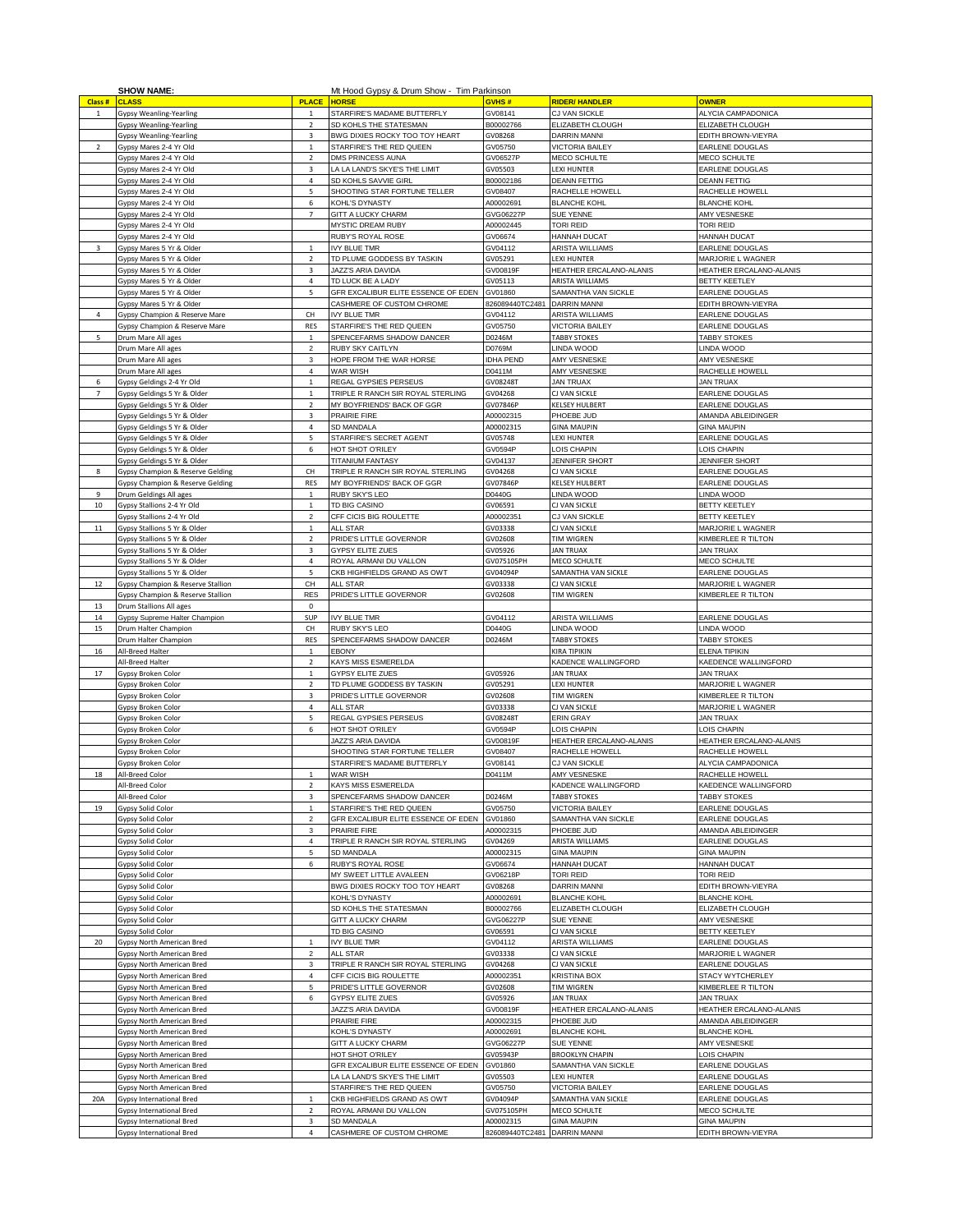| 21 |                                                                              |                               | LA LA LAND'S SKYE'S THE LIMIT              | GV05503    |                             |                                  |
|----|------------------------------------------------------------------------------|-------------------------------|--------------------------------------------|------------|-----------------------------|----------------------------------|
|    | Gypsy Youth Halter M/G                                                       |                               |                                            |            | LEXI HUNTER                 | <b>EARLENE DOUGLAS</b>           |
|    | Gypsy Youth Halter M/G                                                       | $\overline{2}$                | HOPKINS INFINITE PERFECTION                | GV04600    | SYDNEY SHOFF                | AMANDA ABLEIDINGER               |
|    | Gypsy Youth Halter M/G                                                       | 3                             | <b>SIR KIAN</b>                            | GV05340    | JENNA FENNERI               | AMANDA ABLEIDINGER               |
|    | Gypsy Youth Halter M/G                                                       | 4                             | RUBY'S ROYAL ROSE                          | GV06674    | <b>SUMMER CAMPANA</b>       | <b>HANNAH DUCAT</b>              |
|    |                                                                              |                               |                                            |            |                             |                                  |
|    | Gypsy Youth Halter M/G                                                       | 5                             | <b>GITT A LUCKY CHARM</b>                  | GV08407    | OLIVIA ALVORD               | AMY VESNESKE                     |
|    | Gypsy Youth Halter M/G                                                       | 6                             | HOPKINS REDEMPTION                         | GV04601    | MISHA FENNERL               | AMANDA ABLEIDINGER               |
|    | Gypsy Youth Halter M/G                                                       |                               | HOT SHOT O'RILEY                           | GV05943P   | <b>BROOKLYN CHAPIN</b>      | LOIS CHAPIN                      |
| 22 | Gypsy Amateur Halter Stallions                                               | $\mathbf 1$                   | CKB HIGHFIELDS GRAND AS OWT                | GV04094P   | <b>VICTORIA BAILEY</b>      | EARLENE DOUGLAS                  |
|    |                                                                              | $\overline{2}$                | <b>GYPSY ELITE ZUES</b>                    | GV05926    |                             | <b>JAN TRUAX</b>                 |
|    | Gypsy Amateur Halter Stallions                                               |                               |                                            |            | <b>JAN TRUAX</b>            |                                  |
| 23 | Gypsy Amateur Halter Geldings                                                | $\mathbf 1$                   | TRIPLE R RANCH SIR ROYAL STERLING          | GV04269    | ARISTA WILLIAMS             | EARLENE DOUGLAS                  |
|    | Gypsy Amateur Halter Geldings                                                | $\overline{\mathbf{2}}$       | MY BOYFRIENDS' BACK OF GGR                 | GV07846P   | KELSEY HULBERT              | EARLENE DOUGLAS                  |
|    | Gypsy Amateur Halter Geldings                                                | 3                             | HOT SHOT O'RILEY                           | GV0594P    | <b>OIS CHAPIN</b>           | OIS CHAPIN                       |
|    |                                                                              |                               |                                            |            |                             |                                  |
|    | Gypsy Amateur Halter Geldings                                                | $\sqrt{4}$                    | GFR EXCALIBUR ELITE ESSENCE OF EDEN        | GV01860    | ASHLE ANTHEUNESSE           | EARLENE DOUGLAS                  |
|    | <b>Gypsy Amateur Halter Geldings</b>                                         | 5                             | JAZZ'S ARIA DAVIDA                         | GV00819F   | HEATHER ERCALANO-ALANIS     | HEATHER ERCALANO-ALANIS          |
| 24 | Gypsy Amateur Halter Mares                                                   | 1                             | <b>IVY BLUE TMR</b>                        | GV04112    | ARISTA WILLIAMS             | EARLENE DOUGLAS                  |
|    | Gypsy Amateur Halter Mares                                                   | $\overline{2}$                | SD KOHLS SAVVIE GIRL                       | B00002186  | <b>DEANN FETTIG</b>         | DEANN FETTIG                     |
|    |                                                                              |                               |                                            |            |                             |                                  |
|    | Gypsy Amateur Halter Mares                                                   | 3                             | STARFIRE'S THE RED QUEEN                   | GV05750    | <b>VICTORIA BAILEY</b>      | <b>EARLENE DOUGLAS</b>           |
|    | Gypsy Amateur Halter Mares                                                   | $\sqrt{4}$                    | GFR EXCALIBUR ELITE ESSENCE OF EDEN        | GV01860    | <b>KELSEY HULBERT</b>       | <b>EARLENE DOUGLAS</b>           |
|    | Gypsy Amateur Halter Mares                                                   | 5                             | JAZZ'S ARIA DAVIDA                         | GV00819F   | HEATHER ERCALANO-ALANIS     | HEATHER ERCALANO-ALANIS          |
|    | Gypsy Amateur Halter Mares                                                   | 6                             | <b>GITT A LUCKY CHARM</b>                  | GVG06227P  | SUE YENNE                   | AMY VESNESKE                     |
|    |                                                                              |                               |                                            |            |                             |                                  |
|    | Gypsy Amateur Halter Mares                                                   |                               | MY SWEET LITTLE AVALEEN                    | GV06218P   | TORI REID                   | tori reid                        |
|    | Gypsy Amateur Halter Mares                                                   |                               | SHOOTING STAR FORTUNE TELLER               | GV08407    | RACHELLE HOWELL             | RACHELLE HOWELL                  |
| 25 | All-Breed Youth Showmanship                                                  | $\mathbf{1}$                  | MOOREACRES REBELLIOUS ENCORE               |            | MEGHAN CASPER               | <b>TARA CASPER</b>               |
|    | All-Breed Youth Showmanship                                                  | $\overline{2}$                | KAYS MISS ESMERELDA                        |            | KADENCE WALLINGFORD         | KAEDENCE WALLINGFORD             |
|    | All-Breed Youth Showmanship                                                  | 3                             | HOPKINS REDEMPTION                         | GV04601    | MISHA FENNERL               | AMANDA ABLEIDINGER               |
|    |                                                                              |                               |                                            |            |                             |                                  |
|    | All-Breed Youth Showmanship                                                  | 4                             | <b>SIR KIAN</b>                            | GV05340    | <b>JENNA FENNERL</b>        | AMANDA ABLEIDINGER               |
|    | All-Breed Youth Showmanship                                                  | 5                             | <b>GITT A LUCKY CHARM</b>                  | GV08407    | OLIVIA ALVORD               | AMY VESNESKE                     |
|    | All-Breed Youth Showmanship                                                  | 6                             | HOPKINS INFINITE PERFECTION                | GV04600    | EVIE SCHUBACH               | AMANDA ABLEIDINGER               |
| 26 | All-Breed Adult Showmanship                                                  | $\mathbf{1}$                  | WAR WISH                                   | D0411M     | AMY VESNESKE                | RACHELLE HOWELL                  |
|    |                                                                              |                               |                                            |            |                             |                                  |
|    | All-Breed Adult Showmanship                                                  | $\overline{2}$                | SPENCEFARMS SHADOW DANCER                  | D0246M     | <b>TABBY STOKES</b>         | TABBY STOKES                     |
| 27 | Gypsy Youth Showmanship                                                      | $\,$ 1                        | TD PLUME GODDESS BY TASKIN                 | GV05291    | LEXI HUNTER                 | MARJORIE L WAGNER                |
|    | Gypsy Youth Showmanship                                                      | $\mathbf 2$                   | <b>GOWI OF ORCAS ISLAND</b>                | GH10172012 | MEGHAN CASPER               | TARA CASPER                      |
|    | Gypsy Youth Showmanship                                                      | $\overline{\mathbf{3}}$       | HOPKINS REDEMPTION                         | GV04601    | MISHA FENNERI               | AMANDA ABLEIDINGER               |
|    |                                                                              |                               |                                            |            |                             |                                  |
|    | Gypsy Youth Showmanship                                                      | $\sqrt{4}$                    | HOPKINS INFINITE PERFECTION                | GV04600    | SYDNEY SHOFF                | AMANDA ABLEIDINGER               |
|    | Gypsy Youth Showmanship                                                      | 5                             | <b>SIR KIAN</b>                            | GV05340    | JENNA FENNERL               | AMANDA ABLEIDINGER               |
|    | Gypsy Youth Showmanship                                                      | 6                             | <b>GITT A LUCKY CHARM</b>                  | GV08407    | OLIVIA ALVORD               | AMY VESNESKE                     |
|    | Gypsy Youth Showmanship                                                      |                               | HOT SHOT O'RILEY                           | GV05943P   | <b>BROOKLYN CHAPIN</b>      | OIS CHAPIN                       |
|    |                                                                              |                               |                                            |            |                             |                                  |
|    | Gypsy Youth Showmanship                                                      |                               | RUBY'S ROYAL ROSE                          | GV06674    | SUMMER CAMPANA              | <b>HANNAH DUCAT</b>              |
| 28 | Gypsy Amateur Showmanship                                                    | $\mathbf{1}$                  | MY BOYFRIENDS' BACK OF GGR                 | GV07846P   | KELSEY HULBERT              | <b>EARLENE DOUGLAS</b>           |
|    | Gypsy Amateur Showmanship                                                    | $\overline{2}$                | CKB HIGHFIELDS GRAND AS OWT                | GV04094P   | <b>VICTORIA BAILEY</b>      | EARLENE DOUGLAS                  |
|    |                                                                              |                               |                                            |            |                             |                                  |
|    | Gypsy Amateur Showmanship                                                    | 3                             | HOT SHOT O'RILEY                           | GV0594P    | OIS CHAPIN                  | LOIS CHAPIN                      |
|    | Gypsy Amateur Showmanship                                                    | 4                             | <b>IVY BLUE TMR</b>                        | GV04112    | ARISTA WILLIAMS             | EARLENE DOUGLAS                  |
|    | Gypsy Amateur Showmanship                                                    | 5                             | <b>GYPSY ELITE ZUES</b>                    | GV05926    | <b>JAN TRUAX</b>            | <b>JAN TRUAX</b>                 |
|    | Gypsy Amateur Showmanship                                                    | 6                             | <b>GITT A LUCKY CHARM</b>                  | GVG06227P  | SUE YENNE                   | AMY VESNESKE                     |
|    |                                                                              |                               |                                            |            |                             |                                  |
|    | Gypsy Amateur Showmanship                                                    |                               | MY SWEET LITTLE AVALEEN                    | GV06218P   | TORI REID                   | tori reid                        |
|    | Gypsy Amateur Showmanship                                                    |                               | <b>SIR KIAN</b>                            | GV05340    | PHOEBE JUD                  | AMANDA ABLEIDINGER               |
|    | Gypsy Amateur Showmanship                                                    |                               | RWF OMAEL OF ORCAS ISLAND                  | GH10122012 | KENDRA CASPER               | TARA CASPER                      |
| 29 | Gypsy Dressage Suitability In Hand                                           | $\mathbf{1}$                  | TD PLUME GODDESS BY TASKIN                 | GV05291    | LEXI HUNTER                 | MARJORIE L WAGNER                |
|    |                                                                              |                               |                                            |            |                             |                                  |
|    | Gypsy Dressage Suitability In Hand                                           | $\overline{2}$                | CKB HIGHFIELDS GRAND AS OWT                | GV04094P   | SAMANTHA VAN SICKLE         | <b>EARLENE DOUGLAS</b>           |
|    | Gypsy Dressage Suitability In Hand                                           | 3                             | <b>GYPSY ELITE ZUES</b>                    | GV05926    | <b>JAN TRUAX</b>            | <b>JAN TRUAX</b>                 |
|    | Gypsy Dressage Suitability In Hand                                           | 4                             | TD LUCK BE A LADY                          | GV05113    | ARISTA WILLIAMS             | <b>BETTY KEETLEY</b>             |
|    | Gypsy Dressage Suitability In Hand                                           | 5                             | GFR EXCALIBUR ELITE ESSENCE OF EDEN        | GV01860    | SAMANTHA VAN SICKLE         | EARLENE DOUGLAS                  |
|    |                                                                              |                               |                                            |            |                             |                                  |
|    | Gypsy Dressage Suitability In Hand                                           | 6                             | <b>SIR KIAN</b>                            | GV05340    | PHOEBE JUD                  | AMANDA ABLEIDINGER               |
|    | Gypsy Dressage Suitability In Hand                                           |                               | MY SWEET LITTLE AVALEEN                    | GV06218P   | TORI REID                   | tori reid                        |
|    | Gypsy Dressage Suitability In Hand                                           |                               | PRIDE'S LITTLE GOVERNOR                    | GV02608    | TIM WIGREN                  | KIMBERLEE R TILTON               |
|    | Gypsy Dressage Suitability In Hand                                           |                               | SD KOHLS SAVVIE GIRL                       | B00002186  | <b>DEANN FETTIG</b>         | <b>DEANN FETTIG</b>              |
|    |                                                                              |                               |                                            |            |                             |                                  |
|    | Gypsy Dressage Suitability In Hand                                           |                               | SHOOTING STAR FORTUNE TELLER               | GV08407    | RACHELLE HOWELL             | RACHELLE HOWELL                  |
|    | Gypsy Dressage Suitability In Hand                                           |                               | <b>GITT A LUCKY CHARM</b>                  | GV08407    | OLIVIA ALVORD               | AMY VESNESKE                     |
|    | Gypsy Dressage Suitability In Hand                                           |                               |                                            |            |                             |                                  |
|    |                                                                              |                               | <b>SD MANDALA</b>                          | A00002315  | <b>GINA MAUPIN</b>          | <b>GINA MAUPIN</b>               |
|    |                                                                              |                               |                                            |            |                             |                                  |
|    | Gypsy Dressage Suitability In Hand                                           |                               | STARFIRE'S SECRET AGENT                    | GV05748    | LEXI HUNTER                 | EARLENE DOUGLAS                  |
| 30 | All-Breed Dressage Suitability In Hand                                       | $\mathbf{1}$                  | <b>EBONY</b>                               |            | KIRA TIPIKIN                | ELENA TIPIKIN                    |
|    | All-Breed Dressage Suitability In Hand                                       | $\overline{2}$                | KAYS MISS ESMERELDA                        |            | KADENCE WALLINGFORD         | KAEDENCE WALLINGFORD             |
| 31 | All-Breed Dressage Suitability W/T                                           | $\mathbf{1}$                  | <b>EBONY</b>                               |            | KIRA TIPIKIN                | ELENA TIPIKIN                    |
|    | All-Breed Dressage Suitability W/T                                           | $\boldsymbol{2}$              | RUBY SKY CAITLYN                           | D0769M     | INDA WOOD                   | INDA WOOD                        |
|    |                                                                              |                               |                                            |            |                             |                                  |
|    | All-Breed Dressage Suitability W/T                                           | 3                             | <b>SIR KIAN</b>                            | GV05340    | JENNA FENNERL               | AMANDA ABLEIDINGER               |
|    | All-Breed Dressage Suitability W/T                                           | 4                             | HOPKINS INFINITE PERFECTION                | GV04600    | EVIE SCHUBACH               | AMANDA ABLEIDINGER               |
|    | All-Breed Dressage Suitability W/T                                           | 5                             | KAYS MISS ESMERELDA                        |            | KADENCE WALLINGFORD         | KAEDENCE WALLINGFORD             |
|    | All-Breed Dressage Suitability W/T                                           | 6                             | HOPKINS REDEMPTION                         | GV04601    | MISHA FENNERL               | AMANDA ABLEIDINGER               |
|    | All-Breed Dressage Suitability W/T                                           |                               | CHARLIE                                    |            | ANDREW LANDE-SHANNON        | ANDREW LANDE-SHANNON             |
|    |                                                                              |                               |                                            |            |                             |                                  |
|    | All-Breed Dressage Suitability W/T                                           |                               | <b>FINN</b>                                |            | BRAD LANDE-SHANNON          | BRAD LANDE-SHANNON               |
|    | All-Breed Dressage Suitability W/T                                           |                               | <b>VENUS</b>                               |            | MEGHAN PUGH                 | <b>MEGHAN PUGH</b>               |
|    | All-Breed Dressage Suitability W/T                                           |                               | CITY SLEUTH                                |            | ANNA DOERN                  | ANNA DOERN                       |
| 32 | Gypsy Dressage Suitability W/T                                               | $\mathbf 1$                   | TRIPLE R RANCH SIR ROYAL STERLING          | GV04269    | ARISTA WILLIAMS             | EARLENE DOUGLAS                  |
|    | Gypsy Dressage Suitability W/T                                               | $\boldsymbol{2}$              | CKB HIGHFIELDS GRAND AS OWT                | GV04094P   | SAMANTHA VAN SICKLE         | EARLENE DOUGLAS                  |
|    |                                                                              |                               |                                            |            |                             |                                  |
|    | Gypsy Dressage Suitability W/T                                               | 3                             | PRAIRIE FIRE                               | GV04615    | AMANDA ABLEIDINGER          | AMANDA ABLEIDINGER               |
|    | Gypsy Dressage Suitability W/T                                               | 4                             | PRIDE'S LITTLE GOVERNOR                    | GV02608    | <b>TIM WIGREN</b>           | KIMBERLEE R TILTON               |
|    | Gypsy Dressage Suitability W/T                                               | 5                             | STARFIRE'S SECRET AGENT                    | GV05748    | LEXI HUNTER                 | EARLENE DOUGLAS                  |
| 33 | Gypsy Youth/Amateur Dressage Suitability W/T                                 | $\mathbf 1$                   | TRIPLE R RANCH SIR ROYAL STERLING          | GV04269    | ARISTA WILLIAMS             | EARLENE DOUGLAS                  |
|    |                                                                              |                               |                                            |            |                             |                                  |
|    | Gypsy Youth/Amateur Dressage Suitability W/T                                 | $\overline{2}$                | LA LA LAND'S SKYE'S THE LIMIT              | GV05503    | LEXI HUNTER                 | EARLENE DOUGLAS                  |
|    | Gypsy Youth/Amateur Dressage Suitability W/T                                 | 3                             | <b>SIR KIAN</b>                            | GV05340    | PHOEBE JUD                  | AMANDA ABLEIDINGER               |
|    | Gypsy Youth/Amateur Dressage Suitability W/T                                 | 4                             | HOPKINS INFINITE PERFECTION                | GV04600    | SYDNEY SHOFF                | AMANDA ABLEIDINGER               |
|    | Gypsy Youth/Amateur Dressage Suitability W/T                                 | 5                             | MY SWEET LITTLE AVALEEN                    | GV06218P   | TORI REID                   | TORI REID                        |
|    |                                                                              |                               |                                            |            |                             |                                  |
|    | Gypsy Youth/Amateur Dressage Suitability W/T                                 | 6                             | <b>GITT A LUCKY CHARM</b>                  | GV08407    | OLIVIA ALVORD               | AMY VESNESKE                     |
|    | Gypsy Youth/Amateur Dressage Suitability W/T                                 |                               | SD KOHLS SAVVIE GIRL                       | B00002186  | <b>DEANN FETTIG</b>         | <b>DEANN FETTIG</b>              |
| 34 | Gypsy Dressage Suitability W/T/C                                             | 1                             | GFR EXCALIBUR ELITE ESSENCE OF EDEN        | GV01860    | SAMANTHA VAN SICKLE         | EARLENE DOUGLAS                  |
|    | Gypsy Dressage Suitability W/T/C                                             | $\overline{\mathbf{c}}$       | TD LUCK BE A LADY                          | GV05113    | ARISTA WILLIAMS             | <b>BETTY KEETLEY</b>             |
|    |                                                                              |                               |                                            |            |                             |                                  |
|    | Gypsy Dressage Suitability W/T/C                                             | 3                             | TD PLUME GODDESS BY TASKIN                 | GV05291    | LEXI HUNTER                 | MARJORIE L WAGNER                |
|    | Gypsy Dressage Suitability W/T/C                                             |                               | TITANIUM FANTASY                           | GV04137    | JENNIFER SHORT              | <b>JENNIFER SHORT</b>            |
| 35 | Gypsy Youth/Amateur Dressage Suitability W/T/C                               | $\mathbf{1}$                  | TD PLUME GODDESS BY TASKIN                 | GV05291    | LEXI HUNTER                 | MARJORIE L WAGNER                |
|    | Gypsy Youth/Amateur Dressage Suitability W/T/C                               | $\overline{2}$                | MY BOYFRIENDS BACK OF GGR                  | GV07846P   | KELSEY HULBERT              | EARLENE DOUGLAS                  |
|    |                                                                              |                               |                                            |            |                             |                                  |
|    | Gypsy Youth/Amateur Dressage Suitability W/T/C                               | 3                             | <b>IVY BLUE TMR</b>                        | GV04112    | ARISTA WILLIAMS             | EARLENE DOUGLAS                  |
|    | Gypsy Youth/Amateur Dressage Suitability W/T/C                               | 4                             | JAZZ'S ARIA DAVIDA                         | GV00819F   | HEATHER ERCALANO-ALANIS     | HEATHER ERCALANO-ALANIS          |
| 36 | All-Breed Youth English Pleasure W/T<br>All-Breed Youth English Pleasure W/T | $\mathbf 1$<br>$\overline{2}$ | HOPKINS INFINITE PERFECTION<br>CITY SLEUTH | GV04600    | EVIE SCHUBACH<br>ANNA DOERN | AMANDA ABLEIDINGER<br>ANNA DOERN |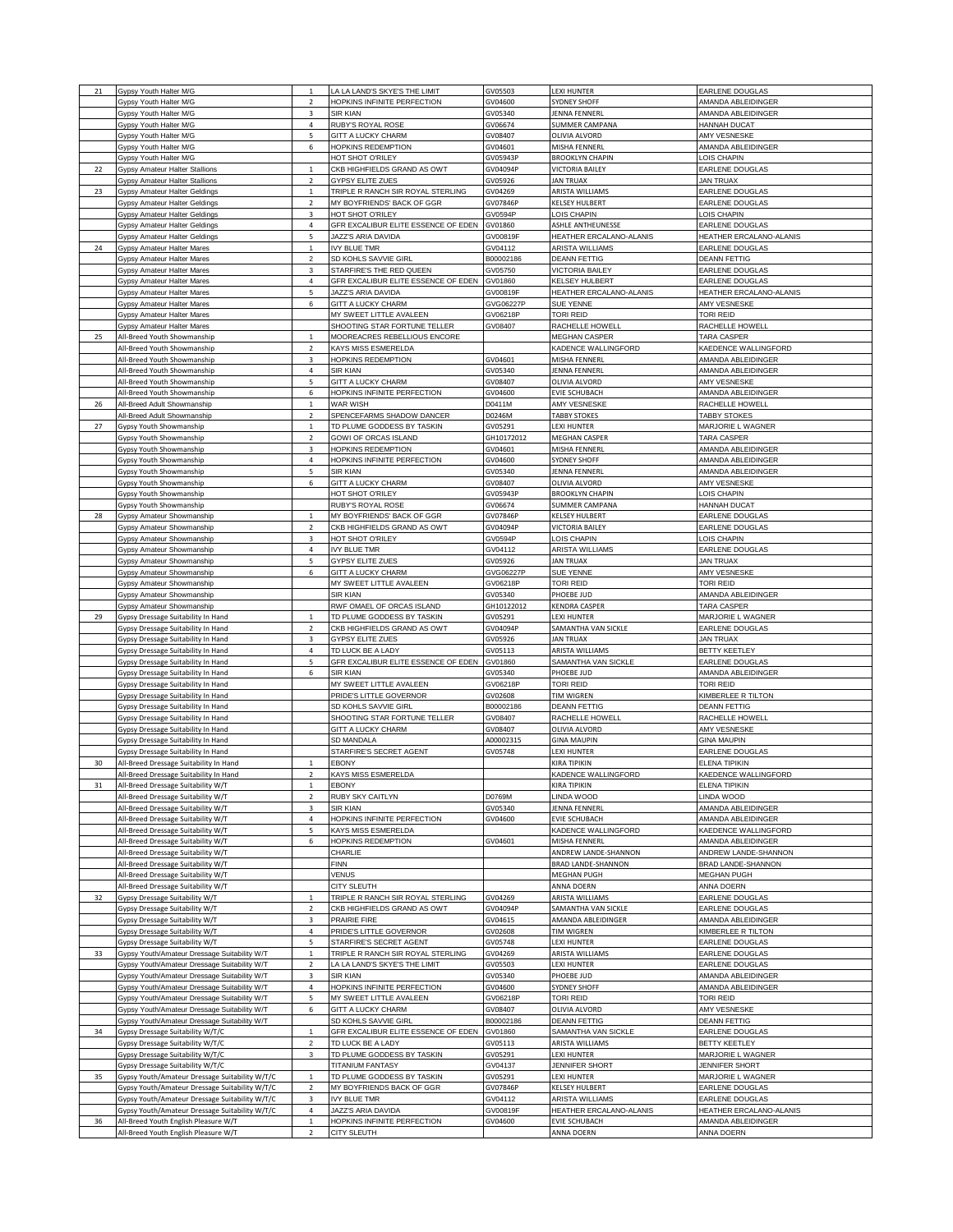|    | All-Breed Youth English Pleasure W/T         | 3                         | HOPKINS REDEMPTION                  | GV04601    | <b>MISHA FENNERL</b>    | AMANDA ABLEIDINGER        |
|----|----------------------------------------------|---------------------------|-------------------------------------|------------|-------------------------|---------------------------|
|    | All-Breed Youth English Pleasure W/T         | $\overline{4}$            | KAYS MISS ESMERELDA                 |            | KADENCE WALLINGFORD     | KAEDENCE WALLINGFORD      |
|    | All-Breed Youth English Pleasure W/T         | 5                         | SIR KIAN                            | GV05340    | JENNA FENNERL           | AMANDA ABLEIDINGER        |
|    |                                              |                           |                                     |            |                         |                           |
|    | All-Breed Youth English Pleasure W/T         | 6                         | <b>GITT A LUCKY CHARM</b>           | GV08407    | OLIVIA ALVORD           | AMY VESNESKE              |
| 37 | All-Breed Adult English Pleasure W/T         | $\mathbf 1$               | <b>FINN</b>                         |            | BRAD LANDE-SHANNON      | BRAD LANDE-SHANNON        |
|    |                                              |                           | EBONY                               |            | <b>KIRA TIPIKIN</b>     | <b>ELENA TIPIKIN</b>      |
|    | All-Breed Adult English Pleasure W/T         | $\mathbf 2$               |                                     |            |                         |                           |
|    | All-Breed Adult English Pleasure W/T         | $\mathbf 3$               | VENUS                               |            | <b>MEGHAN PUGH</b>      | <b>MEGHAN PUGH</b>        |
|    | All-Breed Adult English Pleasure W/T         | $\sqrt{4}$                | CHARLIE                             |            | ANDREW LANDE-SHANNON    | ANDREW LANDE-SHANNON      |
|    | All-Breed Adult English Pleasure W/T         | 5                         | GYPSY ELITE ZUES                    | GV05926    | <b>JAN TRUAX</b>        | <b>JAN TRUAX</b>          |
|    |                                              |                           |                                     |            |                         |                           |
| 38 | Gypsy Open English Pleasure W/T              | $\mathbf{1}$              | CKB HIGHFIELDS GRAND AS OWT         | GV04094P   | SAMANTHA VAN SICKLE     | EARLENE DOUGLAS           |
|    | Gypsy Open English Pleasure W/T              | $\overline{2}$            | TRIPLE R RANCH SIR ROYAL STERLING   | GV04269    | ARISTA WILLIAMS         | EARLENE DOUGLAS           |
|    |                                              | $\overline{\mathbf{3}}$   |                                     |            | AMANDA ABLEIDINGER      | AMANDA ABLEIDINGER        |
|    | Gypsy Open English Pleasure W/T              |                           | PRAIRIE FIRE                        | GV04615    |                         |                           |
|    | Gypsy Open English Pleasure W/T              | $\ensuremath{\mathsf{4}}$ | STARFIRE'S SECRET AGENT             | GV05748    | LEXI HUNTER             | <b>EARLENE DOUGLAS</b>    |
|    | Gypsy Open English Pleasure W/T              | 5                         | PRIDE'S LITTLE GOVERNOR             | GV02608    | TIM WIGREN              | KIMBERLEE R TILTON        |
|    |                                              |                           | TRIPLE R RANCH SIR ROYAL STERLING   |            |                         |                           |
| 39 | Gypsy Youth/Amateur English Pleasure W/T     | $\mathbf{1}$              |                                     | GV04269    | ARISTA WILLIAMS         | EARLENE DOUGLAS           |
|    | Gypsy Youth/Amateur English Pleasure W/T     | $\overline{2}$            | LA LA LAND'S SKYE'S THE LIMIT       | GV05503    | <b>LEXI HUNTER</b>      | EARLENE DOUGLAS           |
|    | Gypsy Youth/Amateur English Pleasure W/T     | 3                         | <b>SIR KIAN</b>                     | GV05340    | PHOEBE JUD              | AMANDA ABLEIDINGER        |
|    |                                              |                           |                                     |            |                         |                           |
|    | Gypsy Youth/Amateur English Pleasure W/T     | $\sqrt{4}$                | SD KOHLS SAVVIE GIRL                | B00002186  | <b>DEANN FETTIG</b>     | <b>DEANN FETTIG</b>       |
|    | Gypsy Youth/Amateur English Pleasure W/T     | 5                         | MY SWEET LITTLE AVALEEN             | GV06218P   | <b>TORI REID</b>        | <b>TORI REID</b>          |
|    | Gypsy Youth/Amateur English Pleasure W/T     | 6                         | HOPKINS INFINITE PERFECTION         | GV04600    | SYDNEY SHOFF            | AMANDA ABLEIDINGER        |
|    |                                              |                           |                                     |            |                         |                           |
|    | Gypsy Youth/Amateur English Pleasure W/T     |                           | GITT A LUCKY CHARM                  | GV08407    | OLIVIA ALVORD           | AMY VESNESKE              |
| 40 | All-Breed English Pleasure W/T/C             | $\mathbf{1}$              | <b>FINN</b>                         |            | BRAD LANDE-SHANNON      | <b>BRAD LANDE-SHANNON</b> |
|    | All-Breed English Pleasure W/T/C             | $\mathbf 2$               | RWF OMAEL OF ORCAS ISLAND           | GH10122012 | KENDRA CASPER           | TARA CASPER               |
|    |                                              |                           |                                     |            |                         |                           |
|    | All-Breed English Pleasure W/T/C             | 3                         | CITY SLEUTH                         |            | ANNA DOERN              | ANNA DOERN                |
|    | All-Breed English Pleasure W/T/C             | $\ensuremath{\mathsf{4}}$ | WAR WISH                            | D0411M     | AMY VESNESKE            | RACHELLE HOWELL           |
|    | All-Breed English Pleasure W/T/C             | 5                         | <b>VENUS</b>                        |            | <b>MEGHAN PUGH</b>      | <b>MEGHAN PUGH</b>        |
|    |                                              |                           |                                     |            |                         |                           |
|    | All-Breed English Pleasure W/T/C             | 6                         | <b>SD MANDALA</b>                   | A00002315  | <b>GINA MAUPIN</b>      | <b>GINA MAUPIN</b>        |
|    | All-Breed English Pleasure W/T/C             |                           | <b>GOWI OF ORCAS ISLAND</b>         | GH10172012 | MEGHAN CASPER           | TARA CASPER               |
| 41 |                                              |                           | GFR EXCALIBUR ELITE ESSENCE OF EDEN | GV01860    | SAMANTHA VAN SICKLE     | <b>EARLENE DOUGLAS</b>    |
|    | Gypsy Open English Pleasure W/T/C            | 1                         |                                     |            |                         |                           |
|    | Gypsy Open English Pleasure W/T/C            | $\overline{2}$            | TD PLUME GODDESS BY TASKIN          | GV05291    | LEXI HUNTER             | MARJORIE L WAGNER         |
|    | Gypsy Open English Pleasure W/T/C            | $\mathbf{3}$              | SD MANDALA                          | A00002315  | <b>GINA MAUPIN</b>      | <b>GINA MAUPIN</b>        |
|    |                                              |                           |                                     |            |                         |                           |
|    | Gypsy Open English Pleasure W/T/C            | $\overline{4}$            | GYPSY ELITE ZUES                    | GV05926    | <b>JAN TRUAX</b>        | <b>JAN TRUAX</b>          |
|    | Gypsy Open English Pleasure W/T/C            | 5                         | TD LUCK BE A LADY                   | GV05113    | ARISTA WILLIAMS         | <b>BETTY KEETLEY</b>      |
| 42 | Gypsy Youth/Amateur English Pleasure W/T/C   | $\mathbf{1}$              | MY BOYFRIENDS BACK OF GGR           | GV07846P   | <b>KELSEY HULBERT</b>   | <b>EARLENE DOUGLAS</b>    |
|    |                                              |                           |                                     |            |                         |                           |
|    | Gypsy Youth/Amateur English Pleasure W/T/C   | $\overline{2}$            | <b>IVY BLUE TMR</b>                 | GV04112    | <b>ARISTA WILLIAMS</b>  | <b>EARLENE DOUGLAS</b>    |
|    | Gypsy Youth/Amateur English Pleasure W/T/C   | 3                         | TD PLUME GODDESS BY TASKIN          | GV05291    | LEXI HUNTER             | MARJORIE L WAGNER         |
|    | Gypsy Youth/Amateur English Pleasure W/T/C   | $\overline{4}$            | GYPSY ELITE ZUES                    | GV05926    | <b>JAN TRUAX</b>        | <b>JAN TRUAX</b>          |
|    |                                              |                           |                                     |            |                         |                           |
|    | Gypsy Youth/Amateur English Pleasure W/T/C   | 5                         | JAZZ'S ARIA DAVIDA                  | GV00819F   | HEATHER ERCALANO-ALANIS | HEATHER ERCALANO-ALANIS   |
| 43 | All-Breed Youth English Equitation W/T       | $\mathbf{1}$              | <b>GITT A LUCKY CHARM</b>           | GV08407    | OLIVIA ALVORD           | AMY VESNESKE              |
|    | All-Breed Youth English Equitation W/T       | $\overline{2}$            | SIR KIAN                            | GV05340    | <b>JENNA FENNERI</b>    | AMANDA ABLEIDINGER        |
|    |                                              |                           |                                     |            |                         |                           |
|    | All-Breed Youth English Equitation W/T       | $\mathbf{3}$              | CITY SLEUTH                         |            | ANNA DOERN              | ANNA DOERN                |
|    | All-Breed Youth English Equitation W/T       | $\overline{4}$            | HOPKINS INFINITE PERFECTION         | GV04600    | <b>EVIE SCHUBACH</b>    | AMANDA ABLEIDINGER        |
|    |                                              | 5                         |                                     |            | KADENCE WALLINGFORD     | KAEDENCE WALLINGFORD      |
|    | All-Breed Youth English Equitation W/T       |                           | KAYS MISS ESMERELDA                 |            |                         |                           |
|    | All-Breed Youth English Equitation W/T       | 6                         | HOPKINS REDEMPTION                  | GV04601    | MISHA FENNERL           | AMANDA ABLEIDINGER        |
| 44 | All-Breed Adult English Equitation W/T       | $\mathbf{1}$              | <b>VENUS</b>                        |            | <b>MEGHAN PUGH</b>      | <b>MEGHAN PUGH</b>        |
|    |                                              |                           |                                     |            |                         |                           |
|    | All-Breed Adult English Equitation W/T       | $\boldsymbol{2}$          | RUBY SKY'S LEO                      | D0440G     | LINDA WOOD              | LINDA WOOD                |
|    | All-Breed Adult English Equitation W/T       | $\mathbf 3$               | <b>FINN</b>                         |            | BRAD LANDE-SHANNON      | BRAD LANDE-SHANNON        |
|    | All-Breed Adult English Equitation W/T       | $\sqrt{4}$                | EBONY                               |            | KIRA TIPIKIN            | ELENA TIPIKIN             |
|    |                                              |                           |                                     |            |                         |                           |
|    |                                              |                           |                                     |            |                         |                           |
|    | All-Breed Adult English Equitation W/T       | 5                         | WAR WISH                            | D0411M     | AMY VESNESKE            | RACHELLE HOWELL           |
|    |                                              |                           | CHARLIE                             |            |                         | ANDREW LANDE-SHANNON      |
|    | All-Breed Adult English Equitation W/T       | $\,6\,$                   |                                     |            | ANDREW LANDE-SHANNON    |                           |
|    | All-Breed Adult English Equitation W/T       | $\overline{7}$            | RUBY SKY CAITLYN                    | D0769M     | LINDA WOOD              | LINDA WOOD                |
| 45 | Gypsy Youth/Amateur English Equitation W/T   | $\mathbf{1}$              | LA LA LAND'S SKYE'S THE LIMIT       | GV05503    | <b>LEXI HUNTER</b>      | <b>EARLENE DOUGLAS</b>    |
|    |                                              |                           |                                     |            |                         |                           |
|    | Gypsy Youth/Amateur English Equitation W/T   | $\mathbf 2$               | HOPKINS INFINITE PERFECTION         | GV04600    | SYDNEY SHOFF            | AMANDA ABLEIDINGER        |
|    | Gypsy Youth/Amateur English Equitation W/T   | 3                         | TRIPLE R RANCH SIR ROYAL STERLING   | GV04269    | ARISTA WILLIAMS         | EARLENE DOUGLAS           |
|    | Gypsy Youth/Amateur English Equitation W/T   | $\overline{4}$            | <b>SIR KIAN</b>                     | GV05340    | PHOEBE JUD              | AMANDA ABLEIDINGER        |
|    |                                              |                           |                                     |            |                         |                           |
|    | Gypsy Youth/Amateur English Equitation W/T   | 5                         | GITT A LUCKY CHARM                  | GV08407    | OLIVIA ALVORD           | AMY VESNESKE              |
|    | Gypsy Youth/Amateur English Equitation W/T   | 6                         | MY SWEET LITTLE AVALEEN             | GV06218P   | <b>TORI REID</b>        | <b>TORI REID</b>          |
|    | Gypsy Youth/Amateur English Equitation W/T   | $\overline{\phantom{a}}$  | SD KOHLS SAVVIE GIRL                | B00002186  | <b>DEANN FETTIG</b>     | <b>DEANN FETTIG</b>       |
|    |                                              |                           |                                     |            |                         |                           |
| 46 | All-Breed English Equitation W/T/C           | 1                         | VENUS                               |            | MEGHAN PUGH             | <b>MEGHAN PUGH</b>        |
|    | All-Breed English Equitation W/T/C           | $\overline{a}$            | SD MANDALA                          | A00002315  | <b>GINA MAUPIN</b>      | <b>GINA MAUPIN</b>        |
|    | All-Breed English Equitation W/T/C           | $\mathbf 3$               | GOWI OF ORCAS ISLAND                | GH10172012 | <b>MEGHAN CASPER</b>    | <b>TARA CASPER</b>        |
|    |                                              |                           |                                     |            |                         |                           |
|    | All-Breed English Equitation W/T/C           | $\overline{4}$            | <b>FINN</b>                         |            | BRAD LANDE-SHANNON      | BRAD LANDE-SHANNON        |
|    | All-Breed English Equitation W/T/C           | 5                         | RWF OMAEL OF ORCAS ISLAND           | GH10122012 | <b>KENDRA CASPER</b>    | TARA CASPER               |
| 47 | Gypsy Youth/Amateur English Equitation W/T/C | 1                         | GYPSY ELITE ZUES                    | GV05926    | <b>JAN TRUAX</b>        | <b>JAN TRUAX</b>          |
|    |                                              |                           |                                     |            |                         |                           |
|    | Gypsy Youth/Amateur English Equitation W/T/C | $\mathbf 2$               | TD PLUME GODDESS BY TASKIN          | GV05291    | LEXI HUNTER             | MARJORIE L WAGNER         |
|    | Gypsy Youth/Amateur English Equitation W/T/C | 3                         | JAZZ'S ARIA DAVIDA                  | GV00819F   | HEATHER ERCALANO-ALANIS | HEATHER ERCALANO-ALANIS   |
|    | Gypsy Youth/Amateur English Equitation W/T/C | $\overline{4}$            | IVY BLUE TMR                        | GV04112    | ARISTA WILLIAMS         | EARLENE DOUGLAS           |
|    |                                              |                           |                                     |            |                         | <b>EARLENE DOUGLAS</b>    |
|    | Gypsy Youth/Amateur English Equitation W/T/C | 5                         | MY BOYFRIENDS BACK OF GGR           | GV07846P   | <b>KELSEY HULBERT</b>   |                           |
| 48 | Gypsy Open Freestyle                         | 1                         | CKB HIGHFIELDS GRAND AS OWT         | GV04094P   | SAMANTHA VAN SICKLE     | EARLENE DOUGLAS           |
|    | Gypsy Open Freestyle                         | $\mathbf 2$               | TRIPLE R RANCH SIR ROYAL STERLING   | GV04269    | <b>ARISTA WILLIAMS</b>  | EARLENE DOUGLAS           |
|    |                                              |                           |                                     |            |                         |                           |
|    | Gypsy Open Freestyle                         | 3                         | PRIDE'S LITTLE GOVERNOR             | GV02608    | <b>TIM WIGREN</b>       | KIMBERLEE R TILTON        |
|    | Gypsy Open Freestyle                         | $\overline{4}$            | STARFIRE'S SECRET AGENT             | GV05748    | <b>LEXI HUNTER</b>      | <b>EARLENE DOUGLAS</b>    |
|    | Gypsy Open Freestyle                         | 5                         | GFR EXCALIBUR ELITE ESSENCE OF EDEN | GV01860    | SAMANTHA VAN SICKLE     | EARLENE DOUGLAS           |
|    |                                              |                           |                                     |            |                         |                           |
|    | Gypsy Open Freestyle                         | 6                         | TD LUCK BE A LADY                   | GV05113    | <b>ARISTA WILLIAMS</b>  | BETTY KEETLEY             |
| 49 | Gypsy Youth/Amateur Freestyle                | $\mathbf 1$               | TRIPLE R RANCH SIR ROYAL STERLING   | GV04269    | ARISTA WILLIAMS         | EARLENE DOUGLAS           |
|    | Gypsy Youth/Amateur Freestyle                | $\mathbf 2$               | JAZZ'S ARIA DAVIDA                  | GV00819F   | HEATHER ERCALANO-ALANIS | HEATHER ERCALANO-ALANIS   |
|    |                                              |                           |                                     |            |                         |                           |
|    | Gypsy Youth/Amateur Freestyle                | 3                         | TD PLUME GODDESS BY TASKIN          | GV05291    | <b>LEXI HUNTER</b>      | MARJORIE L WAGNER         |
|    | Gypsy Youth/Amateur Freestyle                | $\ensuremath{\mathsf{4}}$ | <b>IVY BLUE TMR</b>                 | GV04112    | ARISTA WILLIAMS         | EARLENE DOUGLAS           |
|    | Gypsy Youth/Amateur Freestyle                | 5                         | MY BOYFRIENDS BACK OF GGR           | GV07846P   | <b>KELSEY HULBERT</b>   | EARLENE DOUGLAS           |
|    |                                              |                           |                                     |            |                         |                           |
|    | Gypsy Youth/Amateur Freestyle                | 6                         | LA LA LAND'S SKYE'S THE LIMIT       | GV05503    | LEXI HUNTER             | EARLENE DOUGLAS           |
| 50 | All-Breed Freestyle                          | $\mathbf 1$               | WAR WISH                            | D0411M     | AMY VESNESKE            | RACHELLE HOWELL           |
| 51 | All-Breed Jog in the Park W/T                | $\mathbf{1}$              | <b>EBONY</b>                        |            | KIRA TIPIKIN            | ELENA TIPIKIN             |
|    |                                              |                           |                                     |            |                         |                           |
|    | All-Breed Jog in the Park W/T                | $\mathbf 2$               | RUBY SKY'S LEO                      | D0440G     | LINDA WOOD              | INDA WOOD                 |
|    | All-Breed Jog in the Park W/T                | 3                         | RUBY SKY CAITLYN                    | D0769M     | ERIN GRAY               | INDA WOOD                 |
|    |                                              |                           |                                     |            |                         |                           |
|    | All-Breed Jog in the Park W/T                | $\overline{4}$            | <b>SIR KIAN</b>                     | GV05340    | JENNA FENNERL           | AMANDA ABLEIDINGER        |
|    | All-Breed Jog in the Park W/T                | 5                         | HOPKINS REDEMPTION                  | GV04601    | MISHA FENNERL           | AMANDA ABLEIDINGER        |
|    | All-Breed Jog in the Park W/T                | 6                         | KAYS MISS ESMERELDA                 |            | KADENCE WALLINGFORD     | KAEDENCE WALLINGFORD      |
|    |                                              |                           |                                     |            |                         |                           |
|    | All-Breed Jog in the Park W/T                |                           | HOPKINS INFINITE PERFECTION         | GV04600    | <b>EVIE SCHUBACH</b>    | AMANDA ABLEIDINGER        |
| 52 | Leadline                                     | 1                         | WAR WISH                            | D0411M     | ADDISON VESNESKE        | RACHELLE HOWELL           |
|    | Leadline                                     | $\overline{2}$            | CHARLIE                             |            | PARKER LANDE-SHANNON    | ANDREW LANDE-SHANNON      |
|    |                                              |                           |                                     |            |                         |                           |
| 53 | Gypsy Liberty                                | $\mathbf 1$               | GYPSY ELITE ZUES                    | GV05926    | <b>JAN TRUAX</b>        | <b>JAN TRUAX</b>          |
|    | <b>Gypsy Liberty</b>                         | $\overline{2}$            | <b>TITANIUM FANTASY</b>             | GV04137    | <b>JENNIFER SHORT</b>   | <b>JENNIFER SHORT</b>     |
|    | <b>Gypsy Liberty</b>                         | 3                         | REGAL GYPSIES PERSEUS               | GV08248T   | <b>JAN TRUAX</b>        | <b>JAN TRUAX</b>          |
|    | Gypsy Liberty                                | 4                         | RUBY'S ROYAL ROSE                   | GV06674    | HANNAH DUCAT            | HANNAH DUCAT              |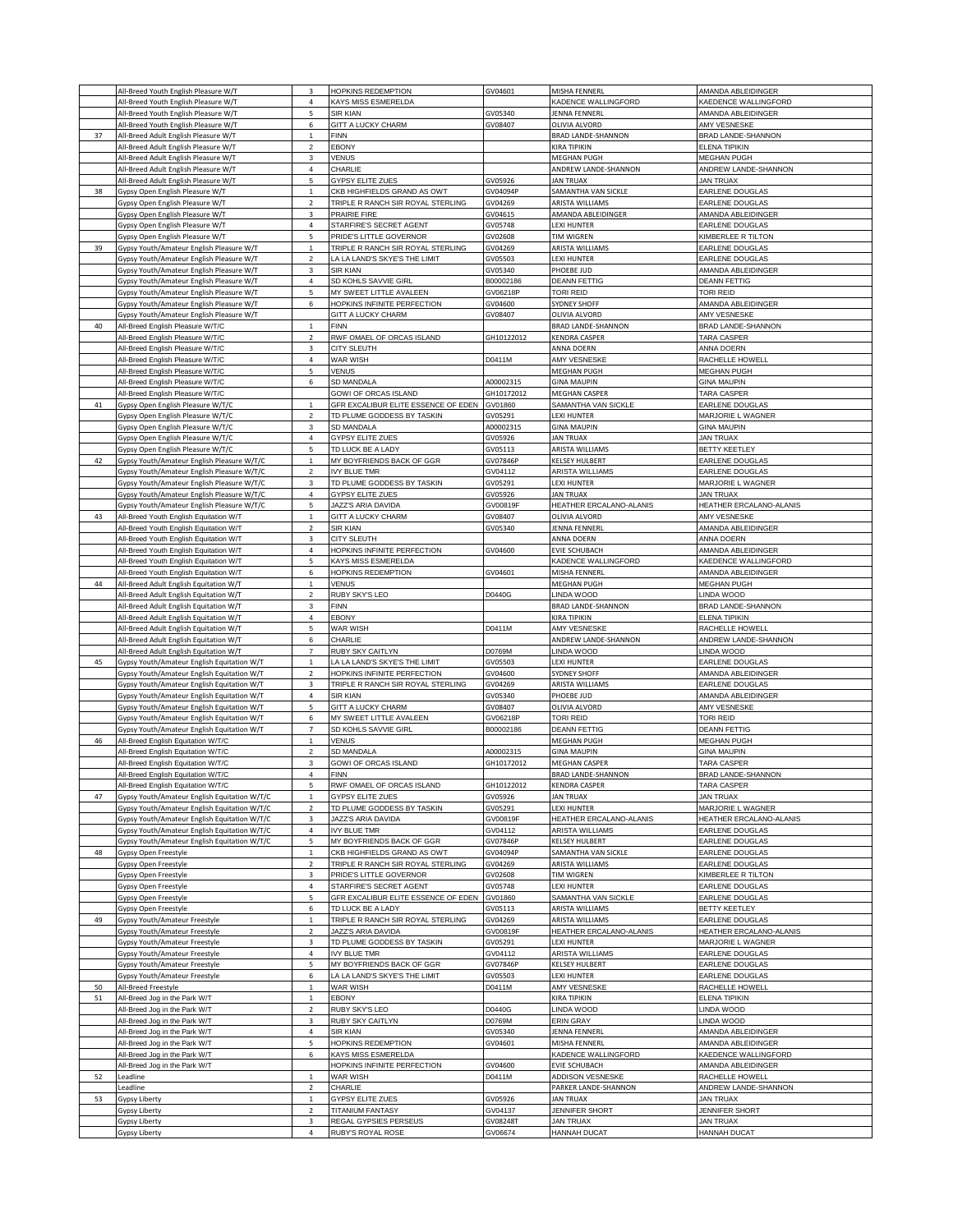|    | <b>Gypsy Liberty</b>                                           |                               | D.R. EBONYS CASSIOPEIA                            | A00001259            | LORI JONES                                | ORI JONES                             |
|----|----------------------------------------------------------------|-------------------------------|---------------------------------------------------|----------------------|-------------------------------------------|---------------------------------------|
| 54 | All-Breed Youth In-Hand Trail                                  | $\mathbf{1}$                  | MOOREACRES REBELLIOUS ENCORE                      |                      | <b>MEGHAN CASPER</b>                      | <b>TARA CASPER</b>                    |
|    | All-Breed Youth In-Hand Trail                                  | $\mathbf 2$                   | HOPKINS REDEMPTION                                | GV04601              | MISHA FENNERL                             | AMANDA ABLEIDINGER                    |
|    | All-Breed Youth In-Hand Trail                                  | 3                             | GITT A LUCKY CHARM                                | GV08407              | OLIVIA ALVORD                             | AMY VESNESKE                          |
|    | All-Breed Youth In-Hand Trail                                  | $\bf{4}$                      | HOPKINS INFINITE PERFECTION                       | GV04600              | <b>EVIE SCHUBACH</b>                      | AMANDA ABLEIDINGER                    |
|    |                                                                |                               | SIR KIAN                                          | GV05340              | JENNA FENNERL                             |                                       |
|    | All-Breed Youth In-Hand Trail                                  | 5                             |                                                   |                      |                                           | AMANDA ABLEIDINGER                    |
|    | All-Breed Youth In-Hand Trail                                  | 6                             | KAYS MISS ESMERELDA                               |                      | KADENCE WALLINGFORD                       | KAEDENCE WALLINGFORD                  |
| 55 | All-Breed Adult In-Hand Trail                                  | $\mathbf 1$                   | RUBY SKY'S LEO                                    | D0440G               | LINDA WOOD                                | INDA WOOD                             |
|    | All-Breed Adult In-Hand Trail                                  | $\overline{2}$                | HOPE FROM THE WAR HORSE                           | <b>IDHA PEND</b>     | AMY VESNESKE                              | AMY VESNESKE                          |
|    | All-Breed Adult In-Hand Trail                                  | $\overline{\mathbf{3}}$       | WAR WISH                                          | D0411M               | AMY VESNESKE                              | RACHELLE HOWELL                       |
|    | All-Breed Adult In-Hand Trail                                  | $\bf{4}$                      | SPENCEFARMS SHADOW DANCER                         | D0246M               | <b>TABBY STOKES</b>                       | <b>TABBY STOKES</b>                   |
| 56 |                                                                | $\mathbf 1$                   | STARFIRE'S MADAME BUTTERFLY                       | GV08141              | CJ VAN SICKLE                             | ALYCIA CAMPADONICA                    |
|    | Gypsy Open Trail In-Hand Weanling/Yearling                     |                               |                                                   |                      |                                           |                                       |
| 57 | Gypsy Open In-Hand Trail 2-5 Yr Old                            | $\mathbf 1$                   | TD LUCK BE A LADY                                 | GV05113              | ARISTA WILLIAMS                           | <b>BETTY KEETLEY</b>                  |
|    | Gypsy Open In-Hand Trail 2-5 Yr Old                            | $\overline{2}$                | FCF ROGER MOORE SD                                | A00002314            | <b>SUSAN GIBBONS</b>                      | <b>SUSAN GIBBONS</b>                  |
|    | Gypsy Open In-Hand Trail 2-5 Yr Old                            | $\overline{\mathbf{3}}$       | CFF CICIS BIG ROULETTE                            | A00002351            | <b>KRISTINA BOX</b>                       | STACY WYTCHERLEY                      |
|    | Gypsy Open In-Hand Trail 2-5 Yr Old                            | $\overline{4}$                | LA LA LAND'S SKYE'S THE LIMIT                     | GV05503              | <b>LEXI HUNTER</b>                        | EARLENE DOUGLAS                       |
|    | Gypsy Open In-Hand Trail 2-5 Yr Old                            | 5                             | GITT A LUCKY CHARM                                | GV08407              | OLIVIA ALVORD                             | AMY VESNESKE                          |
|    | Gypsy Open In-Hand Trail 2-5 Yr Old                            | 6                             | TD PLUME GODDESS BY TASKIN                        | GV05291              | LEXI HUNTER                               | MARJORIE L WAGNER                     |
|    |                                                                |                               |                                                   |                      |                                           |                                       |
|    | Gypsy Open In-Hand Trail 2-5 Yr Old                            |                               | MYSTIC DREAM RUBY                                 | A00002445            | <b>TORI REID</b>                          | TORI REID                             |
|    | Gypsy Open In-Hand Trail 2-5 Yr Old                            |                               | SHOOTING STAR FORTUNE TELLER                      | GV08407              | RACHELLE HOWELL                           | RACHELLE HOWELL                       |
| 58 | Gypsy Open In-Hand Trail 6 Yr & Older                          | $\mathbf{1}$                  | GFR EXCALIBUR ELITE ESSENCE OF EDEN               | GV01860              | SAMANTHA VAN SICKLE                       | EARLENE DOUGLAS                       |
|    | Gypsy Open In-Hand Trail 6 Yr & Older                          | $\overline{2}$                | PRIDE'S LITTLE GOVERNOR                           | GV02608              | <b>TIM WIGREN</b>                         | KIMBERLEE R TILTON                    |
|    | Gypsy Open In-Hand Trail 6 Yr & Older                          | 3                             | IVY BLUE TMR                                      | GV04112              | ARISTA WILLIAMS                           | <b>EARLENE DOUGLAS</b>                |
|    | Gypsy Open In-Hand Trail 6 Yr & Older                          | $\overline{4}$                | MY BOYFRIENDS BACK OF GGR                         | GV07846P             | <b>KELSEY HULBERT</b>                     | EARLENE DOUGLAS                       |
|    |                                                                |                               |                                                   |                      |                                           |                                       |
|    | Gypsy Open In-Hand Trail 6 Yr & Older                          | 5                             | TRIPLE R RANCH SIR ROYAL STERLING                 | GV04269              | <b>ARISTA WILLIAMS</b>                    | EARLENE DOUGLAS                       |
|    | Gypsy Open In-Hand Trail 6 Yr & Older                          | 6                             | GYPSY ELITE ZUES                                  | GV05926              | <b>JAN TRUAX</b>                          | <b>JAN TRUAX</b>                      |
|    | Gypsy Open In-Hand Trail 6 Yr & Older                          |                               | D.R. EBONYS CASSIOPEIA                            | A00001259            | LORI JONES                                | ORI JONES                             |
|    | Gypsy Open In-Hand Trail 6 Yr & Older                          |                               | PRAIRIE FIRE                                      | GV04615              | AMANDA ABLEIDINGER                        | <b>AMANDA ABLEIDINGER</b>             |
|    | Gypsy Open In-Hand Trail 6 Yr & Older                          |                               | SD MANDALA                                        | A00002315            | <b>GINA MAUPIN</b>                        | <b>GINA MAUPIN</b>                    |
|    |                                                                |                               | CKB HIGHFIELDS GRAND AS OWT                       | GV04094P             |                                           | EARLENE DOUGLAS                       |
|    | Gypsy Open In-Hand Trail 6 Yr & Older                          |                               |                                                   |                      | SAMANTHA VAN SICKLE                       |                                       |
| 59 | Gypsy Amateur In-Hand Trail                                    | $\mathbf{1}$                  | IVY BLUE TMR                                      | GV04112              | ARISTA WILLIAMS                           | EARLENE DOUGLAS                       |
|    | Gypsy Amateur In-Hand Trail                                    | $\overline{2}$                | MY BOYFRIENDS BACK OF GGR                         | GV07846P             | <b>KELSEY HULBERT</b>                     | <b>EARLENE DOUGLAS</b>                |
|    | Gypsy Amateur In-Hand Trail                                    | $\mathbf 3$                   | GYPSY ELITE ZUES                                  | GV05926              | <b>JAN TRUAX</b>                          | <b>JAN TRUAX</b>                      |
|    | Gypsy Amateur In-Hand Trail                                    | 4                             | <b>SIR KIAN</b>                                   | GV05340              | PHOEBE JUD                                | AMANDA ABLEIDINGER                    |
|    | Gypsy Amateur In-Hand Trail                                    | 5                             | <b>GITT A LUCKY CHARM</b>                         | GVG06227P            | SUE YENNE                                 | AMY VESNESKE                          |
|    |                                                                |                               |                                                   |                      |                                           |                                       |
|    | Gypsy Amateur In-Hand Trail                                    | 6                             | SD KOHLS SAVVIE GIRL                              | B00002186            | <b>DEANN FETTIG</b>                       | <b>DEANN FETTIG</b>                   |
|    | Gypsy Amateur In-Hand Trail                                    |                               | MY SWEET LITTLE AVALEEN                           | GV06218P             | <b>TORI REID</b>                          | <b>TORI REID</b>                      |
|    | Gypsy Amateur In-Hand Trail                                    |                               | SHOOTING STAR FORTUNE TELLER                      | GV08407              | RACHELLE HOWELL                           | RACHELLE HOWELL                       |
|    | Gypsy Amateur In-Hand Trail                                    |                               | RUBY'S ROYAL ROSE                                 | GV06674              | <b>HANNAH DUCAT</b>                       | HANNAH DUCAT                          |
|    | Gypsy Amateur In-Hand Trail                                    |                               | TRIPLE R RANCH SIR ROYAL STERLING                 | GV04269              | ARISTA WILLIAMS                           | EARLENE DOUGLAS                       |
| 60 | Gypsy Youth In-Hand Trail                                      | $\mathbf{1}$                  | GITT A LUCKY CHARM                                | GV08407              | OLIVIA ALVORD                             | AMY VESNESKE                          |
|    |                                                                |                               |                                                   |                      |                                           |                                       |
|    | Gypsy Youth In-Hand Trail                                      | $\overline{2}$                | LA LA LAND'S SKYE'S THE LIMIT                     | GV05503              | <b>LEXI HUNTER</b>                        | <b>EARLENE DOUGLAS</b>                |
|    | Gypsy Youth In-Hand Trail                                      | 3                             | TD PLUME GODDESS BY TASKIN                        | GV05291              | LEXI HUNTER                               | MARJORIE L WAGNER                     |
|    | Gypsy Youth In-Hand Trail                                      | $\overline{4}$                | HOPKINS INFINITE PERFECTION                       | GV04600              | SYDNEY SHOFF                              | AMANDA ABLEIDINGER                    |
|    | Gypsy Youth In-Hand Trail                                      | 5                             | RUBY'S ROYAL ROSE                                 | GV06674              | SUMMER CAMPANA                            | <b>HANNAH DUCAT</b>                   |
|    | Gypsy Youth In-Hand Trail                                      | 6                             | HOT SHOT O'RILEY                                  | GV05943P             | <b>BROOKLYN CHAPIN</b>                    | OIS CHAPIN                            |
| 61 | All-Breed Youth Ridden Trail W/J                               | 1                             | GITT A LUCKY CHARM                                | GV08407              | OLIVIA ALVORD                             | AMY VESNESKE                          |
|    |                                                                |                               |                                                   |                      |                                           |                                       |
|    | All-Breed Youth Ridden Trail W/J                               | $\mathbf 2$                   | SIR KIAN                                          | GV05340              | JENNA FENNERL                             | AMANDA ABLEIDINGER                    |
|    |                                                                |                               |                                                   |                      |                                           |                                       |
|    | All-Breed Youth Ridden Trail W/J                               | 3                             | KAYS MISS ESMERELDA                               |                      | KADENCE WALLINGFORD                       | KAEDENCE WALLINGFORD                  |
|    | All-Breed Youth Ridden Trail W/J                               | $\sqrt{4}$                    | GOWI OF ORCAS ISLAND                              | GH10172012           | <b>MEGHAN CASPER</b>                      | TARA CASPER                           |
|    |                                                                |                               |                                                   |                      |                                           |                                       |
|    | All-Breed Youth Ridden Trail W/J                               | 5                             | HOPKINS INFINITE PERFECTION                       | GV04600              | <b>EVIE SCHUBACH</b>                      | AMANDA ABLEIDINGER                    |
|    | All-Breed Youth Ridden Trail W/J                               | 6                             | HOPKINS REDEMPTION                                | GV04601              | MISHA FENNERL                             | AMANDA ABLEIDINGER                    |
| 62 | All-Breed Adult Ridden Trail W/J                               | $\mathbf{1}$                  | FCF ROGER MOORE SD                                | A00002314            | <b>SUSAN GIBBONS</b>                      | <b>SUSAN GIBBONS</b>                  |
|    | All-Breed Adult Ridden Trail W/J                               | $\overline{\mathbf{c}}$       | RWF OMAEL OF ORCAS ISLAND                         | GH10122012           | <b>KENDRA CASPER</b>                      | TARA CASPER                           |
|    | All-Breed Adult Ridden Trail W/J                               | $\mathbf{3}$                  | RUBY SKY'S LEO                                    | D0440G               | LINDA WOOD                                | LINDA WOOD                            |
|    | All-Breed Adult Ridden Trail W/J                               | $\sqrt{4}$                    | SPENCEFARMS SHADOW DANCER                         | D0246M               | <b>TAMI BRISSLER</b>                      | <b>TABBY STOKES</b>                   |
|    | All-Breed Adult Ridden Trail W/J                               | 5                             | WAR WISH                                          | D0411M               | AMY VESNESKE                              | RACHELLE HOWELL                       |
|    |                                                                |                               |                                                   |                      |                                           |                                       |
| 63 | Gypsy Open Ridden trail 5 Yr & Under W/J                       | $\mathbf{1}$                  | CFF CICIS BIG ROULETTE                            | A00002351            | KRISTINA BOX                              | STACY WYTCHERLEY                      |
|    | Gypsy Open Ridden trail 5 Yr & Under W/J                       | $\overline{2}$                | FCF ROGER MOORE SD                                | A00002314            | <b>SUSAN GIBBONS</b>                      | <b>SUSAN GIBBONS</b>                  |
|    | Gypsy Open Ridden trail 5 Yr & Under W/J                       | $\overline{\mathbf{3}}$       | HOPKINS REDEMPTION                                | GV04601              | AMANDA ABLEIDINGER                        | AMANDA ABLEIDINGER                    |
| 64 | Gypsy Open Ridden Trail 6 Yr & Older W/J                       | $\mathbf{1}$                  | PRIDE'S LITTLE GOVERNOR                           | GV02608              | <b>TIM WIGREN</b>                         | KIMBERLEE R TILTON                    |
|    | Gypsy Open Ridden Trail 6 Yr & Older W/J                       | $\overline{2}$                | CKB HIGHFIELDS GRAND AS OWT                       | GV04094P             | SAMANTHA VAN SICKLE                       | EARLENE DOUGLAS                       |
|    | Gypsy Open Ridden Trail 6 Yr & Older W/J                       | 3                             | TRIPLE R RANCH SIR ROYAL STERLING                 | GV04268              | <b>ARISTA WILLIAMS</b>                    | EARLENE DOUGLAS                       |
|    | Gypsy Open Ridden Trail 6 Yr & Older W/J                       | 4                             | ALL STAR                                          | GV03338              | ARISTA WILLIAMS                           | MARJORIE L WAGNER                     |
|    |                                                                |                               |                                                   |                      |                                           |                                       |
|    | Gypsy Open Ridden Trail 6 Yr & Older W/J                       | 5                             | <b>TITANIUM FANTASY</b>                           | GV04137              | JENNIFER SHORT                            | <b>JENNIFER SHORT</b>                 |
| 65 | Gypsy Amateur Ridden Trail W/J                                 | $\mathbf{1}$                  | TRIPLE R RANCH SIR ROYAL STERLING                 | GV04269              | ARISTA WILLIAMS                           | EARLENE DOUGLAS                       |
|    | Gypsy Amateur Ridden Trail W/J                                 | $\overline{2}$                | SD KOHLS SAVVIE GIRL                              | B00002186            | <b>DEANN FETTIG</b>                       | <b>DEANN FETTIG</b>                   |
|    | Gypsy Amateur Ridden Trail W/J                                 | 3                             | SIR KIAN                                          | GV05340              | PHOEBE JUD                                | AMANDA ABLEIDINGER                    |
|    | Gypsy Amateur Ridden Trail W/J                                 | 4                             | MY SWEET LITTLE AVALEEN                           | GV06218P             | <b>TORI REID</b>                          | <b>TORI REID</b>                      |
| 66 | Gypsy Youth Ridden Trail W/J                                   | $\mathbf 1$                   | LA LA LAND'S SKYE'S THE LIMIT                     | GV05503              | <b>LEXI HUNTER</b>                        | EARLENE DOUGLAS                       |
|    | Gypsy Youth Ridden Trail W/J                                   | $\mathbf 2$                   | GITT A LUCKY CHARM                                | GV08407              | OLIVIA ALVORD                             | AMY VESNESKE                          |
|    |                                                                | 3                             | HOPKINS INFINITE PERFECTION                       | GV04600              | SYDNEY SHOFF                              | AMANDA ABLEIDINGER                    |
|    | Gypsy Youth Ridden Trail W/J                                   |                               |                                                   |                      |                                           |                                       |
|    | Gypsy Youth Ridden Trail W/J                                   | $\overline{4}$                | HOT SHOT O'RILEY                                  | GV05943P             | <b>BROOKLYN CHAPIN</b>                    | OIS CHAPIN                            |
| 67 | Gypsy Open Ridden Trail W/J/L                                  | $\mathbf{1}$                  | SD MANDALA                                        | A00002315            | <b>GINA MAUPIN</b>                        | <b>GINA MAUPIN</b>                    |
|    | Gypsy Open Ridden Trail W/J/L                                  | $\mathbf 2$                   | GYPSY ELITE ZUES                                  | GV05926              | <b>JAN TRUAX</b>                          | <b>JAN TRUAX</b>                      |
|    | Gypsy Open Ridden Trail W/J/L                                  | 3                             | GFR EXCALIBUR ELITE ESSENCE OF EDEN               | GV01860              | SAMANTHA VAN SICKLE                       | EARLENE DOUGLAS                       |
|    | Gypsy Open Ridden Trail W/J/L                                  | $\overline{4}$                | FCF ROGER MOORE SD                                | A00002314            | <b>SUSAN GIBBONS</b>                      | <b>SUSAN GIBBONS</b>                  |
|    | Gypsy Open Ridden Trail W/J/L                                  | 5                             | MY BOYFRIENDS BACK OF GGR                         | GV07846P             | KELSEY HULBERT                            | EARLENE DOUGLAS                       |
|    |                                                                |                               |                                                   |                      |                                           |                                       |
|    | Gypsy Open Ridden Trail W/J/L                                  | 6                             | JAZZ'S ARIA DAVIDA                                | GV00819F             | HEATHER ERCALANO-ALANIS                   | HEATHER ERCALANO-ALANIS               |
|    | Gypsy Open Ridden Trail W/J/L                                  |                               | TD LUCK BE A LADY                                 | GV05113              | ARISTA WILLIAMS                           | <b>BETTY KEETLEY</b>                  |
| 68 | Gypsy Youth/Amateur Ridden Trail W/J/L                         | $\mathbf{1}$                  | GYPSY ELITE ZUES                                  | GV05926              | <b>JAN TRUAX</b>                          | <b>JAN TRUAX</b>                      |
|    | Gypsy Youth/Amateur Ridden Trail W/J/L                         | $\overline{2}$                | MY BOYFRIENDS BACK OF GGR                         | GV07846P             | <b>KELSEY HULBERT</b>                     | EARLENE DOUGLAS                       |
|    | Gypsy Youth/Amateur Ridden Trail W/J/L                         | 3                             | TD PLUME GODDESS BY TASKIN                        | GV05291              | LEXI HUNTER                               | MARJORIE L WAGNER                     |
|    |                                                                | 4                             |                                                   |                      | ARISTA WILLIAMS                           |                                       |
|    | Gypsy Youth/Amateur Ridden Trail W/J/L                         |                               | IVY BLUE TMR                                      | GV04112              |                                           | EARLENE DOUGLAS                       |
|    | Gypsy Youth/Amateur Ridden Trail W/J/L                         | 5                             | JAZZ'S ARIA DAVIDA                                | GV00819F             | HEATHER ERCALANO-ALANIS                   | HEATHER ERCALANO-ALANIS               |
| 69 | Gypsy Open Ranch Riding W/J                                    | $\mathbf 1$                   | CFF CICIS BIG ROULETTE                            | A00002351            | <b>KRISTINA BOX</b>                       | STACY WYTCHERLEY                      |
|    | Gypsy Open Ranch Riding W/J                                    | $\overline{2}$                | CKB HIGHFIELDS GRAND AS OWT                       | GV04094P             | SAMANTHA VAN SICKLE                       | EARLENE DOUGLAS                       |
|    | Gypsy Open Ranch Riding W/J                                    | 3                             | ALL STAR                                          | GV03338              | ARISTA WILLIAMS                           | MARJORIE L WAGNER                     |
|    | Gypsy Open Ranch Riding W/J                                    | 4                             | PRIDE'S LITTLE GOVERNOR                           | GV02608              | TIM WIGREN                                | KIMBERLEE R TILTON                    |
|    |                                                                | 5                             |                                                   |                      |                                           |                                       |
|    | Gypsy Open Ranch Riding W/J                                    |                               | TRIPLE R RANCH SIR ROYAL STERLING                 | GV04269              | ARISTA WILLIAMS                           | EARLENE DOUGLAS                       |
|    | Gypsy Open Ranch Riding W/J                                    | 6                             | TITANIUM FANTASY                                  | GV04137              | <b>JENNIFER SHORT</b>                     | JENNIFER SHORT                        |
|    | Gypsy Open Ranch Riding W/J                                    | $\overline{7}$                | STARFIRE'S SECRET AGENT                           | GV05748              | LEXI HUNTER                               | EARLENE DOUGLAS                       |
| 70 | Gypsy Open Ranch Riding W/J/L<br>Gypsy Open Ranch Riding W/J/L | $\mathbf 1$<br>$\overline{2}$ | SD MANDALA<br>GFR EXCALIBUR ELITE ESSENCE OF EDEN | A00002315<br>GV01860 | <b>GINA MAUPIN</b><br>SAMANTHA VAN SICKLE | <b>GINA MAUPIN</b><br>EARLENE DOUGLAS |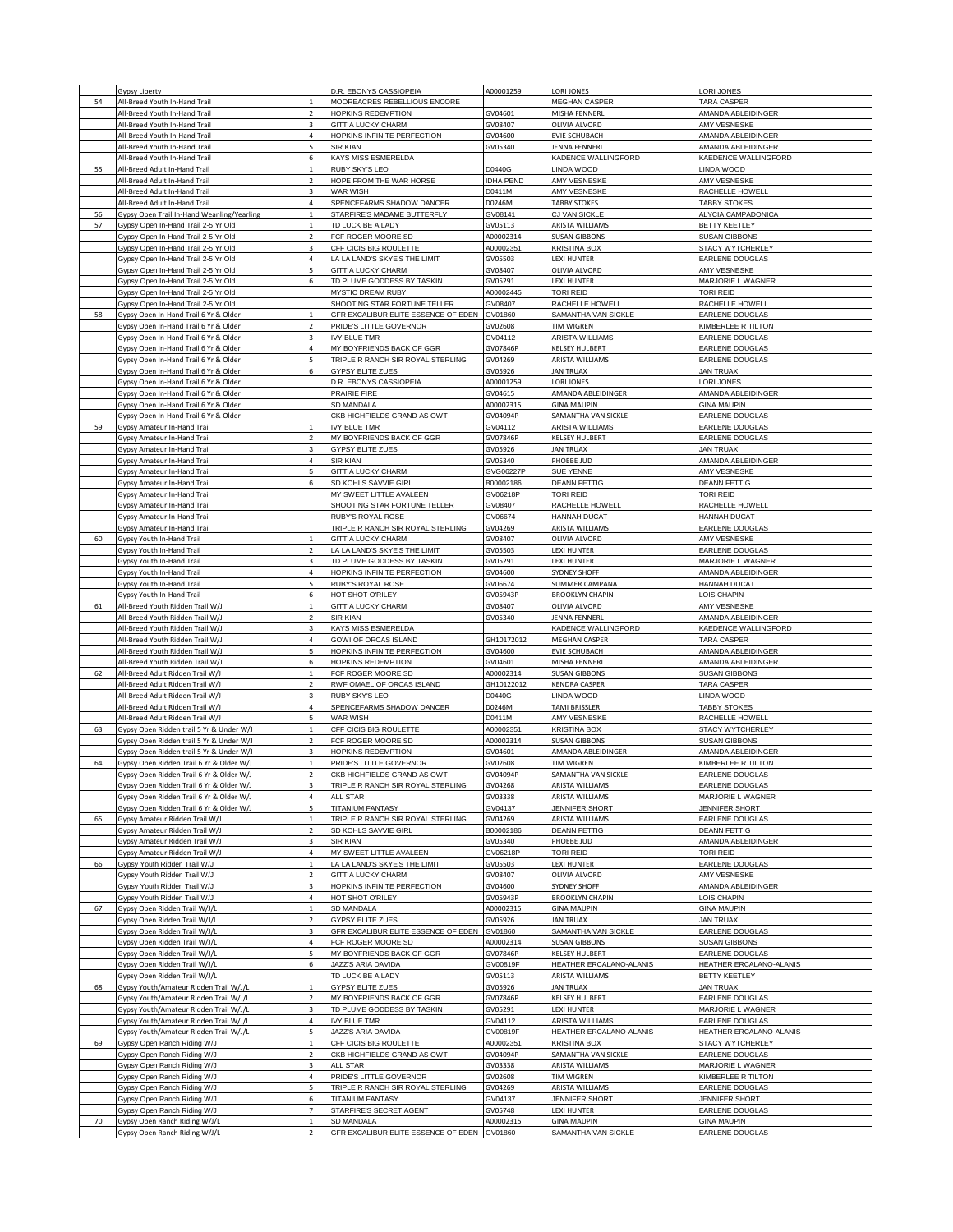| MY BOYFRIENDS BACK OF GGR<br>GV07846P<br>Gypsy Open Ranch Riding W/J/L<br>3<br>Gypsy Open Ranch Riding W/J/L<br>$\overline{4}$<br>GV05926<br>GYPSY ELITE ZUES<br>Gypsy Open Ranch Riding W/J/L<br>TD PLUME GODDESS BY TASKIN<br>GV05291<br>5<br>Gypsy Open Ranch Riding W/J/L<br>6<br>GV00819F<br>JAZZ'S ARIA DAVIDA<br>Gypsy Open Ranch Riding W/J/L<br>FCF ROGER MOORE SD<br>A00002314<br>Gypsy Open Ranch Riding W/J/L<br>TD LUCK BE A LADY<br>GV05113<br>$71\,$<br>Gypsy Youth/Amateur Ranch Riding W/J<br>$\,$ 1 $\,$<br>TRIPLE R RANCH SIR ROYAL STERLING<br>GV04269 | <b>KELSEY HULBERT</b>   | EARLENE DOUGLAS           |
|----------------------------------------------------------------------------------------------------------------------------------------------------------------------------------------------------------------------------------------------------------------------------------------------------------------------------------------------------------------------------------------------------------------------------------------------------------------------------------------------------------------------------------------------------------------------------|-------------------------|---------------------------|
|                                                                                                                                                                                                                                                                                                                                                                                                                                                                                                                                                                            |                         |                           |
|                                                                                                                                                                                                                                                                                                                                                                                                                                                                                                                                                                            | <b>JAN TRUAX</b>        | <b>JAN TRUAX</b>          |
|                                                                                                                                                                                                                                                                                                                                                                                                                                                                                                                                                                            | LEXI HUNTER             | MARJORIE L WAGNER         |
|                                                                                                                                                                                                                                                                                                                                                                                                                                                                                                                                                                            | HEATHER ERCALANO-ALANIS | HEATHER ERCALANO-ALANIS   |
|                                                                                                                                                                                                                                                                                                                                                                                                                                                                                                                                                                            | <b>SUSAN GIBBONS</b>    | <b>SUSAN GIBBONS</b>      |
|                                                                                                                                                                                                                                                                                                                                                                                                                                                                                                                                                                            | ARISTA WILLIAMS         | <b>BETTY KEETLEY</b>      |
|                                                                                                                                                                                                                                                                                                                                                                                                                                                                                                                                                                            | <b>ARISTA WILLIAMS</b>  | EARLENE DOUGLAS           |
| Gypsy Youth/Amateur Ranch Riding W/J<br>$\overline{2}$                                                                                                                                                                                                                                                                                                                                                                                                                                                                                                                     |                         | AMANDA ABLEIDINGER        |
| GV05340<br><b>SIR KIAN</b>                                                                                                                                                                                                                                                                                                                                                                                                                                                                                                                                                 | PHOEBE JUD              |                           |
| HOPKINS INFINITE PERFECTION<br>Gypsy Youth/Amateur Ranch Riding W/J<br>3<br>GV04600                                                                                                                                                                                                                                                                                                                                                                                                                                                                                        | <b>SYDNEY SHOFF</b>     | AMANDA ABLEIDINGER        |
| Gypsy Youth/Amateur Ranch Riding W/J<br>4<br>LA LA LAND'S SKYE'S THE LIMIT<br>GV05503                                                                                                                                                                                                                                                                                                                                                                                                                                                                                      | LEXI HUNTER             | EARLENE DOUGLAS           |
| 5<br><b>GITT A LUCKY CHARM</b><br>GV08407<br>Gypsy Youth/Amateur Ranch Riding W/J                                                                                                                                                                                                                                                                                                                                                                                                                                                                                          | OLIVIA ALVORD           | AMY VESNESKE              |
| 72<br>Gypsy Youth/Amateur Ranch Riding W/J/L<br>$\mathbf{1}$<br><b>IVY BLUE TMR</b><br>GV04112                                                                                                                                                                                                                                                                                                                                                                                                                                                                             | ARISTA WILLIAMS         | EARLENE DOUGLAS           |
| Gypsy Youth/Amateur Ranch Riding W/J/L<br>$\overline{2}$<br>TD PLUME GODDESS BY TASKIN<br>GV05291                                                                                                                                                                                                                                                                                                                                                                                                                                                                          | LEXI HUNTER             | MARJORIE L WAGNER         |
| Gypsy Youth/Amateur Ranch Riding W/J/L<br>3<br>JAZZ'S ARIA DAVIDA<br>GV00819F                                                                                                                                                                                                                                                                                                                                                                                                                                                                                              | HEATHER ERCALANO-ALANIS | HEATHER ERCALANO-ALANIS   |
| Gypsy Youth/Amateur Ranch Riding W/J/L<br>4<br>MY BOYFRIENDS BACK OF GGR<br>GV07846P                                                                                                                                                                                                                                                                                                                                                                                                                                                                                       | KELSEY HULBERT          | EARLENE DOUGLAS           |
| Gypsy Youth/Amateur Ranch Riding W/J/L<br>5<br><b>GYPSY ELITE ZUES</b><br>GV05926                                                                                                                                                                                                                                                                                                                                                                                                                                                                                          | <b>JAN TRUAX</b>        | <b>JAN TRUAX</b>          |
| 73<br>All-Breed Ranch Riding W/J<br>$\mathbf{1}$<br>FCF ROGER MOORE SD<br>A00002314                                                                                                                                                                                                                                                                                                                                                                                                                                                                                        | <b>SUSAN GIBBONS</b>    | <b>SUSAN GIBBONS</b>      |
| All-Breed Ranch Riding W/J<br>$\overline{2}$<br><b>SIR KIAN</b><br>GV05340                                                                                                                                                                                                                                                                                                                                                                                                                                                                                                 | JENNA FENNERL           | AMANDA ABLEIDINGER        |
| HOPKINS REDEMPTION                                                                                                                                                                                                                                                                                                                                                                                                                                                                                                                                                         | MISHA FENNERL           | AMANDA ABLEIDINGER        |
| All-Breed Ranch Riding W/J<br>3<br>GV04601                                                                                                                                                                                                                                                                                                                                                                                                                                                                                                                                 |                         |                           |
| All-Breed Ranch Riding W/J<br>KAYS MISS ESMERELDA<br>4                                                                                                                                                                                                                                                                                                                                                                                                                                                                                                                     | KADENCE WALLINGFORD     | KAEDENCE WALLINGFORD      |
| All-Breed Ranch Riding W/J<br>$\mathbf 5$<br>HOPKINS INFINITE PERFECTION<br>GV04600                                                                                                                                                                                                                                                                                                                                                                                                                                                                                        | EVIE SCHUBACH           | AMANDA ABLEIDINGER        |
| 74<br><b>Gypsy Single Horse Driving</b><br>$\mathbf{1}$<br>PRIDE'S LITTLE GOVERNOR<br>GV02608                                                                                                                                                                                                                                                                                                                                                                                                                                                                              | <b>TIM WIGREN</b>       | KIMBERLEE R TILTON        |
| 75<br>All-Breed Single Horse Driving<br>$1\,$<br>PRIDE'S LITTLE GOVERNOR<br>GV02608                                                                                                                                                                                                                                                                                                                                                                                                                                                                                        | <b>TIM WIGREN</b>       | KIMBERLEE R TILTON        |
| MOOREACRES REBELLIOUS ENCORE<br>All-Breed Single Horse Driving<br>$\overline{2}$                                                                                                                                                                                                                                                                                                                                                                                                                                                                                           | MEGHAN CASPER           | TARA CASPER               |
| 76<br>Gypsy Drive in the Park<br>1<br>PRIDE'S LITTLE GOVERNOR<br>GV02608                                                                                                                                                                                                                                                                                                                                                                                                                                                                                                   | TIM WIGREN              | <b>KIMBERLEE R TILTON</b> |
| 77<br>All-Breed Drive in the Park<br>PRIDE'S LITTLE GOVERNOR<br>GV02608<br>$\mathbf{1}$                                                                                                                                                                                                                                                                                                                                                                                                                                                                                    | <b>TIM WIGREN</b>       | KIMBERLEE R TILTON        |
| All-Breed Drive in the Park<br>$\overline{2}$<br>MOOREACRES REBELLIOUS ENCORE                                                                                                                                                                                                                                                                                                                                                                                                                                                                                              | MEGHAN CASPER           | <b>TARA CASPER</b>        |
| 78<br>All-Breed Youth Western Pleasure W/J<br>$1\,$<br><b>GITT A LUCKY CHARM</b><br>GV08407                                                                                                                                                                                                                                                                                                                                                                                                                                                                                | OLIVIA ALVORD           | AMY VESNESKE              |
| All-Breed Youth Western Pleasure W/J<br>$\overline{2}$<br>HOT SHOT O'RILEY<br>GV05943P                                                                                                                                                                                                                                                                                                                                                                                                                                                                                     | <b>BROOKLYN CHAPIN</b>  | <b>OIS CHAPIN</b>         |
| 3<br><b>SIR KIAN</b>                                                                                                                                                                                                                                                                                                                                                                                                                                                                                                                                                       |                         |                           |
| GV05340<br>All-Breed Youth Western Pleasure W/J                                                                                                                                                                                                                                                                                                                                                                                                                                                                                                                            | JENNA FENNERI           | AMANDA ABLEIDINGER        |
| $\overline{4}$<br>HOPKINS REDEMPTION<br>GV04601<br>All-Breed Youth Western Pleasure W/J                                                                                                                                                                                                                                                                                                                                                                                                                                                                                    | MISHA FENNERL           | AMANDA ABLEIDINGER        |
| All-Breed Youth Western Pleasure W/J<br>5<br>KAYS MISS ESMERELDA                                                                                                                                                                                                                                                                                                                                                                                                                                                                                                           | KADENCE WALLINGFORD     | KAEDENCE WALLINGFORD      |
| All-Breed Youth Western Pleasure W/J<br>6<br>HOPKINS INFINITE PERFECTION<br>GV04600                                                                                                                                                                                                                                                                                                                                                                                                                                                                                        | EVIE SCHUBACH           | AMANDA ABLEIDINGER        |
| All-Breed Youth Western Pleasure W/J<br><b>GOWI OF ORCAS ISLAND</b><br>GH10172012                                                                                                                                                                                                                                                                                                                                                                                                                                                                                          | MEGHAN CASPER           | TARA CASPER               |
| 79<br>JAZZ'S ARIA DAVIDA<br>GV00819F<br>All-Breed Adult Western Pleasure W/J<br>1                                                                                                                                                                                                                                                                                                                                                                                                                                                                                          | HEATHER ERCALANO-ALANIS | HEATHER ERCALANO-ALANIS   |
| All-Breed Adult Western Pleasure W/J<br>$\overline{2}$<br>RWF OMAEL OF ORCAS ISLAND<br>GH10122012                                                                                                                                                                                                                                                                                                                                                                                                                                                                          | <b>KENDRA CASPER</b>    | TARA CASPER               |
| 80<br>Gypsy Open Western Pleasure W/J<br>$\mathbf 1$<br>PRIDE'S LITTLE GOVERNOR<br>GV02608                                                                                                                                                                                                                                                                                                                                                                                                                                                                                 | TIM WIGREN              | KIMBERLEE R TILTON        |
| Gypsy Open Western Pleasure W/J<br>$\overline{2}$<br>CKB HIGHFIELDS GRAND AS OWT<br>GV04094P                                                                                                                                                                                                                                                                                                                                                                                                                                                                               | SAMANTHA VAN SICKLE     | EARLENE DOUGLAS           |
| Gypsy Open Western Pleasure W/J<br>3<br>TRIPLE R RANCH SIR ROYAL STERLING<br>GV04269                                                                                                                                                                                                                                                                                                                                                                                                                                                                                       | ARISTA WILLIAMS         | EARLENE DOUGLAS           |
| CFF CICIS BIG ROULETTE<br>A00002351<br>Gypsy Open Western Pleasure W/J<br>4                                                                                                                                                                                                                                                                                                                                                                                                                                                                                                | KRISTINA BOX            | STACY WYTCHERLEY          |
|                                                                                                                                                                                                                                                                                                                                                                                                                                                                                                                                                                            |                         |                           |
| 5<br>ALL STAR<br>GV03338<br>Gypsy Open Western Pleasure W/J                                                                                                                                                                                                                                                                                                                                                                                                                                                                                                                | ARISTA WILLIAMS         | MARJORIE L WAGNER         |
| $\,6\,$<br>PRAIRIE FIRE<br>GV04615<br>Gypsy Open Western Pleasure W/J                                                                                                                                                                                                                                                                                                                                                                                                                                                                                                      | AMANDA ABLEIDINGER      | AMANDA ABLEIDINGER        |
| Gypsy Youth/Amateur Western Pleasure W/J<br>LA LA LAND'S SKYE'S THE LIMIT<br>GV05503<br>81<br>$\mathbf{1}$                                                                                                                                                                                                                                                                                                                                                                                                                                                                 | LEXI HUNTER             | EARLENE DOUGLAS           |
| Gypsy Youth/Amateur Western Pleasure W/J<br>$\overline{2}$<br>TRIPLE R RANCH SIR ROYAL STERLING<br>GV04269                                                                                                                                                                                                                                                                                                                                                                                                                                                                 | ARISTA WILLIAMS         | EARLENE DOUGLAS           |
| <b>GITT A LUCKY CHARM</b><br>Gypsy Youth/Amateur Western Pleasure W/J<br>3<br>GV08407                                                                                                                                                                                                                                                                                                                                                                                                                                                                                      | OLIVIA ALVORD           | <b>AMY VESNESKE</b>       |
| Gypsy Youth/Amateur Western Pleasure W/J<br>$\overline{4}$<br>GV05340<br><b>SIR KIAN</b>                                                                                                                                                                                                                                                                                                                                                                                                                                                                                   | PHOEBE JUD              | AMANDA ABLEIDINGER        |
|                                                                                                                                                                                                                                                                                                                                                                                                                                                                                                                                                                            | ARISTA WILLIAMS         | MARJORIE L WAGNER         |
| Gypsy Youth/Amateur Western Pleasure W/J<br>5<br>ALL STAR<br>GV03338                                                                                                                                                                                                                                                                                                                                                                                                                                                                                                       | SYDNEY SHOFF            | AMANDA ABLEIDINGER        |
| GV04600                                                                                                                                                                                                                                                                                                                                                                                                                                                                                                                                                                    |                         |                           |
| Gypsy Youth/Amateur Western Pleasure W/J<br>6<br>HOPKINS INFINITE PERFECTION                                                                                                                                                                                                                                                                                                                                                                                                                                                                                               |                         |                           |
| Gypsy Youth/Amateur Western Pleasure W/J<br>SD KOHLS SAVVIE GIRL<br>B00002186                                                                                                                                                                                                                                                                                                                                                                                                                                                                                              | <b>DEANN FETTIG</b>     | DEANN FETTIG              |
| 82<br>All-Breed Western Pleasure W/J/L<br>$\mathbf 1$<br>RWF OMAEL OF ORCAS ISLAND<br>GH10122012                                                                                                                                                                                                                                                                                                                                                                                                                                                                           | KENDRA CASPER           | TARA CASPER               |
| GH10172012<br>All-Breed Western Pleasure W/J/L<br>$\overline{2}$<br>GOWI OF ORCAS ISLAND                                                                                                                                                                                                                                                                                                                                                                                                                                                                                   | MEGHAN CASPER           | TARA CASPER               |
| 83<br>Gypsy Open Western Pleasure W/J/L<br>GFR EXCALIBUR ELITE ESSENCE OF EDEN<br>GV01860<br>$\mathbf{1}$                                                                                                                                                                                                                                                                                                                                                                                                                                                                  | SAMANTHA VAN SICKLE     | EARLENE DOUGLAS           |
| Gypsy Open Western Pleasure W/J/L<br>$\overline{2}$<br>TD PLUME GODDESS BY TASKIN<br>GV05291                                                                                                                                                                                                                                                                                                                                                                                                                                                                               | LEXI HUNTER             | MARJORIE L WAGNER         |
| Gypsy Open Western Pleasure W/J/L<br>3<br>TD LUCK BE A LADY<br>GV05113                                                                                                                                                                                                                                                                                                                                                                                                                                                                                                     | ARISTA WILLIAMS         | BETTY KEETLEY             |
| SD MANDALA<br>A00002315<br>Gypsy Open Western Pleasure W/J/L<br>4                                                                                                                                                                                                                                                                                                                                                                                                                                                                                                          | <b>GINA MAUPIN</b>      | <b>GINA MAUPIN</b>        |
| Gypsy Youth/Amateur Western Pleasure W/J/L<br>JAZZ'S ARIA DAVIDA<br>GV00819F<br>84<br>$\mathbf{1}$                                                                                                                                                                                                                                                                                                                                                                                                                                                                         | HEATHER ERCALANO-ALANIS | HEATHER ERCALANO-ALANIS   |
| Gypsy Youth/Amateur Western Pleasure W/J/L<br>$\overline{2}$<br><b>IVY BLUE TMR</b><br>GV04112                                                                                                                                                                                                                                                                                                                                                                                                                                                                             | ARISTA WILLIAMS         | EARLENE DOUGLAS           |
| Gypsy Youth/Amateur Western Pleasure W/J/L<br>GV07846P<br>3<br>MY BOYFRIENDS BACK OF GGR                                                                                                                                                                                                                                                                                                                                                                                                                                                                                   | KELSEY HULBERT          | EARLENE DOUGLAS           |
| Gypsy Youth/Amateur Western Pleasure W/J/L<br>4<br>TD PLUME GODDESS BY TASKIN<br>GV05291                                                                                                                                                                                                                                                                                                                                                                                                                                                                                   | LEXI HUNTER             | MARJORIE L WAGNER         |
|                                                                                                                                                                                                                                                                                                                                                                                                                                                                                                                                                                            |                         | <b>TARA CASPER</b>        |
| <b>GOWI OF ORCAS ISLAND</b><br>85<br>All-Breed Youth Western Equitation W/.<br>GH10172012                                                                                                                                                                                                                                                                                                                                                                                                                                                                                  | MEGHAN CASPER           |                           |
| KAYS MISS ESMERELDA<br>All-Breed Youth Western Equitation W/J<br>$\overline{2}$                                                                                                                                                                                                                                                                                                                                                                                                                                                                                            | KADENCE WALLINGFORD     | KAEDENCE WALLINGFORD      |
| All-Breed Youth Western Equitation W/J<br>$\overline{\mathbf{3}}$<br><b>SIR KIAN</b><br>GV05340                                                                                                                                                                                                                                                                                                                                                                                                                                                                            | JENNA FENNERL           | AMANDA ABLEIDINGER        |
| GV04600<br>All-Breed Youth Western Equitation W/J<br>4<br>HOPKINS INFINITE PERFECTION                                                                                                                                                                                                                                                                                                                                                                                                                                                                                      | EVIE SCHUBACH           | AMANDA ABLEIDINGER        |
| All-Breed Youth Western Equitation W/J<br>5<br><b>GITT A LUCKY CHARM</b><br>GV08407                                                                                                                                                                                                                                                                                                                                                                                                                                                                                        | OLIVIA ALVORD           | AMY VESNESKE              |
| HOPKINS REDEMPTION<br>GV04601<br>All-Breed Youth Western Equitation W/J<br>6                                                                                                                                                                                                                                                                                                                                                                                                                                                                                               | MISHA FENNERL           | AMANDA ABLEIDINGER        |
| GV05943P<br>All-Breed Youth Western Equitation W/J<br>HOT SHOT O'RILEY                                                                                                                                                                                                                                                                                                                                                                                                                                                                                                     | <b>BROOKLYN CHAPIN</b>  | LOIS CHAPIN               |
| RWF OMAEL OF ORCAS ISLAND<br>86<br>All-Breed Adult Western Equitation W/J<br>GH10122012<br>$\mathbf 1$                                                                                                                                                                                                                                                                                                                                                                                                                                                                     | <b>KENDRA CASPER</b>    | TARA CASPER               |
| 87<br>Gypsy Youth/Amateur Western Equitation W/J<br>TRIPLE R RANCH SIR ROYAL STERLING<br>GV04269<br>$\mathbf{1}$                                                                                                                                                                                                                                                                                                                                                                                                                                                           | <b>ARISTA WILLIAMS</b>  | EARLENE DOUGLAS           |
| Gypsy Youth/Amateur Western Equitation W/J<br>LA LA LAND'S SKYE'S THE LIMIT<br>GV05503<br>$\overline{2}$                                                                                                                                                                                                                                                                                                                                                                                                                                                                   | LEXI HUNTER             | EARLENE DOUGLAS           |
| Gypsy Youth/Amateur Western Equitation W/J<br><b>GITT A LUCKY CHARM</b><br>GV08407<br>3                                                                                                                                                                                                                                                                                                                                                                                                                                                                                    | OLIVIA ALVORD           | AMY VESNESKE              |
| GV05340<br>Gypsy Youth/Amateur Western Equitation W/J<br><b>SIR KIAN</b><br>4                                                                                                                                                                                                                                                                                                                                                                                                                                                                                              | PHOEBE JUD              | AMANDA ABLEIDINGER        |
| 5                                                                                                                                                                                                                                                                                                                                                                                                                                                                                                                                                                          |                         |                           |
| Gypsy Youth/Amateur Western Equitation W/J<br>HOPKINS INFINITE PERFECTION<br>GV04600                                                                                                                                                                                                                                                                                                                                                                                                                                                                                       | SYDNEY SHOFF            | AMANDA ABLEIDINGER        |
| Gypsy Youth/Amateur Western Equitation W/J<br>6<br>SD KOHLS SAVVIE GIRL<br>B00002186                                                                                                                                                                                                                                                                                                                                                                                                                                                                                       | <b>DEANN FETTIG</b>     | <b>DEANN FETTIG</b>       |
| Gypsy Youth/Amateur Western Equitation W/J<br><b>TITANIUM FANTASY</b><br>GV04137                                                                                                                                                                                                                                                                                                                                                                                                                                                                                           | <b>JENNIFER SHORT</b>   | <b>JENNIFER SHORT</b>     |
| Gypsy Youth/Amateur Western Equitation W/J<br>HOT SHOT O'RILEY<br>GV05943P                                                                                                                                                                                                                                                                                                                                                                                                                                                                                                 | <b>BROOKLYN CHAPIN</b>  | OIS CHAPIN                |
| GH10122012<br>88<br>All-Breed Western Equitation W/J/L<br>RWF OMAEL OF ORCAS ISLAND<br>1                                                                                                                                                                                                                                                                                                                                                                                                                                                                                   | <b>KENDRA CASPER</b>    | TARA CASPER               |
| All-Breed Western Equitation W/J/L<br>$\overline{2}$<br>GOWI OF ORCAS ISLAND<br>GH10172012                                                                                                                                                                                                                                                                                                                                                                                                                                                                                 | MEGHAN CASPER           | TARA CASPER               |
| 89<br>Gypsy Youth/Amateur Western Equitation W/J/L<br>JAZZ'S ARIA DAVIDA<br>GV00819F<br>$\mathbf{1}$                                                                                                                                                                                                                                                                                                                                                                                                                                                                       | HEATHER ERCALANO-ALANIS | HEATHER ERCALANO-ALANIS   |
| Gypsy Youth/Amateur Western Equitation W/J/L<br>TD PLUME GODDESS BY TASKIN<br>GV05291<br>$\overline{2}$                                                                                                                                                                                                                                                                                                                                                                                                                                                                    | LEXI HUNTER             | MARJORIE L WAGNER         |
| Gypsy Youth/Amateur Western Equitation W/J/L<br>MY BOYFRIENDS BACK OF GGR<br>GV07846P<br>3                                                                                                                                                                                                                                                                                                                                                                                                                                                                                 | KELSEY HULBERT          | EARLENE DOUGLAS           |
| GV04112<br>Gypsy Youth/Amateur Western Equitation W/J/L<br>$\overline{4}$<br><b>IVY BLUE TMR</b>                                                                                                                                                                                                                                                                                                                                                                                                                                                                           | ARISTA WILLIAMS         | EARLENE DOUGLAS           |
| $\mathbf 1$                                                                                                                                                                                                                                                                                                                                                                                                                                                                                                                                                                |                         |                           |
| 90<br>All-Breed Judges Command<br>KAYS MISS ESMERELDA                                                                                                                                                                                                                                                                                                                                                                                                                                                                                                                      | KADENCE WALLINGFORD     | KAEDENCE WALLINGFORD      |
| 91<br>All-Breed Gala Pageantry W/J<br><b>TITANIUM FANTASY</b><br>GV04137<br>$\mathbf{1}$                                                                                                                                                                                                                                                                                                                                                                                                                                                                                   | JENNIFER SHORT          | JENNIFER SHORT            |
| All-Breed Gala Pageantry W/J<br>$\overline{\mathbf{c}}$<br>HOPKINS REDEMPTION<br>GV04601                                                                                                                                                                                                                                                                                                                                                                                                                                                                                   | MISHA FENNERL           | AMANDA ABLEIDINGER        |
| All-Breed Gala Pageantry W/J<br>HOPKINS INFINITE PERFECTION<br>GV04600<br>$\overline{3}$                                                                                                                                                                                                                                                                                                                                                                                                                                                                                   | SYDNEY SHOFF            | AMANDA ABLEIDINGER        |
| All-Breed Gala Pageantry W/J<br><b>SIR KIAN</b><br>GV05340<br>$\overline{4}$                                                                                                                                                                                                                                                                                                                                                                                                                                                                                               | JENNA FENNERL           | AMANDA ABLEIDINGER        |
|                                                                                                                                                                                                                                                                                                                                                                                                                                                                                                                                                                            |                         |                           |
|                                                                                                                                                                                                                                                                                                                                                                                                                                                                                                                                                                            |                         |                           |
|                                                                                                                                                                                                                                                                                                                                                                                                                                                                                                                                                                            |                         |                           |
|                                                                                                                                                                                                                                                                                                                                                                                                                                                                                                                                                                            |                         |                           |
|                                                                                                                                                                                                                                                                                                                                                                                                                                                                                                                                                                            |                         |                           |
|                                                                                                                                                                                                                                                                                                                                                                                                                                                                                                                                                                            |                         |                           |
|                                                                                                                                                                                                                                                                                                                                                                                                                                                                                                                                                                            |                         |                           |